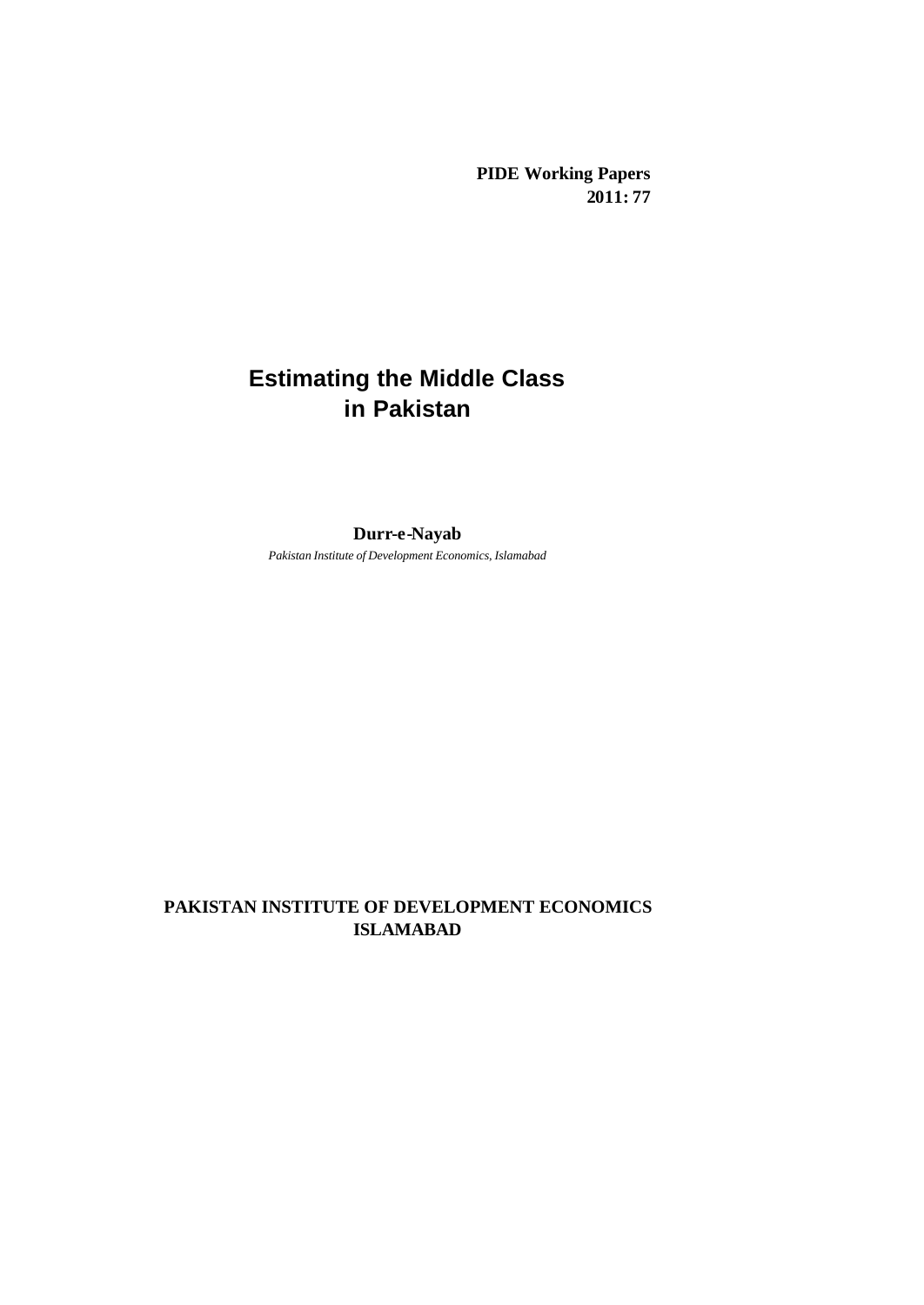All rights reserved. No part of this publication may be reproduced, stored in a retrieval system or transmitted in any form or by any means—electronic, mechanical, photocopying, recording or otherwise—without prior permission of the Publications Division, Pakistan Institut e of Development Economics, P. O. Box 1091, Islamabad 44000.

**© Pakistan Institute of Development Economics, 2011.**

Pakistan Institute of Development Economics Islamabad, Pakistan

*E-mail:* publications@pide.org.pk *Website:* http://www.pide.org.pk *Fax:* +92-51-9248065

Designed, composed, and finished at the Publications Division, PIDE.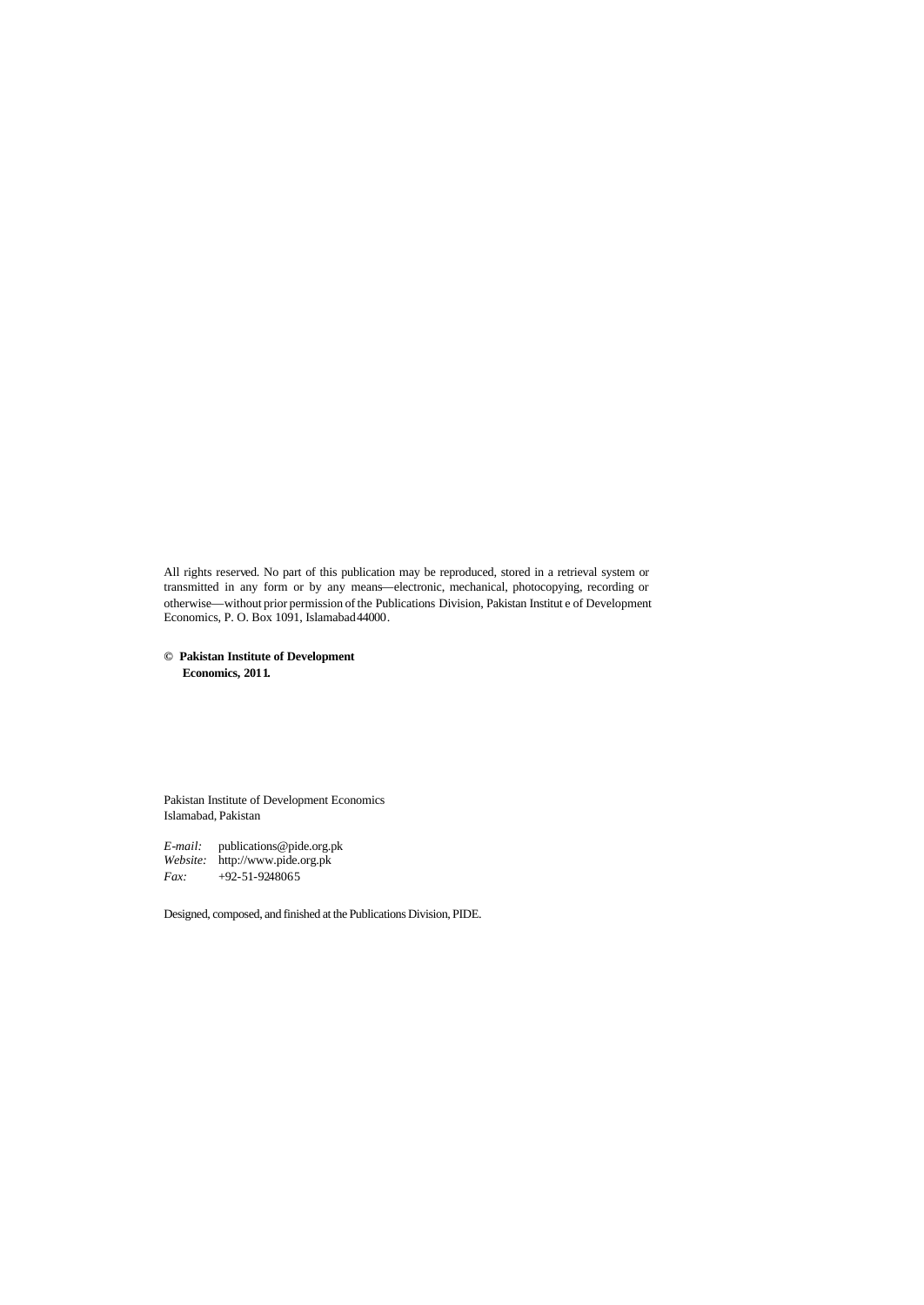# **CONTENTS**

|                                                       | Page |
|-------------------------------------------------------|------|
| <b>Estimating the Middle Class in Pakistan</b>        | 1    |
| Concept of Class and the Notion of the Middle Class   | 2    |
| What Makes Middle Class Important                     | 4    |
| Measuring the Middle Class                            | 5    |
| Estimating the Middle Class in Pakistan               | 7    |
| Where is the Middle Class Present in Pakistan? Region |      |
| and Occupation                                        | 17   |
| <b>Conclusions</b>                                    | 20   |
| Annexures                                             | 22   |
| <b>References</b>                                     | 26   |

#### **List of Tables**

| Table 1. | Selected Definitions and Methods of Measuring the<br>Middle Class                    | 6  |
|----------|--------------------------------------------------------------------------------------|----|
| Table 2. | Estimation of the Middle Class in Pakistan by Various<br><b>Existing Definitions</b> | 8  |
| Table 3. | Estimation of Middle Class through a Weighted<br>Composite Index                     | 12 |
| Table 4. | Size of Different Classes through a Weighted Composite<br>Index in Pakistan          | 12 |
| Table 5. | Size of the Middle Class in Pakistan Using a Weighted<br>Composite Index             | 13 |
| Table 6. | Regional and Provincial Classes Estimated by Weighted<br>Composite Index             | 17 |
| Table 7. | Occupational Distribution within Classes by Weighted<br>Composite Index              | 18 |
| Table 8. | Industrial Distribution within Classes                                               | 19 |
| Table 9. | <b>Status of Occupation within Classes</b>                                           | 20 |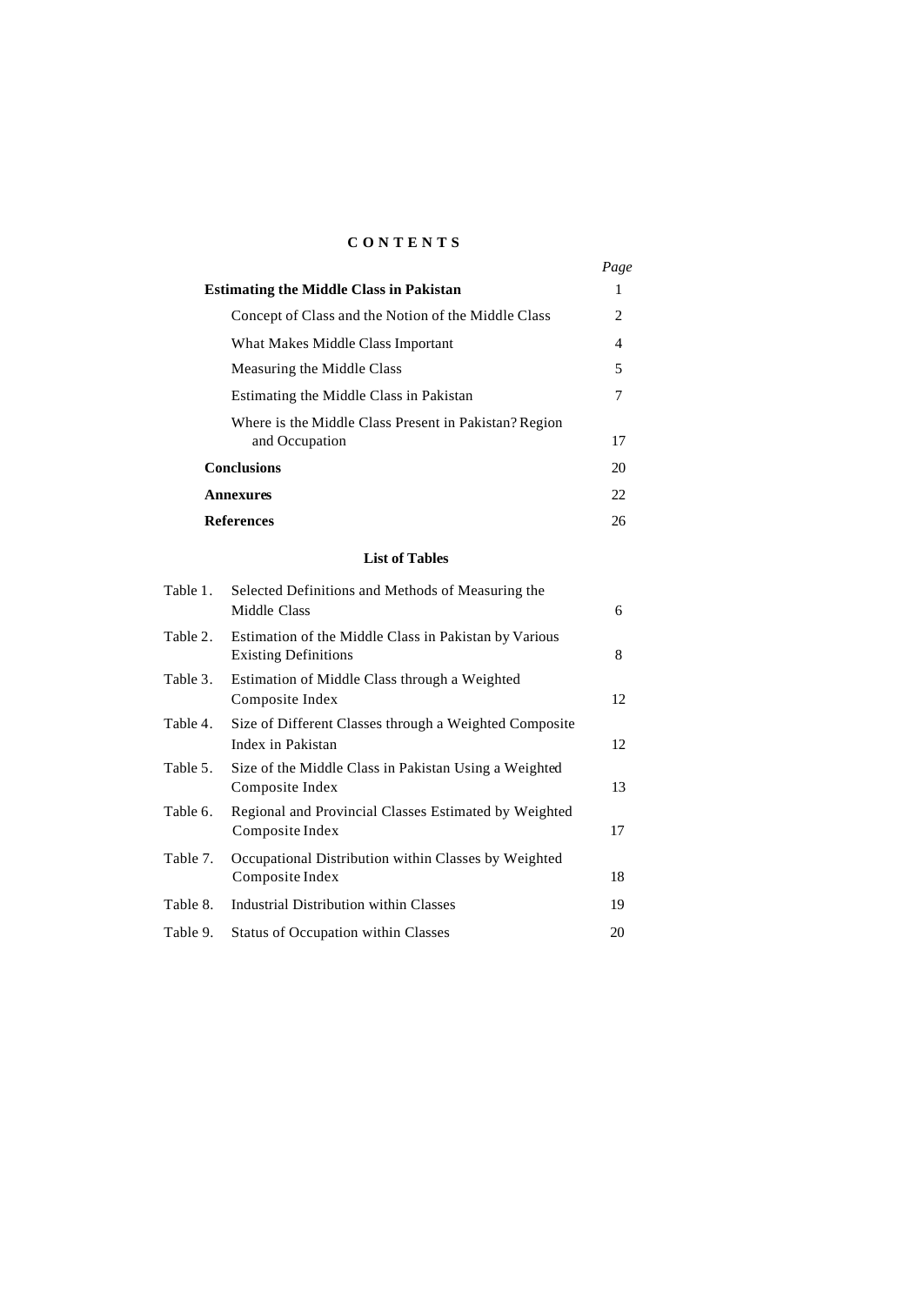# **List of Figures**

| Figure 1. Comparison of the Size of the Classes as Estimated by the<br>Weighted Comparison of the Size of the Classes as |    |
|--------------------------------------------------------------------------------------------------------------------------|----|
| Estimated by the Weighted                                                                                                | 15 |
| Figure 2. Nature of Occupation and Level of Education by Classes                                                         |    |
| through the Weighted Composite Index and the Prevailing                                                                  |    |
| Definition                                                                                                               | 16 |

(iv)

# *Page*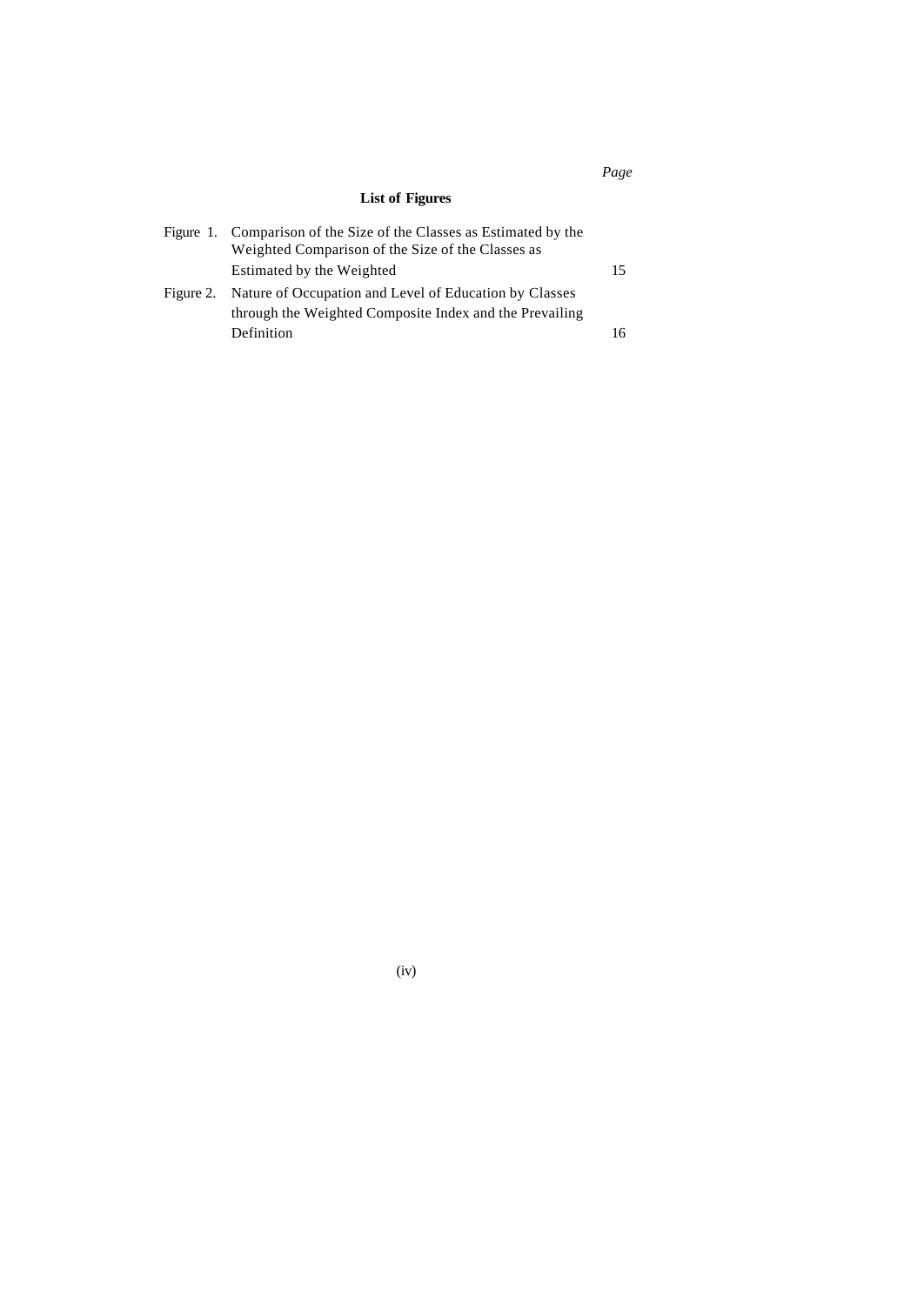### **ESTIMATING THE MIDDLE CLASS IN PAKISTAN**

The concept 'middle class' is one of the most commonly used terms in the social sciences, including economics, sociology and political science. Despite its frequent use there is, however, no consensus on what the term exactly implies and its meaning remains ambiguous depending primarily on the context in which it is used. It is viewed as the class that is between, and separates, the lower and the upper classes, that is the rich and the poor, but there is no agreement on the exact boundaries that separates them. Most of the definitions and measurements of the middle class continue to be somewhat arbitrary and vague.

Historically, the concept of 'class' has been there for long but the very recent interest in the middle class has stemmed from the emergence of this class in the Asian economies, especially India and China, which continued to grow even during the global recession. Consumer spending in the developing Asia continued to grow during a period when the developed world was struggling to keep their economies afloat at both the national and household levels. It was an important development, as the middle class has always been deemed critical to a country's socio-economic and political growth and ensuing stability. Hence, not surprisingly the middle class has held a centre stage in most economic discourses, and depending on the stage of its development and state of the economy the middle class has been attributed to be, among other things, 'growing' 'stressed', 'shrinking', 'powerful', 'threatened', 'burgeoning', mobilised', 'rising', or 'marginalised'. In a world of globalised economies this raises the crucial question, 'who constitutes the middle class'? An Indian schoolteacher with an annual income of \$2,500 is considered middle class but for an American family the amount may have to be around \$200,000 before it considers itself middle class [Aho (2009)] making any income based universal definition meaningless.

The concept 'upper, middle and lower' class was mainly developed in sociology in reaction to the more rigid and deterministic Marxist concept of class but the definition remains ambiguous. For the estimation of middle class, however, it is necessary to first be clear about what exactly constitutes being a middle class. The present paper first briefly describes the different ways of analysing and defining class, followed by exploring the importance of the middle class and the various means of estimating its size. The paper then suggests a refined measure of estimating the middle class in Pakistan, a measure that captures all possible aspects of the class given in its various definitions. Before reaching conclusions, the paper also explores the regional and occupational context of the middle class.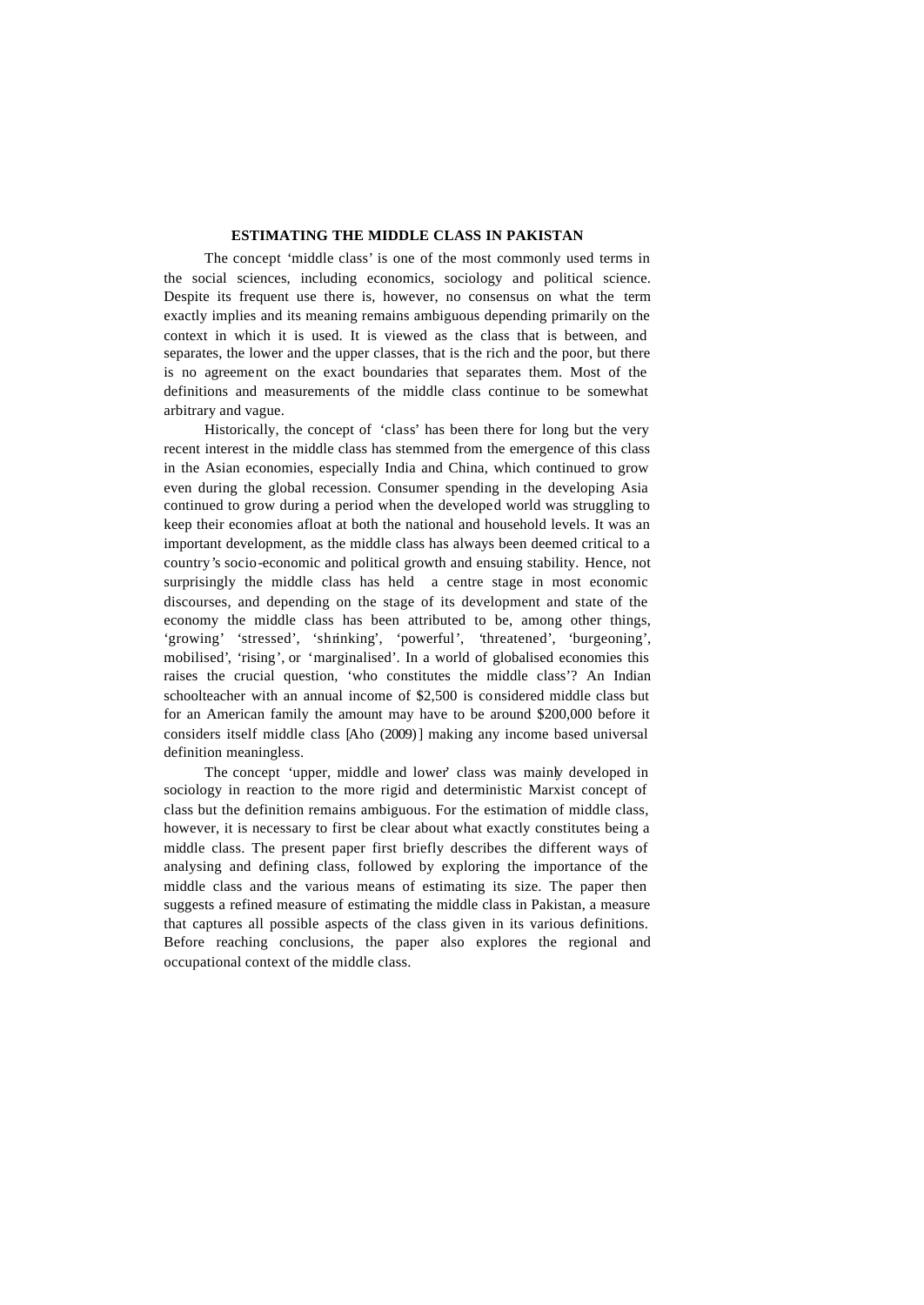#### **Concept of Class and the Notion of the Middle Class**

As very aptly put by Streans (1979: 377), "The concept 'middle class' is one of the most enigmatic yet frequent in the social sciences ". Part of this difficulty can be ascribed to the ambiguity regarding the very concept of class. Classical perspective on the concept of class can be traced back to Karl Marx with his classification based on the relationship to the means of production and Max Weber's categorisation on the basis of wealth, prestige and power.<sup>1</sup> In both Weberian and Marxist traditions there is a rejection of any simplistic gradational definition of class as they link people's social relations to economic resources of various kinds. These schools view as social relations having an impact on the material interests of people and forming the foundation of conflict and cohesion. Marx and Weber, however, basically differ in their theoretical orientation, reflected in Marxian notion of exploitation and Weberian 'life -chances'.

There is a vast body of literature on the concept of class having its roots both in the Marxian and Weberian schools of thought with each arguing about inclusion of certain properties in defining classes. For instance, classes have been defined by: position and role [Mosca (1939); Pareto (1963)]; authority relations [Dahrendorf (1959)]; status rank [Warner (1960); Lenski (1966)]; inter-marriage [Schumpeter (1951)]; cross-classification of property and authority [Ossowski (1963); Wright (1979)]; degree of structuration<sup>2</sup> [Giddens (1973)]; and property, employment and authority relations [Goldthorpe (1987), Erikson and Goldthorpe (1992)]. It would not be wrong to state that all these definitions of class in a broad way follow the Marxian and Weberian concept of class pursuing their respective notion of 'exploitation' and 'lifechances'. That is, intra -class conflict leading to 'exploitation 'of one by the other, and class as a source of certain qualities and actions ensuing in the associated 'life-chances'.

Wright (2003, pp. 1–3) provides a useful summary of the different underlying themes resulting in the variety of class concepts. He divides these themes in five categories which are as follows:

- (1) *Subjective position*—the way people locate themselves and others in a social structure characterised by inequalities.
- (2) *Objective position*—distribution of people objectively on a gradational scale of economic inequality, represented mainly by income or wealth. This results in classes such as upper class, middle class, upper middle class, lower class and underclass.

j

<sup>&</sup>lt;sup>1</sup>For a useful summary on both schools of thought read Wright (2003).

<sup>&</sup>lt;sup>2</sup>Giddens proposed that what humans do is dependent on the pre-existing social structures that are governed by norms. All human actions are restricted by the elements that create the social structures. Giddens believed that structures (traditions, institutions and expectations) are universally steady but could be changed mainly by some unintentional consequences of action, for instance, when people begin to pay no attention to the social norms, replace them, or follow them in a different way.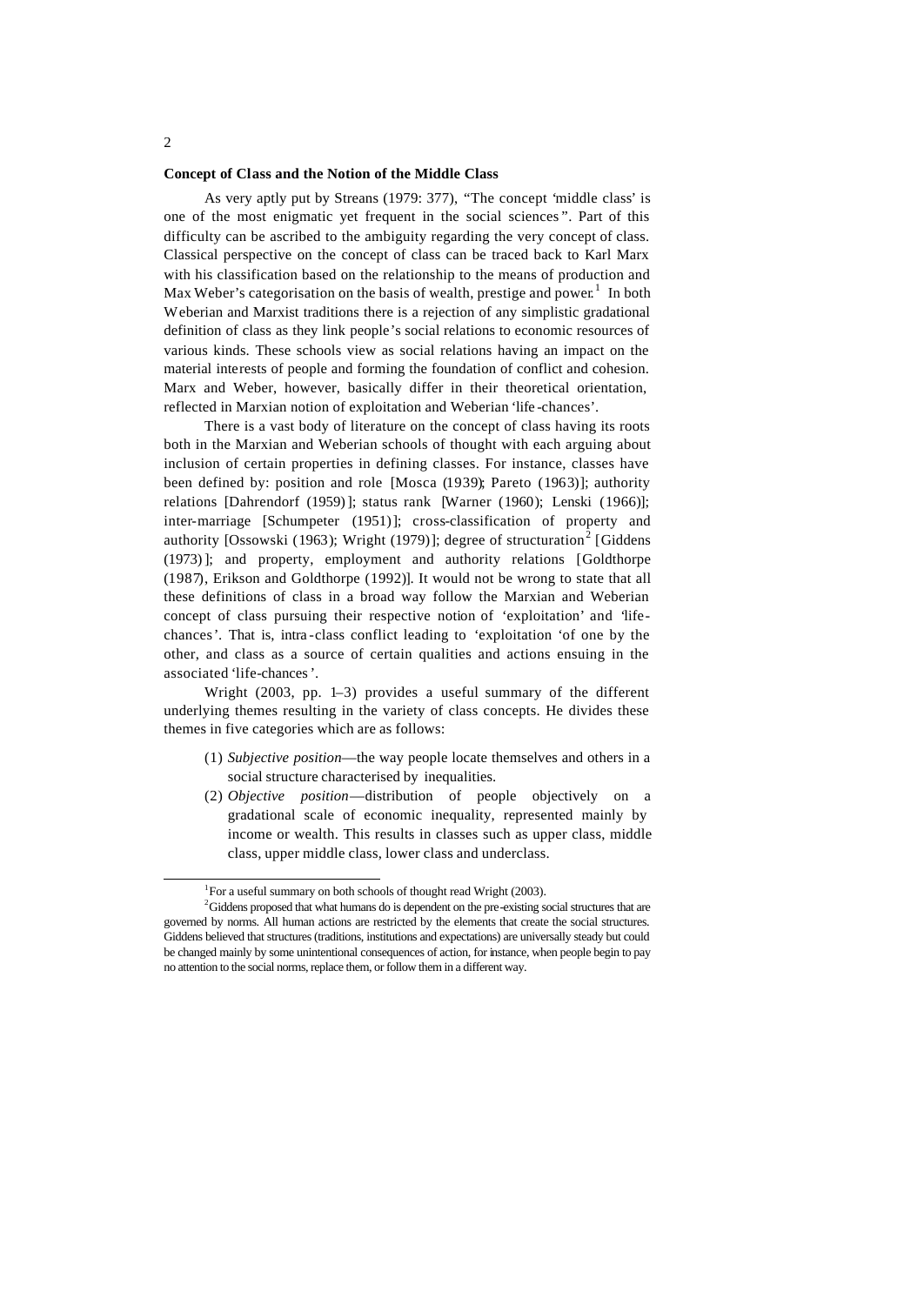- (3) *Relational explanation of economic life chance—*also characterising the Marxian and Weberian schools of thought, it explains inequalities in economic life -chances including standards of living. Based on the relationship of people to income -generating resources or assets, class becomes a relational, rather than a gradational concept.
- (4) *Historical variation in systems of inequality—*focussing on the macrolevel instead of micro-level, it explains the variation across history in the social organisation of inequalities.
- (5) *Foundation of economic oppression and exploitation -*looks into the nature of changes needed to eliminate economic exploitation within societies.

So where does in the above-mentioned scheme of things fall the middle class? In relating it to the means of production, as done by Marx, we can consider the middle class to be falling somewhere in between those who own the means of production (the *bourgeoisie*) and those who must sell their labour for survival (the *proletariat*). A class that came to be referred to as the *petty bourgeoisie*, includes small producers/proprietors, like shopkeepers and small manufacturers. Similarly, in the Weberian notion of class, middle class can occupy the mid-position on the continuum of wealth, power and prestige. In the *wealth* continuum middle class can be presented by individuals who are neither rentiers nor unskilled labourers. On the *power* continuum they can be the people who are not as weak as to carry out the commands of others but not as influential to achieve their goals despite opposition. Similarly, they cannot be individuals who receive little respectful treatment nor the ones who are entitled to deferential and respectful treatment. The middle class is, thus, on the middle rung of all Weberian continuums.

Sridharan (2004), while analysing the Indian middle class, believes that the classical approach to the middle class is inadequate for analysing contemporary societies, especially those in the developing world. He argues that for over a century the growth of economies, specifically capitalist ones, has relied on advancements in knowledge and improvements in the regulatory state machinery leading to a growth of white-collar occupations, salaried and self-employed, marked by increasing degree of education. The income of this new group of professionals normally falls somewhere between those of the capitalists (the equivalent to Marxian *bourgeoisie*) and the manual workers (the Marxian *proletariat*), and signify the new middle class. The size and influence of this class has increased with time, affecting the political and ideological aspects of society. Their significance also grows as economies move towards the services sector.

This new middle class, however, is not considered a real class by Wright (1985). He considers it a "contradictory location within class relations" (p. 9). Wright considers this new class of professionals and white-collar workers different from the petty bourgeoisie comprised of small independent producers and shopkeepers. Relative autonomy of this new middle class, especially in the developing countries, distinguishes it from other classes —an autonomy that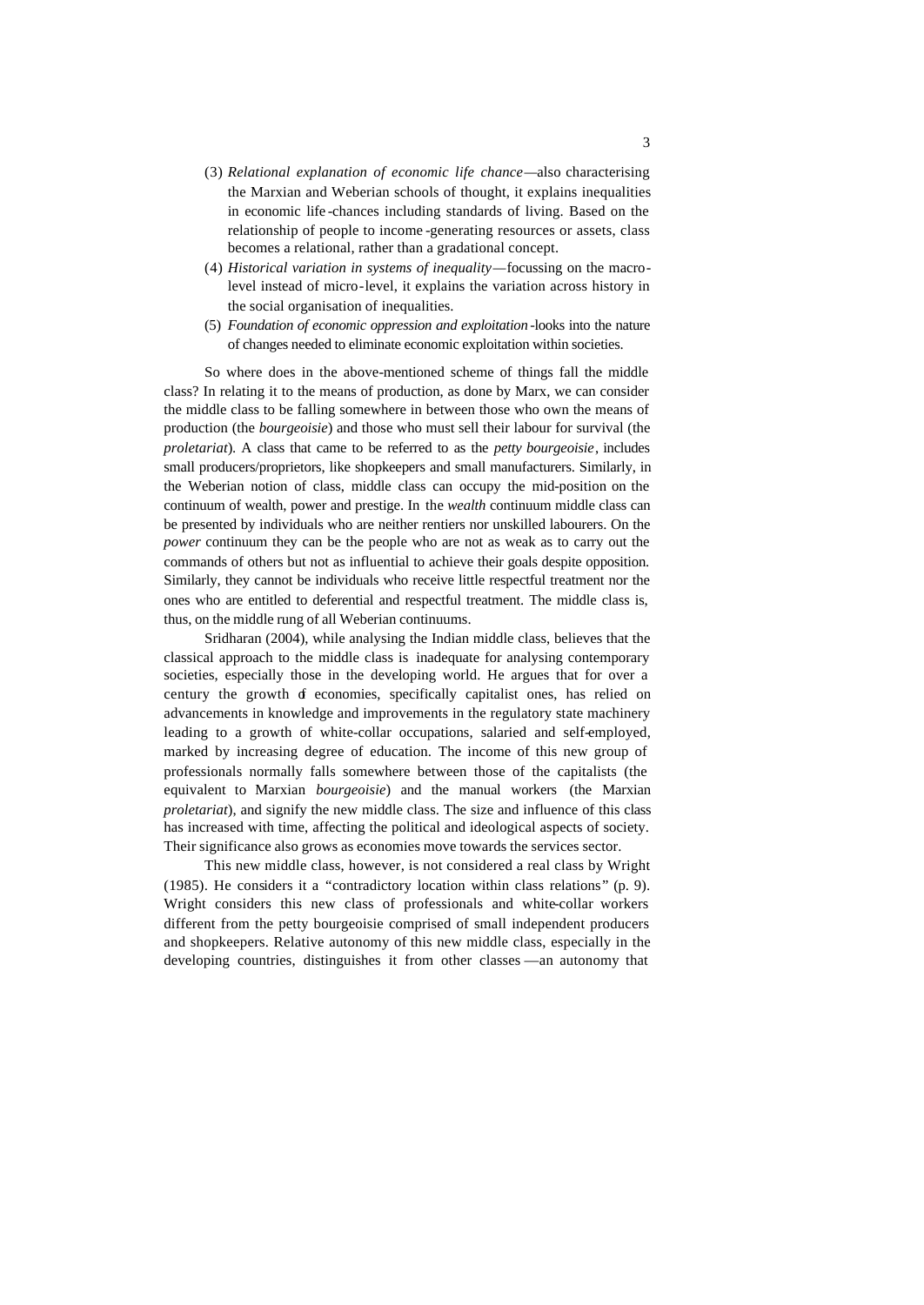originates from the possession of skills and say in public affairs. Bradhan (1989, 1994) shares this view and considers professionals, including all white-collar workers, as the "dominant proprietary class" because of the level of human capital manifested in their higher education, technical expertise and possession of scarce skills. The dominant proprietary classes, thus, now comprise industrial capitalists, big farmers and the professionals, both civil and military.

#### **What Makes Middle Class Important**

The middle class is increasingly considered a precondition of stability in the social structures, a means of mitigating inequalities in a society, and a pathway to growth and development. This idea has gained strength from the events in China and India where the burgeoning middle class is believed to be holding the future of these countries. It may be mentioned here that the importance attributed to the role of the middle class is not a recent phenomenon. For instance, Landes (1989) talks about England's early dominance in terms of the English middle class of the 18th and 19th centuries. More recently, Birdsall, Graham and Pettinato (2000) consider middle class the backbone of both market economy and democracy in the face of globalisation. Likewise, Easterly (2001) after analysing a large number of countries concluded that nations with a large middle class tend to grow faster, at least in situations of ethnic homogeneity.

"*Thus it is manifest that the best political community is formed by citizens of the middle class, and that those states are likely to be welladministered in which the middleclass is large .... where the middleclass is large, there are least likely to be factions and dissension*"*.*

Aristotle 306 BC (quoted in Easterly, 2001:1)

The above-stated stabilising role of the middle class originates from the buffer role it seems to play between the polar tendencies of the lower and upper classes. Easterly (2001), for instance, shows that a higher share of income for the middle class is linked with higher growth, more education, better health and less political instability and poverty in a society. These qualities make a decline in the middle class a potential threat to economic growth and political stability. Esteban and Ray (1999), for example, show an occurrence of more frequent societal conflict in the presence of a weaker middle class.

The middle class is increasingly seen as a group gaining political influence that can be associated with the progressively larger role they are playing in the public and services sectors. The middle class is also linked with the nature of government a country has, as shown by Moore (1966) in his classical work associating democracy with the middle class. This idea is supported by Collier (1999) when he studies various democracies finding the middle class to have allied with the lower classes to push for an inclusive political system. On the contrary, however, he also found instances where the middle class formed an alliance with the upper class putting up with a restricted democracy or even a dictatorship. A similar relationship was also

4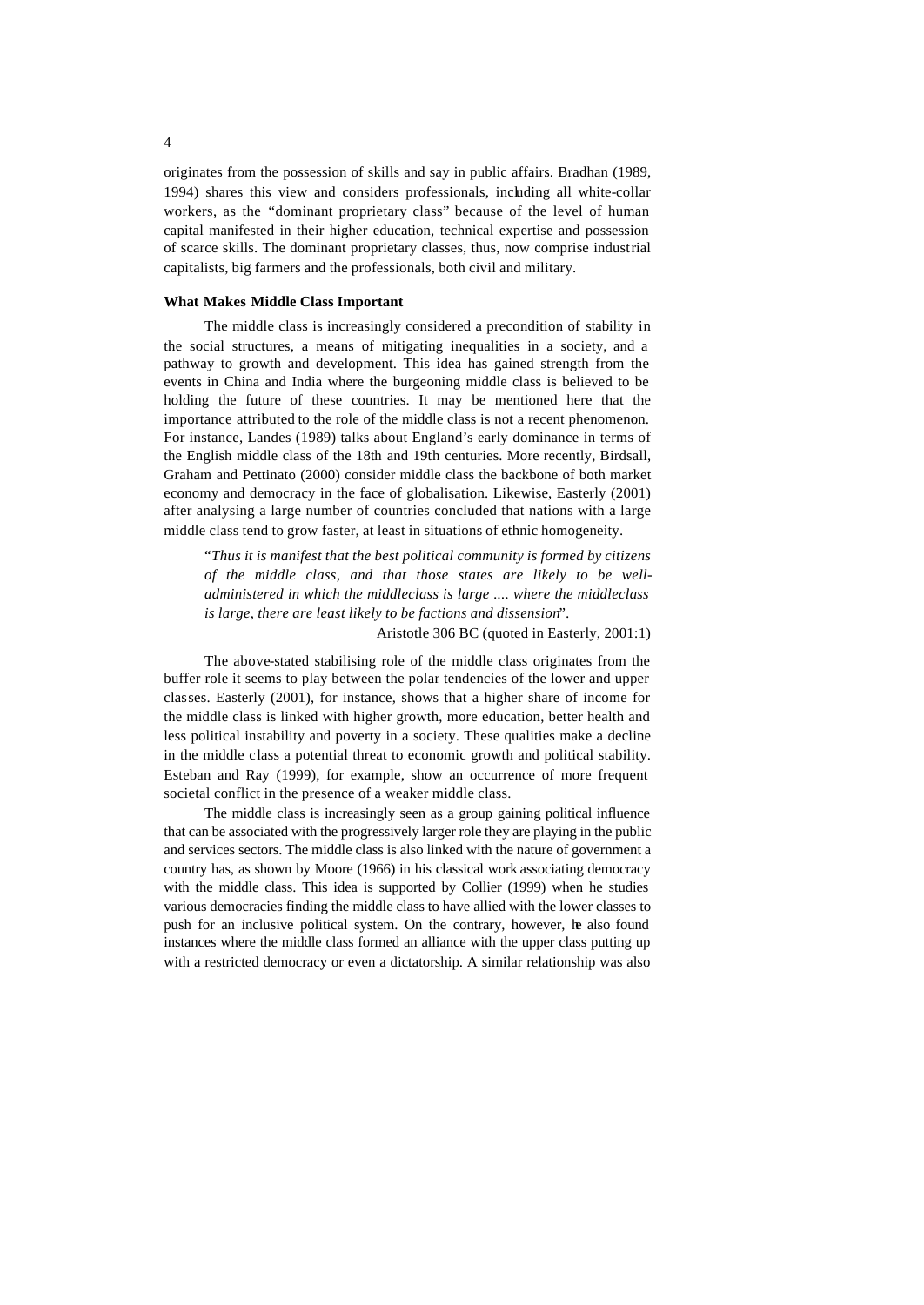found by Leventouglu (2003) when he observed an ambivalent behaviour of the middle class during political transition. Depending on the situation, the middle class could act as an agent of change or work for maintaining the status quo. If the middle class believed that their children would retain their middle class status then they would not resent semi-democracy or even encourage an autocracy to block any redistribution. On the other hand, if the middle class is not guaranteed their status they would strengthen the lower class so as to push for redistribution under democracy. This ambivalent behaviour makes the role of the middle class even more politically important, and as pointed out by Acemoglu and Robinson (2003, p. 8-1) the "decisive voters in democracy are often from the middle class".

All other roles of the middle class gra nted, including those discussed above, the most significant is the one that links it with the growth and development of economy. Bannerjee and Duflo (2007) provide a useful summary of the relationship between the middle class and economy. Theorising back to Weber and using a vast body of literature, they delineate three reasons for considering the middle class vital for economies. These include:

- (1) New entrepreneurs emerge from the middle class who create employment and opportunity of growth for the rest of society.
- (2) The middle class with its strong values stresses on the accumulation of human capital and savings.
- (3) The middle class consumer is willing to pay a little extra for quality, thus, encouraging investment in better quality production and competitive marketing, which spurs higher level of production and leads to increasing income for everyone.

All these aforementioned factors make the middle class vital for any economy. There are, however, words of caution. Nirvikar (2005) and Basu (2003) while commenting on the middle class consumption pattern warn that although consumer spending enhances aggregate demand and stimulates the economy in the short run, it does not necessarily translate into higher sustainable growth. They also voice concern about the sustainability of these high levels of consumption, and the depressing effect they have on savings, and hence consequentially on investment.

### **Measuring the Middle Class**

After studying the middle class in various countries, Stearns concluded, "Recent theory does not even include a satisfactory statement on the size of the middle class, caught as it is between the dazzling power above and massive numbers below" (1979, p. 378). The desire to statistically measure socio-economic phenomenon, like the middle class, believes Cole (1950), originates from the success of such exercises in natural sciences. The task of quantification, however, is much tougher in social sciences due to the complexity and variability of social realities. Unlike facts in natural sciences, with their universal applicability, social realities dealt by social sciences cannot be generalised even at the micro level, leave alone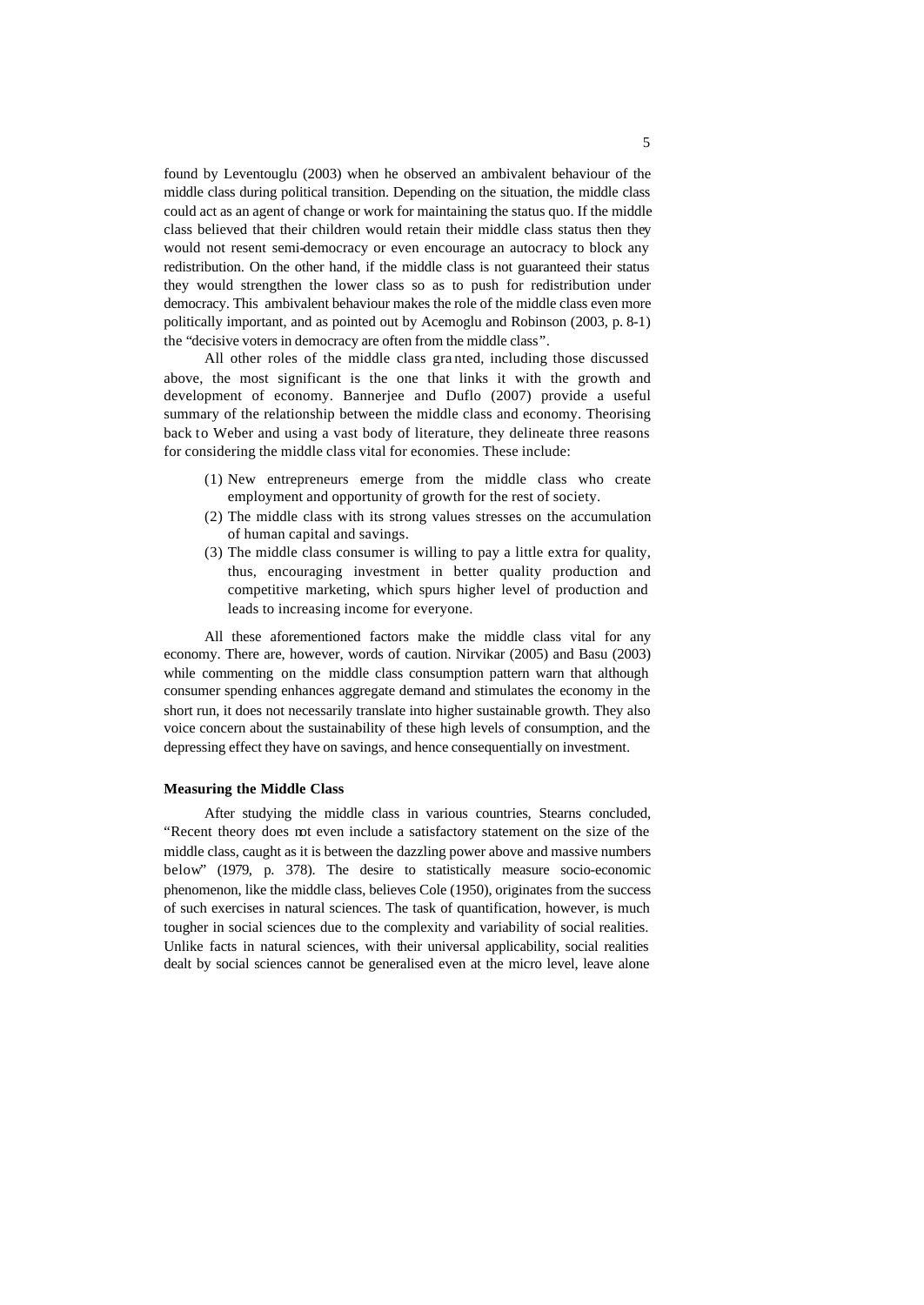universally. Despite this handicap extensive literature can be found studying the middle class not just theoretically but emp irically as well.

For the identification and measurement of the middle class, mainly two methods are used to define who is included, and who is not, in the middle class. One way to do it is in relative terms and the other one is the absolute way. The second issue is the premise of inclusion, be it in relative or absolute terms. The most commonly used dimension is purely economic in nature as it bases the rationale of inclusion, or exclusion, in the middle class solely on personal income or expenditure. There is however criticism on this over reliance on income and for ignoring other factors, like occupation, wealth and labour market relations [Goldthorpe (2009)].

If we look at the various ways of quantifying the middle class, as presented in Table 1, we find that most of the definitions are absolute in nature using purely economic rationale for inclusion in the middle class. The definitions use intervals of income values, with lower and upper limits, to measure the middle class or define it by using different median values of income. It would not be wrong to re-emphasise here the arbitrary nature of, and the lack of consensus on, the different ways of measuring the middle class, evident in the absence of agreement on the upper and the lower limits demarcating the boundaries for the middle class in the total population.

| M.<br>v<br>۰, |  |
|---------------|--|
|---------------|--|

|    | No. Author                                              | Approach  | Rationale    | Definition                                                   |
|----|---------------------------------------------------------|-----------|--------------|--------------------------------------------------------------|
| 1. | Thurow (1987); Birdsall, Graham and<br>Pettinato (2000) | Relative  | Economic     | 75% to 125% of the median income                             |
| 2. | Easterly (2001)                                         | Relative  | Economic     | Expenditure quintiles two to four                            |
| 3. | Milanovic and Yitzaki (2001)                            | Absolute  | Economic     | Income of PPP \$12-\$50/day/person                           |
| 4. | Ravallion (2009)                                        | Absolute  | Economic     | Expenditure of PPP \$2-\$13/<br>person/day                   |
| 5. | Birdsall (2010)                                         | Absolute  | Economic     | Income of PPP \$10/ person/day but<br>not in the top 5%      |
| 6. | Acs and Loprest (2005)                                  | Absolute  | Economic     | Double the Poverty Line of PPP<br>\$2/person/day             |
| 7. | Wheary $(2005)$                                         | Absolute  | Economic     | Double the national poverty line                             |
| 8. | Nehru (2010), Yuan, et al. (2011)                       | Absolute  | Economic     | Income from PPP \$2 to<br>\$20/person/day                    |
| 9. | Banerjee and Duflo (2007)                               | Absolute  | Economic     | Expenditure of PPP \$2-<br>\$10/person/day                   |
|    | 10. Peichl, Shaefer and Schneider (2008)                | Relative  | Economic     | Double the median income                                     |
|    | 11. Brezenski (2010)                                    | Relative  | Economic     | Three times the median income                                |
|    | 12. McKinsy (2010)                                      | Absolute  | Economic     | Annual household income between<br>PPP \$13,500 to \$113,000 |
|    | 13. ADB(2010); Bhandari (2010); Chun<br>(2010)          | Absolute  | Economic     | Expenditure from \$2 to<br>\$20/person/day                   |
|    | 14. Gilbert $(2003)^1$                                  | Relative  | Economic and | Gradation based on income and                                |
|    |                                                         |           | Occupation   | nature of occupation                                         |
|    | 15. Goldthorpe (1992)                                   | Relative/ | Occupation   | Three main clusters - the service                            |
|    |                                                         | absolute  |              | class, the intermediate class, and the                       |
|    |                                                         |           |              | working class.                                               |

*Selected Definitions and Methods of Measuring the Middle Class*

*Source:* Found in References.

 *Note:* 1. PPP- Purchasing Power Parity.

2. See Figure A-1 in the Annexure for details.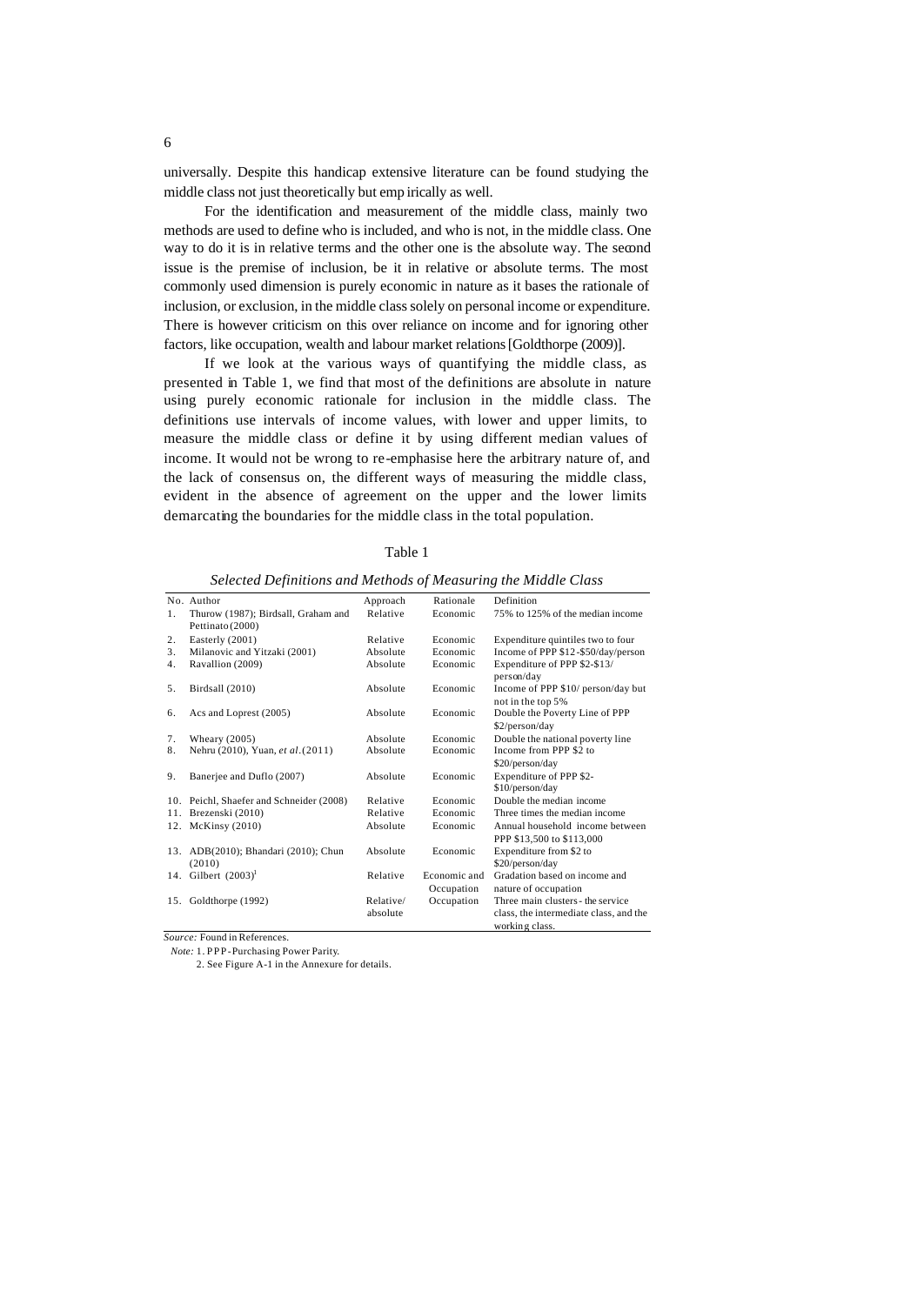#### **Estimating the Middle Class in Pakistan**

This brings us to the question, "How big is the middle class in Pakistan"? Using the Pakistan Social and Living Measurement Survey (PSLM), conducted in 2007-08, the paper measures the magnitude of the middle class through the definitions given above in Table 1. It may be mentioned here that it is a household, and not an individu al, that by all these definitions is categorised as the middle class. Depending on the definition applied, it is found that the size of the middle class ranges drastically in the country, as can be seen from Table 2. Applying the definitions having solely an economic rationale, we find the middle class to range from 60 per cent of the population (Table 2, Definition One) to being totally nonexistent (Table 2, Definition Five). Translating it in number of people, using the population base of 187 million as it stands on mid-year 2011 [USCB (2011) and UN (2009)], the size of the middle class ranges from a huge 112 million to no one. This variability, as stressed earlier, reflects the complexities and arbitrariness associated with defining and measuring the middle class.

Among all the definitions given above, Definition Eight and Definition Thirteen, based on gradation of income and expenditure per person per day, respectively, are currently the most extensively used measure employed to estimate the middle class [as also used by Chun (2010) and Bhandari (2010) among others]. $3$  This definition too, however, suffers from the same drawback of relying solely on one criterion. As also pointed out by Eisenhauer (2008), Atkinson and Bourguignon (1982), Kolm (1977), Bourguignon and Chakravarty (2003) and Gilbert (2003), being a part of the middle class should be ascertained by a person's socio-economic attributes holistically. Income is an important aspect but other qualities like level of health, wealth, education and specialised knowledge are also significant factors for constituting a class.

Technically speaking too, most of the definitions suffer from serious drawbacks. For instance, the 'quintile approach' can be useful in measuring or comparing income or expenditure growth but cannot be used as a method to estimate the middle class as the size cannot shrink or expand and by definition would permenantly remain at 60 percent. Any denomination of the median income should also be used with caution in low income countries like Pakistan. Taking 75 per cent of the median income might lead to the inclusion of people below the poverty line in countries with very low income levels.

In the above-stated definitions and resulting estimates there are issues with the lower bounds set for inclusion in the middle class. While some of the definitions (like Definition Three and Five) set the limit too high,  $4$  resulting in a very small middle class or in the absence of a middle class altogether, there are

j

<sup>&</sup>lt;sup>3</sup>These definitions have been used to estimate the much-quoted Indian middle class to be as big as 250 million. Pakistan's around 80 million compares well with its neighbour's middle class.

<sup>&</sup>lt;sup>4</sup>The much talked about Indian middle class also disappears following this definition, indicating the futility of applying it to the developing economies.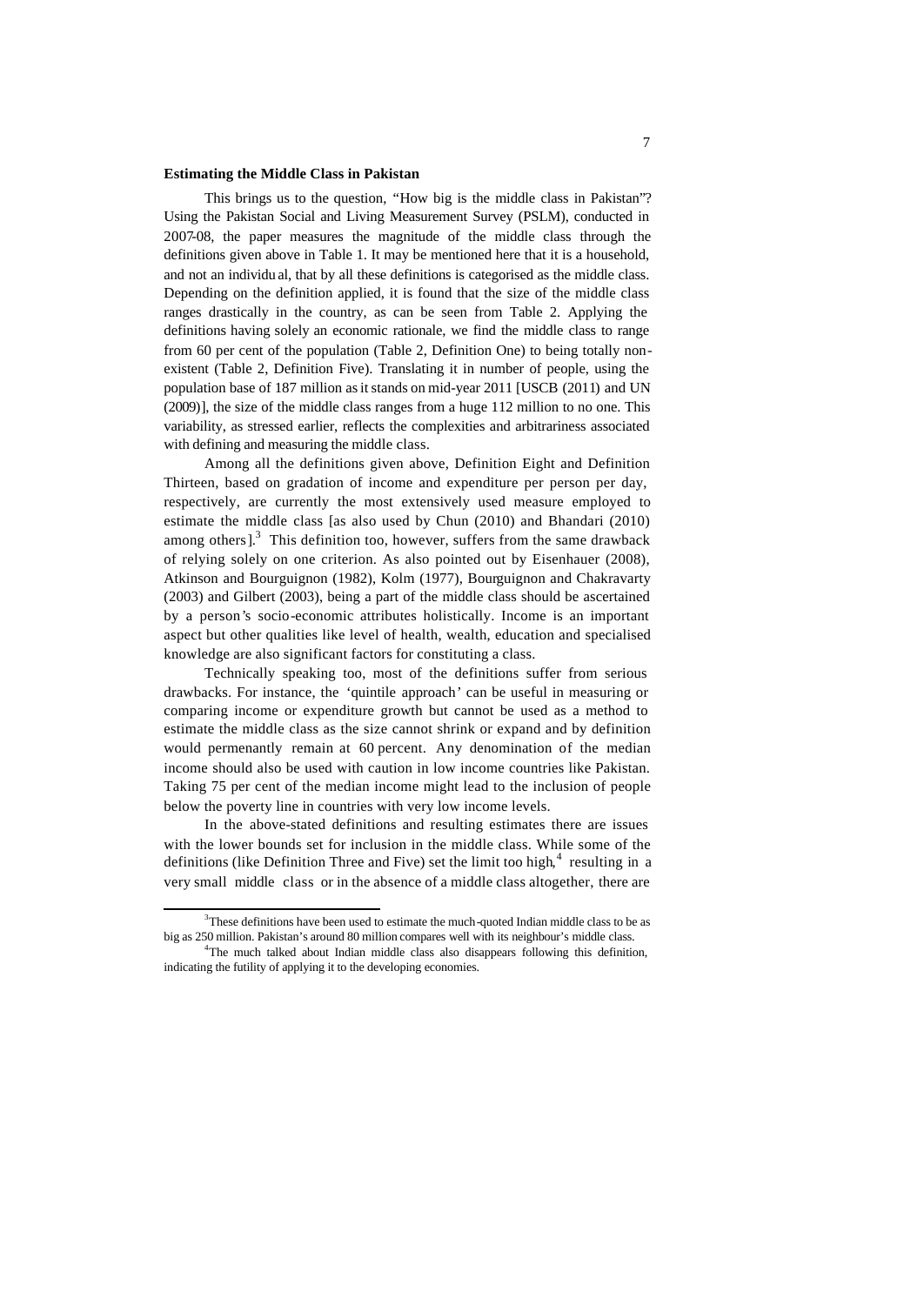| anie |  |
|------|--|
|------|--|

|                          |                | Size of Classes by Definition Used (%)                                       |                                                                          |
|--------------------------|----------------|------------------------------------------------------------------------------|--------------------------------------------------------------------------|
| Class                    | Proportion (%) |                                                                              | Middle Class in Number (in Millions) <sup>1</sup>                        |
|                          |                | Definition One: 75% -125% of the Median income                               |                                                                          |
| Lower                    | 32.8           |                                                                              |                                                                          |
| Middle                   | 29.5           |                                                                              | 55.2                                                                     |
| Upper                    | 37.7           |                                                                              |                                                                          |
|                          |                | <b>Definition Two: Quintile approach</b>                                     |                                                                          |
| Lower                    | 20.0           |                                                                              |                                                                          |
| Middle                   | 60.0           |                                                                              | 112.2                                                                    |
| Upper                    | 20.0           |                                                                              |                                                                          |
|                          |                | Definition Three: Income of PPP \$12- \$50 per person per day                |                                                                          |
| Lower                    | 98.1           |                                                                              |                                                                          |
| Middle                   | 1.8            |                                                                              | 3.4                                                                      |
| Upper                    | 0.1            |                                                                              |                                                                          |
|                          |                | Definition Four: Expenditure of PPP \$2-\$13 per person per day              |                                                                          |
| Lower                    | 56.1           |                                                                              |                                                                          |
| Middle                   | 42.9           |                                                                              | 80.2                                                                     |
| Upper                    | 1.0            |                                                                              |                                                                          |
|                          |                | Definition Five: Income of PPP \$10 per person per day but not in the Top 5% |                                                                          |
| Lower                    | 97.3           |                                                                              | 0.0                                                                      |
| Middle                   | 0.0            |                                                                              |                                                                          |
| Upper                    | 2.7            |                                                                              |                                                                          |
|                          |                | 87.3                                                                         | Definition Six: Double the poverty line of PPP \$2 per person per day    |
| Lower<br>$Midde + Upper$ |                | 12.7                                                                         | 23.7                                                                     |
|                          |                | Definition Seven: Double the national poverty line                           |                                                                          |
| Lower                    |                | 80.7                                                                         |                                                                          |
| $Middle + Upper$         |                | 19.3                                                                         | 36.1                                                                     |
|                          |                | Definition Eight: Income from PPP \$2 to \$20 per person per day             |                                                                          |
| Lower lower $($1.25)$    |                | 30.1                                                                         |                                                                          |
| Lower $($1.25$-$2)$      |                | 28.2                                                                         |                                                                          |
| Lower Middle (\$2-\$4)   |                | 28.5                                                                         |                                                                          |
| Middle Middle (\$4-\$10) |                | 10.5                                                                         | 76.7                                                                     |
| Upper Middle (\$10-\$20) |                | 2.0                                                                          |                                                                          |
| Upper $(>\$20)$          |                | 0.8                                                                          |                                                                          |
|                          |                |                                                                              | Definition Nine: Expenditure of PPP \$2 - \$10 per person per day        |
| Lower                    |                | 56.1                                                                         |                                                                          |
| Middle                   |                | 42.2                                                                         | 78.9                                                                     |
| Upper                    |                | 1.7                                                                          |                                                                          |
|                          |                | Definition Ten: Double the median income                                     |                                                                          |
| Below                    |                | 83.5                                                                         |                                                                          |
| Above                    |                | 16.5                                                                         | 30.9                                                                     |
|                          |                | Definition Eleven: Three times the median income                             |                                                                          |
| Below                    |                | 92.1                                                                         | 14.8                                                                     |
| Above                    |                | 7.9                                                                          |                                                                          |
|                          |                |                                                                              | Definition Twelve: Annual HH income between PPP \$13,500 to 113,000      |
| Lower                    |                | 93.9                                                                         |                                                                          |
| Middle                   |                | 6.1                                                                          | 11.4                                                                     |
| Upper                    |                | 0.1                                                                          |                                                                          |
|                          |                |                                                                              | Definition Thirteen: Expenditure from PPP \$2 to \$20 per person per day |
| Lower lower $($1.25)$    |                | 21.3                                                                         |                                                                          |
| Lower $(\$ 1.25-S2)$     |                | 34.8                                                                         |                                                                          |
| Lower Middle (\$2-\$4)   |                | 32.4                                                                         | 81.3                                                                     |
| Middle Middle (\$4-\$10) |                | 9.8                                                                          |                                                                          |
| Upper Middle (\$10-\$20) |                | 1.3                                                                          |                                                                          |
| Upper $(>\$20)$          |                | 0.4                                                                          |                                                                          |

|  | Estimation of the Middle Class in Pakistan by Various Existing Definitions |
|--|----------------------------------------------------------------------------|
|  |                                                                            |

*Source:* Calculations based on PSLM 2007 -2008.

*Note:* 1. Estimation of the approximate size in numbers is based on using the mid-year population of 187 million in the year 2011. Following these definitions, the size of the middle class in Pakistan has shown a growing trend (see A9) so applying the 2007-2008 estimates to 2011 population can give an underestimation/minimum size but not an over-estimation.

2. Using PPP (Purchasing Power Parity) of US\$1= Pak Rs 24.47 in 2008.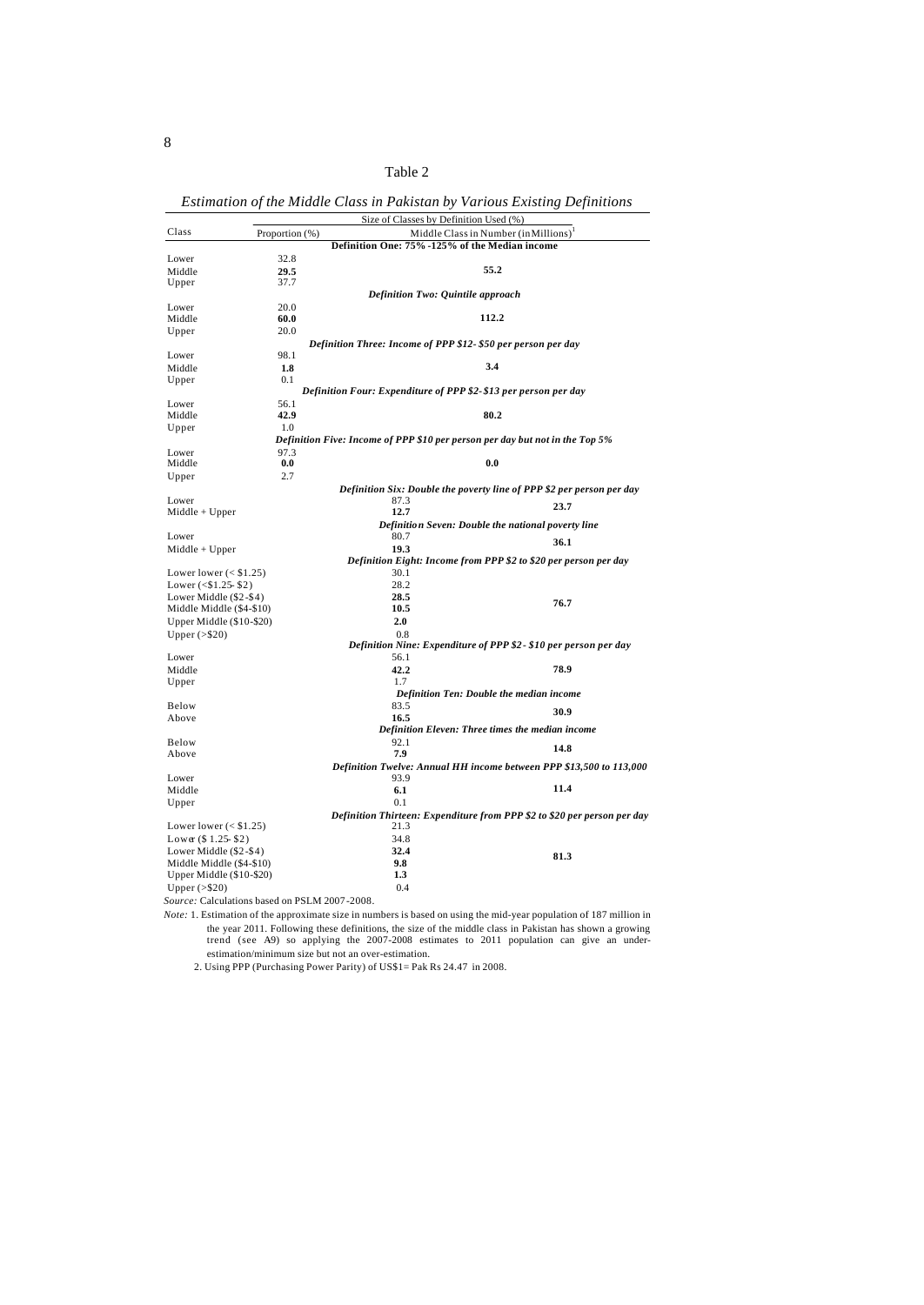other definitions that set the limit too low, like those that set the lower bound at \$2 per person per day. Does the middle class begin where poverty ends? Ravallion (2010, p. 446) supports, "the premise that middle class living standards begin when poverty ends". This paper, however, supports the argument forwarded by Horrigan and Haugen (1988, p. 5) when they posit, "to ensure that the lower endpoint of the middle class represents an income significantly above the poverty line". The middle class should, hence, include only those households that do not face the risk of experiencing poverty at all, and are not just those who are outside the the realm of poverty at a particular time.

As also pointed out by Tilkidjiev (1998), it is not sufficient to be wealthy to be in the middle class, this paper also premises that 'middle income ' should not be considered 'middle class'. The middle class has a multidimensionality attached to it and any useful measure should attempt to capture it. The middle class has certain intellectual, political and social connotations, along with economic ones, that differentiate it from the middle-income. While middleincome is purely an economic term, the middle class falls more in the sociological domain. The concept of class has many dimensions, including: economic, like wealth, income and occupation; political, including status and power; and cultural, such as values, beliefs, lifestyle, and education.

Taking all these factors in consideration, a refined measure of estimating the middle class is proposed using a *weighted composite index*. The suggested measure is a combination of relative and absolute approaches applied to estimate the middle class, and the rationale is not solely economic but a collection of various socio-economic factors. After the formation of the sub-indices, the Principle Component Analysis (PCA) was carried out to calculate the weights given to each component of the composite index. The calculation of these subindices followed an absolute approach, while the final gradation of the resulting composite index into different classes was done with a relative approach.

The suggested components of this *composite index*, their rationale and the method used to measure them areas follows:

- (1) *Educational Index*: In today's world, college education is the minimum for any individual to succeed [Wheary (2010)]. With its low literacy levels, presence of even one person with college education (completed or currently in college) in a household qualifies it to be categorised as middle class.
- (2) Quantification of the index: at least one individual in the household with college education= 1, no one in the house has college education =  $0$ .
- (3) *Income Index*: 5 Instead of using any upper and lower bounds or any percentage of median income, due to the shortcomings stated above,

j

<sup>5</sup> *Income Index* was created instead of an *Asset Index*, which by some is considered a better indicator of security against vulnerability [Sorenson (2000); Brandolini, Magri, and Smeeding (2010); and Bradhan (1989)], because of the nature of the topic understudy and inclusion of some of the asset variables in other indices. For instance: ownership of house was part of the Housing Index; possession of movable-durable assets was included in the Lifestyle Index; and non-material assets, like higher education, was a part of the Education Index.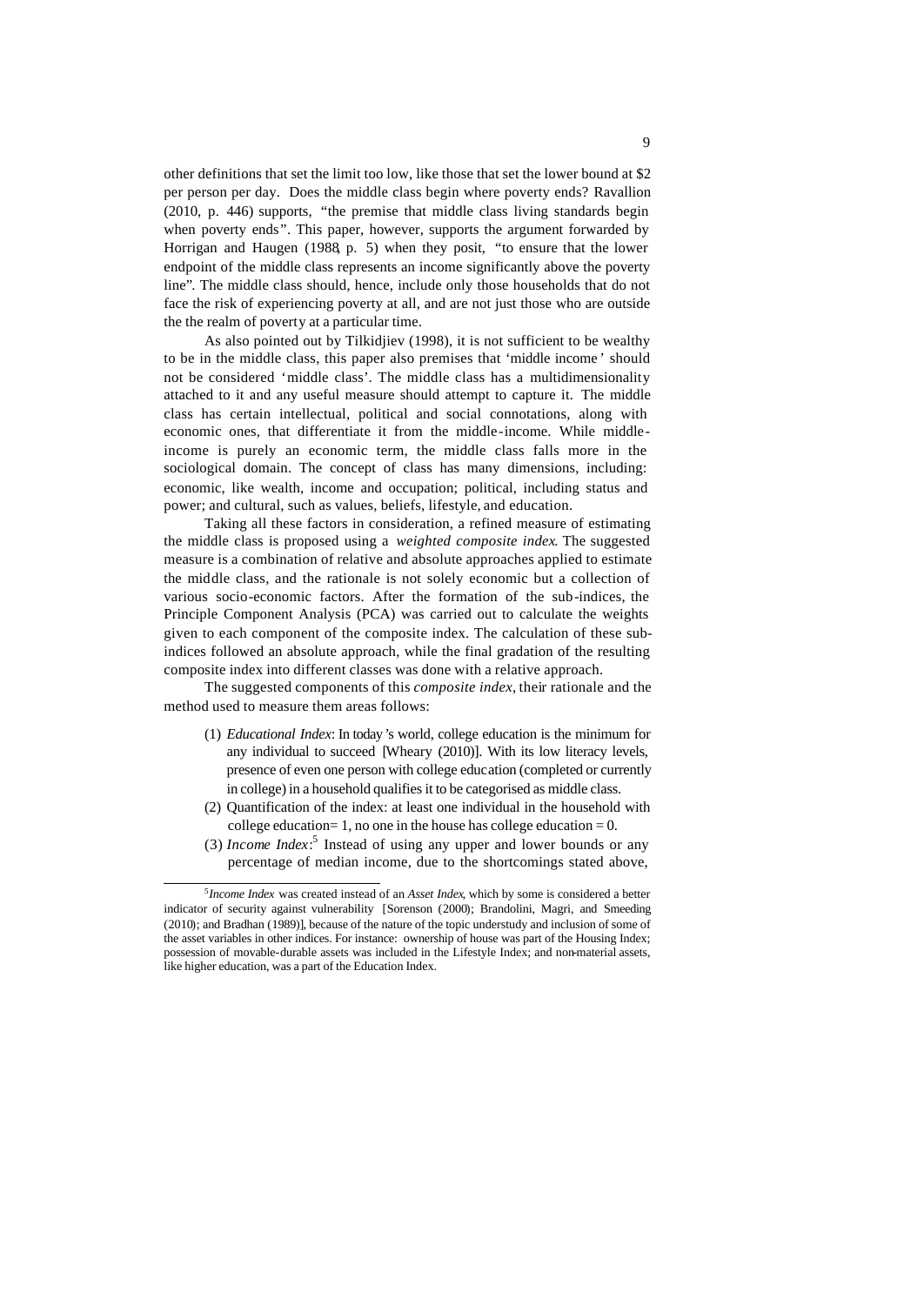the double the poverty line definition is used to form the Income Index. Being twice as much away from the poverty line, these households are believed to be facing minimised risk of poverty. National poverty line was used for this purpose by inflating the officially accepted available poverty line to the year 2007-2008, which came up to Rs 1084.20 per person per month.

- (4) Quantification of the index: households double the poverty line= 1, households below double the poverty line= 0.
- (5) *Housing Index*: Possession of a house is vital for the middle class status [Brandolini (2010), Banerjee and Duflo (2007), Wheary (2010)]. Considering most of the houses in Pakistan are self-owned, in order to differentiate between the classes the housing index was disaggregated into ownership, persons per room, and availability of water, gas and electricity in the house.
- (6) Quantification of the index: (i) ownership of the house  $= 0.3$ , otherwise = 0 (ii) number of persons per room-  $1= 0.4$ ,  $2= 0.3$ ,  $3= 0.2$ ,  $4= 0.1$ ,  $>4= 0$  (iii) availability of electricity = 0.1, otherwise = 0 (iv) availability of tapped water in the house=  $0.1$ , otherwise=  $0$  (v) availability of gas=  $0.1$ , otherwise= 0. All the sub-components adding to a maximum of 1 and a minimum of 0.
- (7) *Lifestyle Index*: the middle class is associated with a certain lifestyle associated with expenditure on consumer durables- one of the primary reasons they are considered a boon for economy. These also form part of the movable assets possessed by the household. The PSLM asks the households about the ownership of twenty-three consumer items and this index includes all of them.
- (8) Quantification of the index: each item owned=  $.0435$ . All the subcomponents adding to a maximum of 1 and a minimum of 0.
- (9) *Occupation Index*: after income, occupation is considered as the most important factor affecting any individual's or household's class categorisation. Occupations were divided in two categories in this index, namely, manual occupations and non-manual occupations. A drift away from manual occupations is deemed imperative to be in the middle class in a vast body of literature, including Brandolini (2010), Gigliarano and Mosler (2009), Beteille (2001), Grant (1983) and Cole (1950).

Quantification of the index: if the occupation of the head of the household or the person earning the most in the household is non-manual= 1, otherwise=  $0$ .

The sub-indices, comprising the composite index, were then weighted through the PCA method and their scores were added up to give the total score for the households. The households were then categorised into seven classes based on their total scores on the index. Excluding the top 10 percent of the

10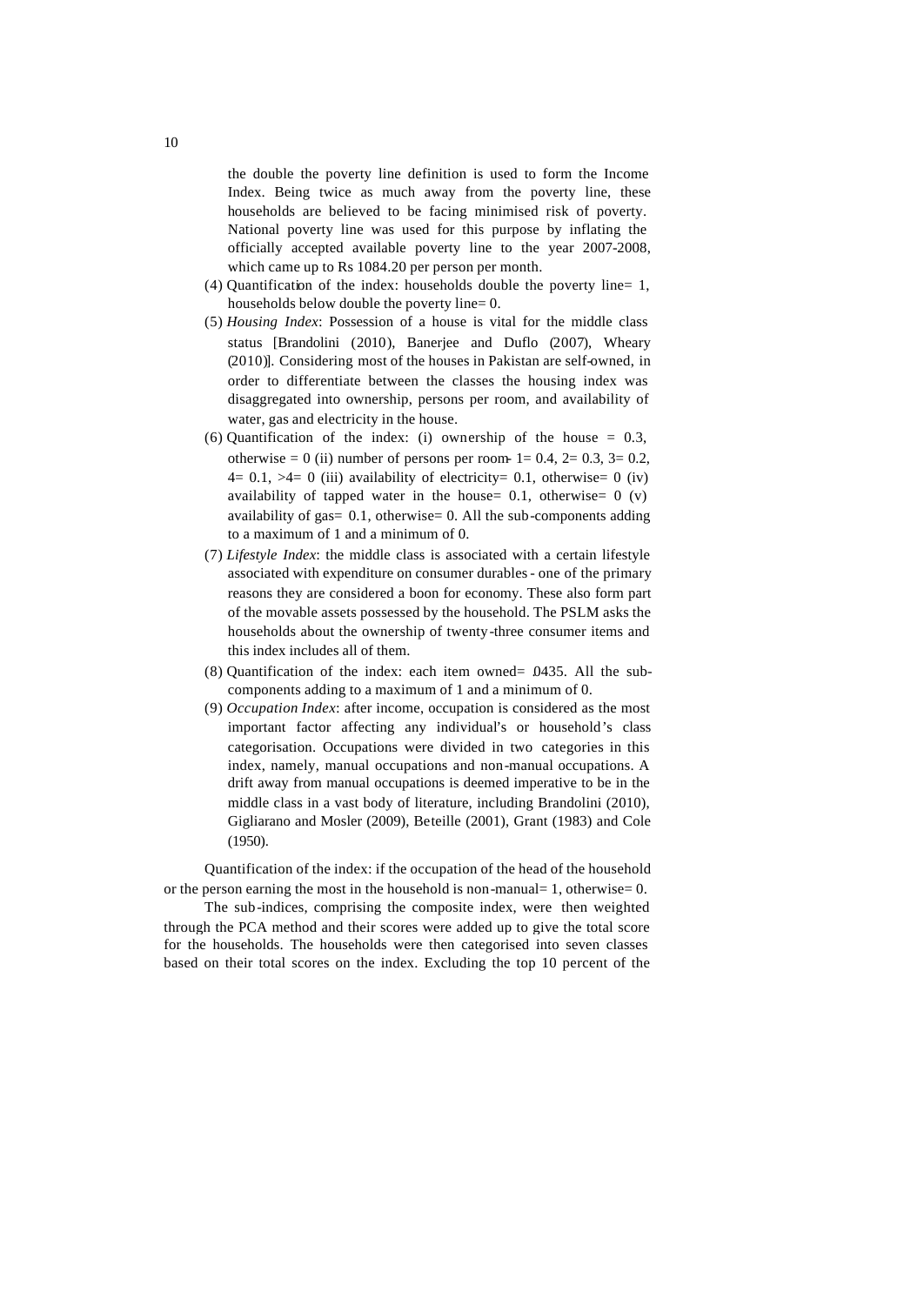population (0.5 points on the composite index, in a maximum total score of 5.0) the remaining index score was divided into six equal classes (of 0.75 points each), to avoid arbitrariness, giving us the following class composition in the population:

|       | (i) Lower lower class   | (LLC) | < 0.75       |
|-------|-------------------------|-------|--------------|
| (ii)  | Middle lower class      | (MLC) | $0.75 - 1.5$ |
| (iii) | Upper lower class       | (ULC) | $1.5 - 2.25$ |
|       | (iv) Lower middle class | (LMC) | $2.25 - 3.0$ |
|       | (v) Middle middle class | (MMC) | $3.0 - 3.75$ |
| (vi)  | Upper middle class      | (UMC) | $3.75 - 4.5$ |
| (vii) | Upper class             | (UC)  | > 4.5        |
|       |                         |       |              |

Table 3 presents the weights assigned to each of the sub -index and the mean score achieved by the different classes on each index, and in total. The Table presents an interesting trend with the 'Lifestyle Index', based on a household's possession of consumer durables carrying the maximum weight, followed by indices of income, education, housing and occupation. Is lifestyle the most distinctive factor in class differentiation? The answer would probably be in the affirmative if we look at the factors differentiating the UMC and UC, where the main difference between the two is for the Lifestyle Index. In this regard, it is also worth noting that housing and lifestyle indices are the ones that carry scores even for the lowest of classes, even when they score poorly on the income, occupation and education indices (see Table 3). Expectedly, as we go up the classes, households begin to score on all indices. <sup>6</sup> The upper middle class is almost similar to the upper class, as can be seen from the similar mean scores on the indices for income, education and occupation. The differences in the lifestyle and housing indices, however, separate the top two classes, as can be seen in Table 3.

Class structure as calculated by the composite weighted index shows that a large majority of the people in Pakistan falls in the lower classes, be it lower lower class (LLC), middle lower class (MLC) or upper middle class (ULC), as can be seen from Table 4. This trend is mainly due to the rural areas that are predominantly concentrated in the lower classes. A moderate proportion (33 per cent)in the urban areas, however, can be categorised as belonging to the middle class (LMC, MMC and UMC put together). The biggest class, nevertheless, remains the LLC be it the urban or the rural areas (Table 4), and because of the very low index score it would not be inappropriate to label this category as 'vulnerable'. If we look at the index scores of the MLC, which is the second

j

<sup>&</sup>lt;sup>6</sup>See Figure A-2 in the Annexure for the graphic representation of the composite index, and its components, for each class. See also Figure A-3 for the percentage share of each component index in a particular class's total score on the composite index. Interesting to see in the latter graph is the appearance, and increasing size, of indices, as opposed to a few indices having a major share.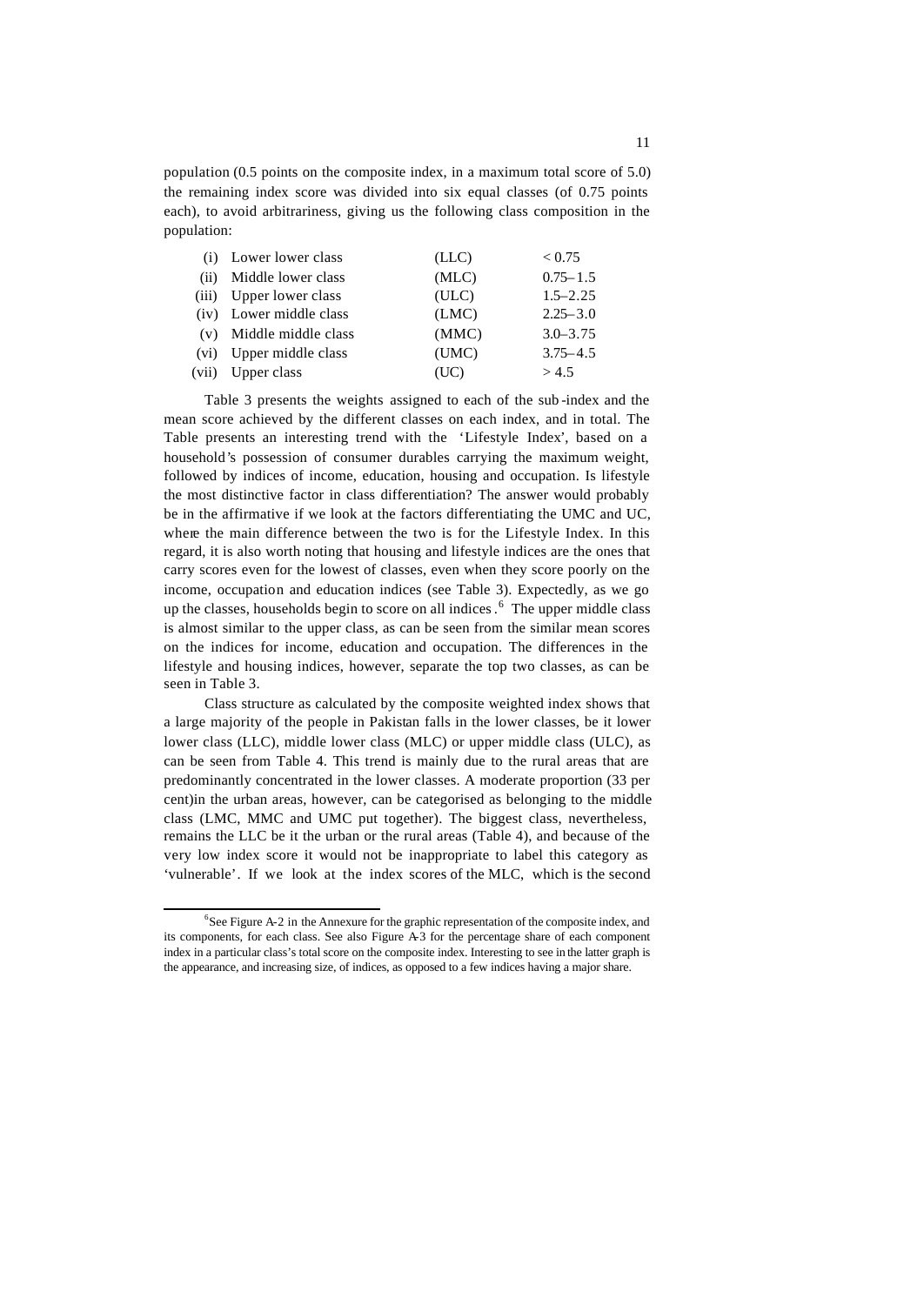| abie |  |
|------|--|
|------|--|

| Limanon of maane Class inforzh a-weizhied Composite maex |        |           |                                        |                                            |           |       |
|----------------------------------------------------------|--------|-----------|----------------------------------------|--------------------------------------------|-----------|-------|
|                                                          |        | Indices   |                                        |                                            |           |       |
|                                                          | Income | Education | Housing                                | Occupation                                 | Lifestyle | Total |
|                                                          |        |           |                                        | Weights Applied to Each Index <sup>1</sup> |           |       |
|                                                          | 1.050  | 1.005     | 0.955                                  | 0.865                                      | 1.125     | 5.000 |
| Classes                                                  |        |           | Mean total for each index <sup>1</sup> |                                            |           |       |
| Lower Lower                                              | 0.000  | 0.000     | 0.267                                  | 0.000                                      | 0.186     | 0.453 |
| Middle Lower                                             | 0.016  | 0.014     | 0.462                                  | 0.336                                      | 0.268     | 1.097 |
| <b>Upper Lower</b>                                       | 0.329  | 0.140     | 0.526                                  | 0.483                                      | 0.324     | 1.802 |
| Lower Middle                                             | 0.554  | 0.528     | 0.496                                  | 0.720                                      | 0.364     | 2.662 |
| Middle Middle                                            | 0.941  | 0.564     | 0.661                                  | 0.683                                      | 0.451     | 3.301 |
| <b>Upper Middle</b>                                      | 1.050  | 1.004     | 0.682                                  | 0.862                                      | 0.494     | 4.092 |
| Upper                                                    | 1.050  | 1.005     | 0.870                                  | 0.865                                      | 0.802     | 4.592 |
| Total                                                    | 0.211  | 0.159     | 0.417                                  | 0.300                                      | 0.275     | 1.361 |

| Estimation of Middle Class through a Weighted Composite Index |  |  |  |
|---------------------------------------------------------------|--|--|--|
|                                                               |  |  |  |

*Source:* Calculated from PSLM 2007 -2008.

*Note:* 1. In order to avoid too many decimals for ease in comprehension, the weights were multiplied by 5 to form the composite index score. The weights used for the various indices as calculated by PCA are: Income 0.210; Education 0.201; Housing 0.191; Occupation 0.173; Lifestyle 0.225; and Total 1.00. The procedure does not in any way affect the classification of the sample.

Table 4

| Size of Different Classes through a Weighted Composite Index in Pakistan |  |  |  |
|--------------------------------------------------------------------------|--|--|--|
|                                                                          |  |  |  |

|                                       | Categorisation for                        | Proportion (%) |       |       | Numbers (in Millions) <sup>2</sup> |       |                 |
|---------------------------------------|-------------------------------------------|----------------|-------|-------|------------------------------------|-------|-----------------|
| Class                                 | Middle Class <sup>1</sup>                 | Total          | Urban | Rural | Total                              | Urban | Rural           |
| Lower Lower (LLC)                     | Vulnerable                                | 41.9           | 23.6  | 55.2  | 83.7                               | 20.1  | 63.6            |
| Middle Lower (MLC) Aspirants          |                                           | 23.0           | 21.8  | 23.9  | 41.9                               | 16.4  | 25.6            |
| Upper Lower (ULC) Climbers            |                                           | 15.8           | 20.8  | 12.3  | 28.5                               | 15.9  | 12.6            |
|                                       | Lower Middle (LMC) Fledgling middle class | 8.5            | 12.5  | 5.7   | 16.3                               | 9.4   | 6.8             |
|                                       | Middle Middle (MMC) Hard-core middleclass | 4.3            | 8.1   | 1.6   | 6.7                                | 5.2   | 1.5             |
| Upper Middle (UMC) Elite middle class |                                           | 6.0            | 12.3  | 1.3   | 9.5                                | 8.0   | 1.5             |
| Upper $(UC)$                          | Privileged                                | 0.4            | 0.9   | 0.1   | 0.6                                | 0.6   | $0.0^{\degree}$ |
| Total                                 |                                           | 100.0          | 100.0 | 100.0 | 187.2                              | 75.6  | 111.6           |

*Source:* Calculated from PSLM 2007 -2008.

*Note:* 1. Categories adapted from Sridharan (2004) and Tharoor (2010).

2. For the method employed to calculate these numbers see A-5.

3. \* Signifies value less than 0.1.

largest class, in Table 3, we find the households to be scoring on all sub-indices, unlike the LLC. These households can be considered the 'aspirants' for upward mobility. The next class, ULC, shows a marked improvement on all sub-indices (Table 3) and can rightfully be called a class of 'climbers'. They are on the border of the middle class, aiming to get elevated. Even if we look at their total index score, they are found to have crossed the mean score of the sample (1.36) with a score of 1.8 (see Table 3), and with a little arbitrariness in demarcating the class boundaries can be a part of the middle class.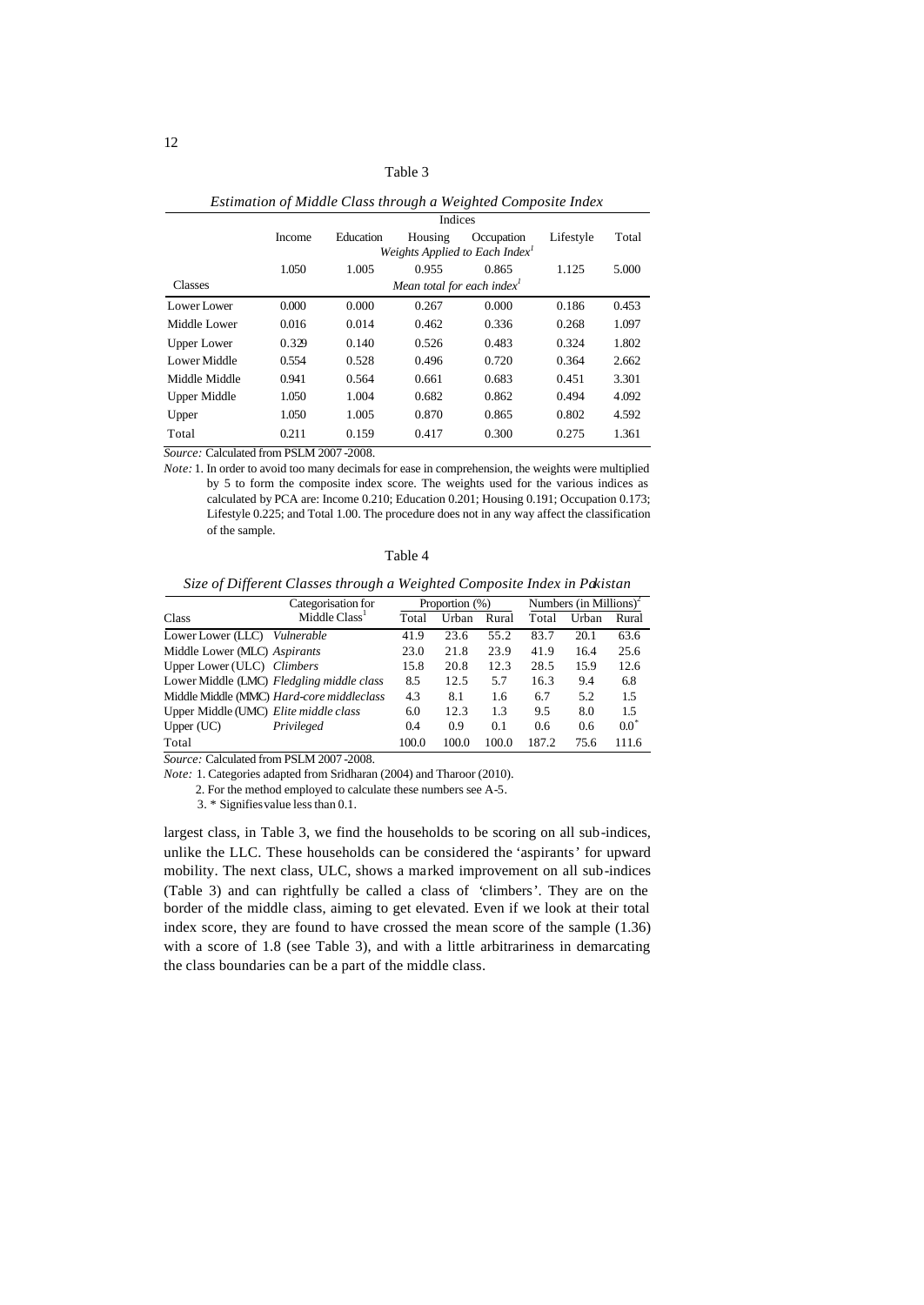The middle class, as observed earlier, seems to be more of an urban phenomenon (Table 4) which is not surprising in the light of the poor literacy levels and the large association with manual jobs in the rural areas. Even in cases where the households score well on the income and housing indices, their scores go down because they perform badly on the education and occupation indices. Among the middle classes the LMC, termed as the 'Fledgling Middle Class', constitutes the largest share (Table 4). From the urban areas, at least, it appears that once a household enters the middle class category it is mo re likely to graduate to the UMC, that is the 'Elite Middle Class', than to remain in the 'Hard-core Middle Class' category as reflected by the higher share for the former than the latter. As expected, the size of the UC is small, being even smaller in the rural areas than the urban.

Sridharan (2004) advocates the inclusion of ULC and UC while demarcating the boundaries for what he refers to as the 'Broadest Middle Class'. Considering the stringent measurement method suggested to estimate the middle class in this paper, it makes sense to include at least the ULC in what is referred to as the 'Expanded Middle Class' here (see Table 5). This becomes even more logical for the reason stated above regarding ULC having a composite index score crossing the midline. Using the 'Strict Middle Class' category the middle class is found to be comprising one -fifth of the country, a proportion that increases to one-third if we take into account only the urban areas. Adding the 'Climbers' to this estimate boosts the proportion of those in the middle class to 35 per cent, swelling the urban middle class size to over half the population (54 percent), as can be seen from Table 5. The 'Broadest Middle Class' shows only a marginal increase in the share of the middle class in the total population as those in the 'Privileged' class comprise a very small proportion (Table 4).

| ۰<br>۰, |
|---------|
|---------|

| Size of the Middle Class in Pakistan Using a Weighted Composite Index |       |                |       |                                     |       |       |  |  |  |  |
|-----------------------------------------------------------------------|-------|----------------|-------|-------------------------------------|-------|-------|--|--|--|--|
|                                                                       |       | Proportion (%) |       | Numbers (in Millions) $\frac{3}{2}$ |       |       |  |  |  |  |
|                                                                       | Total | Urban          | Rural | Total                               | Urban | Rural |  |  |  |  |
| <b>Strict Middle Class</b>                                            |       |                |       |                                     |       |       |  |  |  |  |
| $(LMC + MMC + UMC)$                                                   | 18.8  | 32.9           | 8.6   | 32.5                                | 22.6  | 9.8   |  |  |  |  |
| <b>Expanded Middle Class</b>                                          |       |                |       |                                     |       |       |  |  |  |  |
| $(LMC + MMC + UMC + ULC)$                                             | 34.6  | 53.7           | 20.9  | 61.0                                | 38.5  | 22.4  |  |  |  |  |
| <b>Broadest Middle Class<sup>1</sup></b>                              |       |                |       |                                     |       |       |  |  |  |  |
| $(ULC + LMC + MMC + UMC + UC)$                                        | 35.0  | 54.6           | 21.0  | 61.6                                | 39.1  | 22.4  |  |  |  |  |

*Source:* Calculated from PSLM 2007 -2008.

*Note:* 1. As categorised by Sridharan (2004).

2. For the method employed to calculate these numbers see A-5.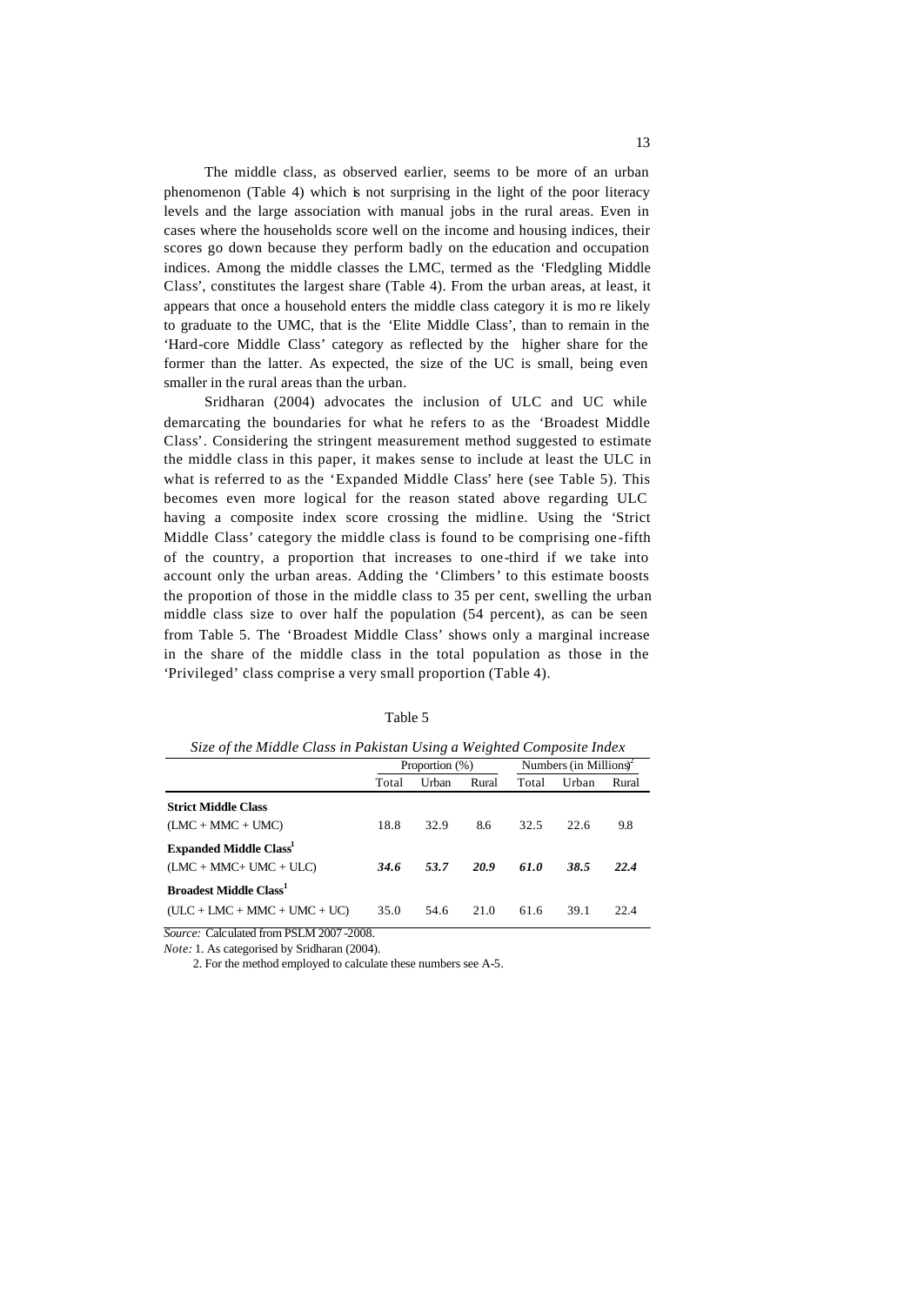Numbers are easier to comprehend than proportions. Hence, if we look at the numbers constituting the middle class in Pakistan we find the numbers to increase from 34 million (Strict Middle Class) to over 61 million (Broadest Middle Class) by widening its scope (Table 5).The middle class being more urban centric, as we saw in Table 4, amounts to nearly 39 million people if we go by the measure provided by the 'Broadest Middle Class' definition in Table 5. The present paper, however, prefers to subscribe to the "Expanded Middle Class" estimate as representing the middle class in Pakistan. The UC has its peculiar characteristics and position in any society and should not be grouped with other classes. On the other hand, inclusion of the 'Climbers' in the 'expanded middle class' is rationalised on the basis of closeness between the two classes. It is from this class that the households make the transition from having a deficit budget to a surplus one, a characteristic deemed essential by many [including, Brandolini (2010); Birdsall, Graham, and Pettinato (2000); Andersen (1992)] to be classified as the middle class.<sup>7</sup> The size of the middle class in Pakistan, using the 'Expanded Middle Class' categorisation, comes up to a substantial 61 million people.

It would be of interest to note how does the size of the middle class estimated through the composite index compare with the most common prevailing method of measuring it. This is based on the gradation of household's per person per day expenditure (Definition Thirteen in Table 2). As opposed to the latter, the composite index shows a much larger LLC and MLC, as can be seen in Figure 1. The only other class comparatively larger in the composite index is that of the UMC. The size of the UC, interestingly, remains the same in both the measures at a low 0.4 per cent. Despite giving an estimate for the middle class that is much bigger and hence more attractive, this paper argues that measuring the middle class only on the basis of expenditure or income is insufficient as it does not encompass all the factors that contribute towards making a household a 'middle class household'. It is also premised that 'class' is a much more permanent category to be affected by the mere fluctuation of income or expenditure. We would not go to the extreme of subscribing to the notion that 'class is permanent', as class mobility does and should take place, but it is not as transient to be altered by fickle changes in income or expenditure.

j

 $7$  For the graphic representation of households' income, expenditure and the balance between two see A-4. As can be seen from the graph, the 'Vulnerable' and the 'Aspirants' have a deficit budget and the trend reverses for the 'Climbers', justifying the inclusion of the latter in the 'Expanded Middle Class'.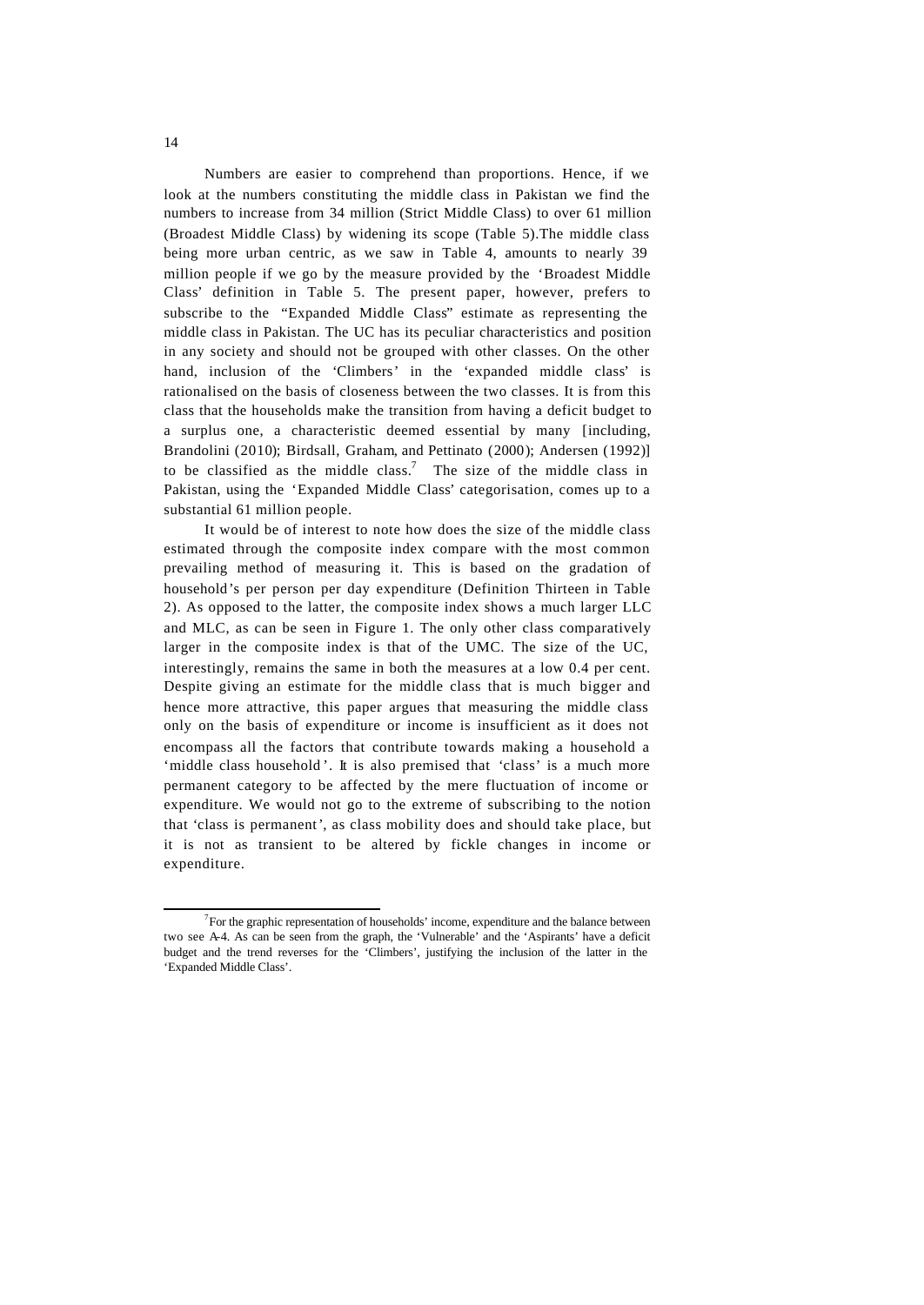



*Note:*1. Definition Thirteen in Table 2.

2.Classes: Lower lower (LLC), Middle lower (MLC), Upper lower (ULC), Lower middle (LMC), Middle middle (MMC), Upper middle (UMC), Upper (UC).

Can we consider a household with only manual workers or with no individual having college education but having over PPP \$2 per person per day income middle class in today's world? Following how the middle class is generally perceived, the answer in all probability would be in the negative. Figure 2 presents the comparison between the two measures, the composite index and the prevailing definition, on the nature of occupation and presence of a college graduate in the households belonging to different classes. The estimate through the weighted composite index appears more appropriate with those in the 'elite middle class' and the 'privileged class' being employed solely in non-manual occupations and having at least one college graduate in the household (Figure 2). On the contrary, the prevailing definition shows a substantial proportion doing manual jobs and having no college graduate in the household, something that cannot be associated with the middle class nowadays. Such a trend is, however, expected when only income or expenditure form the basis of the classification.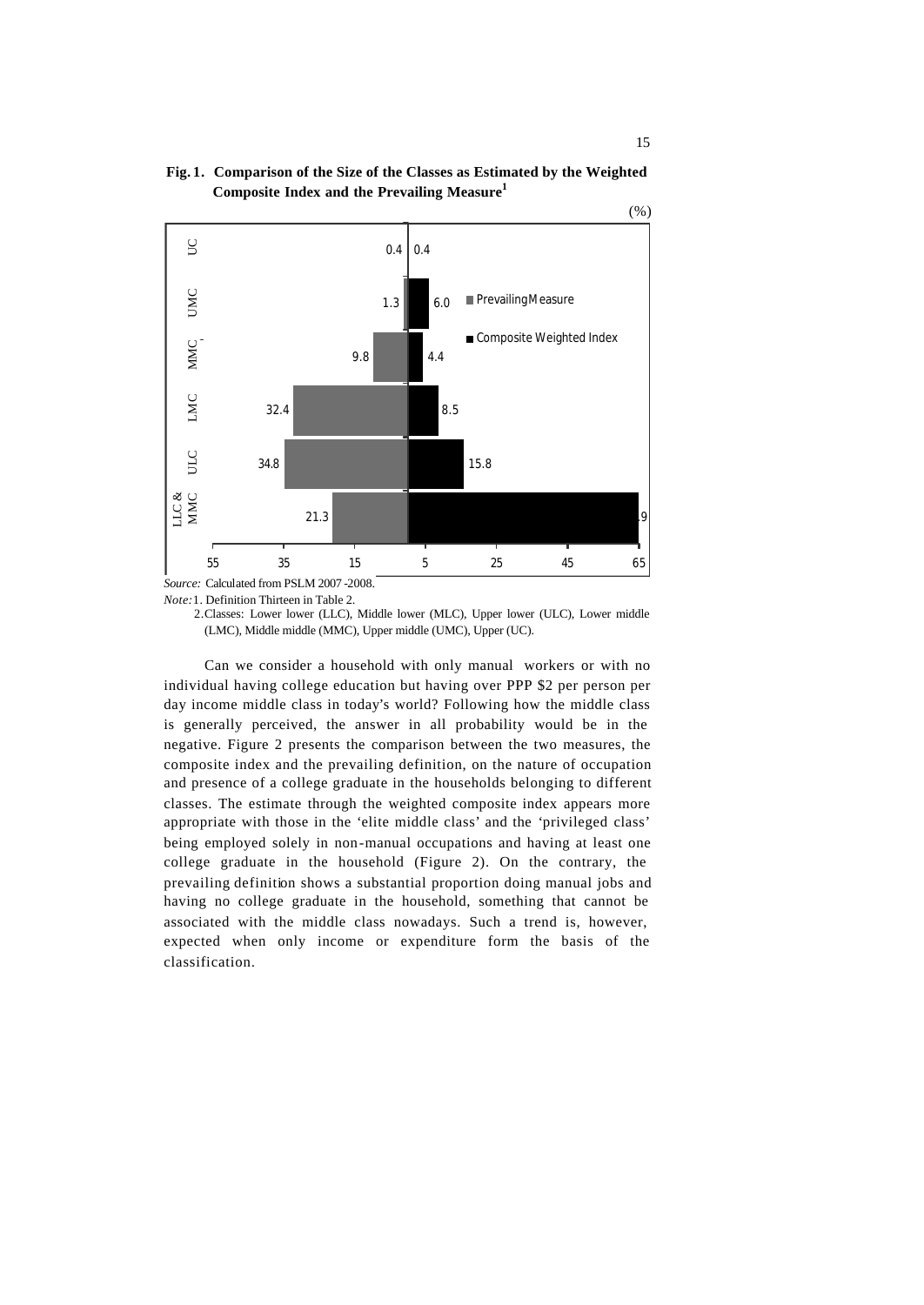**Fig. 2. Nature of Occupation and Level of Education by Classes through the Weighted Composite Index and the Prevailing Definition<sup>2</sup>**



**A: Presence of a College Graduate in the Household**

For the sake of comparison, it would have been an interesting exercise to apply the proposed methodology to estimate the size of the middle class to other countries in the region as well. Lack of access to household level data in these countries, however, hampered this effort at present. Nevertheless, if we compare the size of the middle class in the South Asian region estimated by various current studies using the prevailing definition based on expenditure levels (Definition Thirteen in Table 1) we find the size of the middle class to be the

16

*Source:* Calculated from PSLM 2007 -2008.

*Note:* 1.Classes: Lower lower (LLC), Middle lower (MLC), Upper lower (ULC), Lower middle (LMC), Middle middle (MMC), Upper middle (UMC), Upper (UC). 2. Definition Thirteen in Table 2.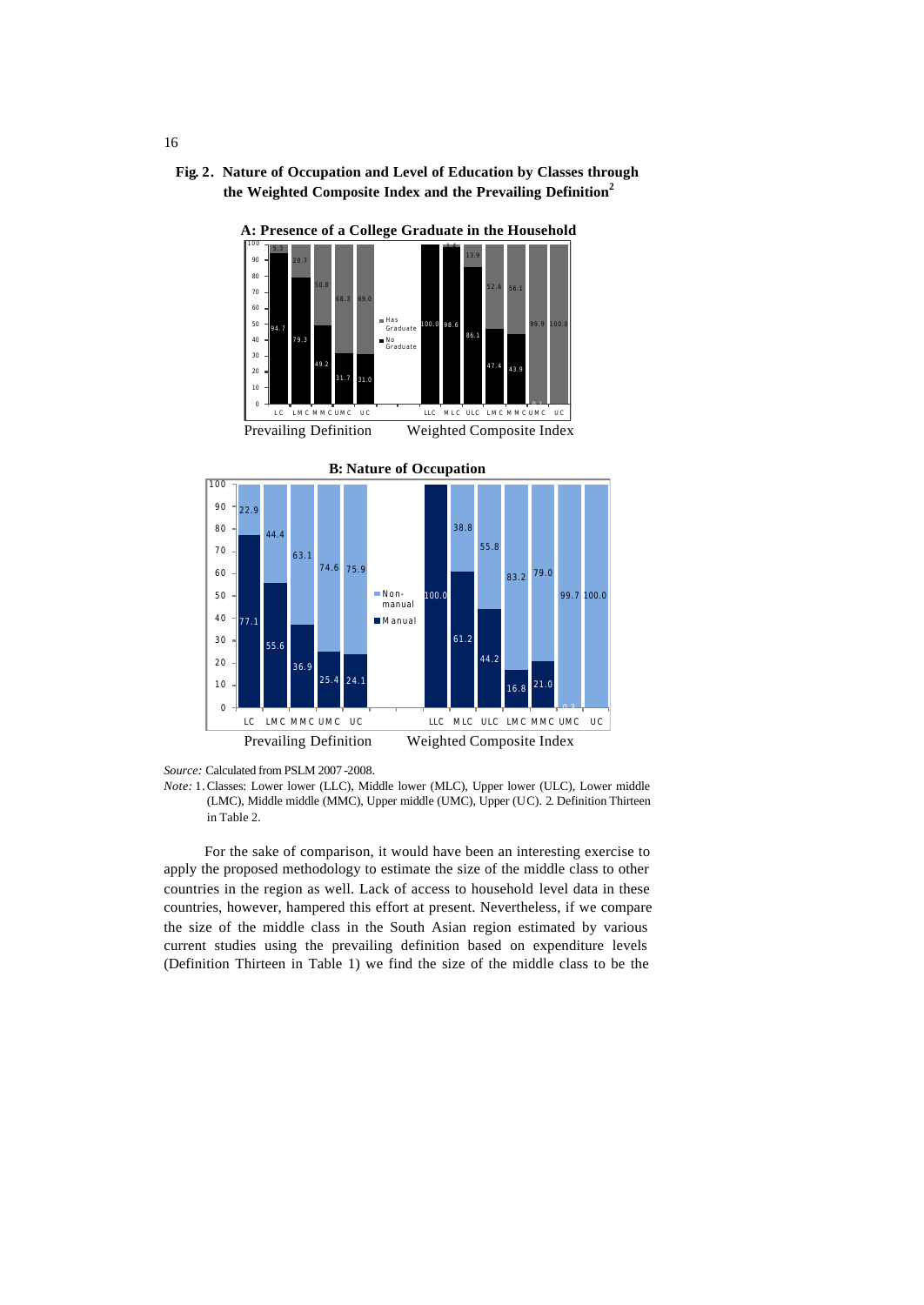largest in Pakistan with the exception of Sri Lanka (see A-9). In a comparable year of 2004 -05 the size of the middle class in Pakistan was 40 per cent of the total population wh ile that of India was 25 per cent (see A-9).

### **Where is the Middle Class Present in Pakistan? Region and Occupation**

Once the middle class has been identified, it is of interest to see where those belonging to this class are present, geographically and sectorally. The provinces of Punjab and Sindh, having over 36 per cent middle class households, fare better than the provinces of Khyber Pakhtunkhwa (KP) and Balochistan that marginally lag behind at 32 and 28 per cent, respectively (see Table 6). When we look at the regional trends, we observe the national level pattern to be replicated at the provincial level as well. The size of the middle class is estimated to be much bigger in the urban areas as compared to the rural areas in all four provinces (Table 6), strengthening the argument that the middle class is more of an urban phenomenon. If we look at the inter-provincial differences, we find the size of the middle class to be positively associated with the proportion of the urban population in that province. The province of Sindh has the highest proportion of urban population and that of the middle class (56 per cent) in the urban areas as well, as can be seen in Table 6. The provinces of Punjab, Balochistan and KPK have progressively smaller share of the population living in the urban areas and their size of the middle class reflects it through the estimated measures for the class at 55 per cent, 50 per cent and 49 per cent, respectively. Increasing urban concentration seems to aid the increase in the size of the middle class. On the contrary, the size of the middle class in the rural areas in all four provinces, as shown in Table 6, is much smaller than their urban counterparts.

Table 6

| Urban<br>Rural<br>21.2<br>51.6<br>24.7<br>22.4<br>14.5<br>20.6<br>5.3<br>12.6 | Total<br>45.0<br>18.4<br>14.2<br>9.7 | Urban<br>24.7<br>18.4<br>20.6<br>12.3 | Rural<br>64.3<br>18.2<br>8.1<br>7.2 | Total<br>41.4<br>26.5<br>15.3 | 26.4<br>24.3<br>20.4 | Urban Rural<br>50.3<br>27.9<br>12.2 | Total<br>47.8<br>23.3<br>15.3           | Urban<br>26.1<br>23.2<br>22.1 | Rural<br>59.9<br>23.4<br>11.5 |
|-------------------------------------------------------------------------------|--------------------------------------|---------------------------------------|-------------------------------------|-------------------------------|----------------------|-------------------------------------|-----------------------------------------|-------------------------------|-------------------------------|
|                                                                               |                                      |                                       |                                     |                               |                      |                                     |                                         |                               |                               |
|                                                                               |                                      |                                       |                                     |                               |                      |                                     |                                         |                               |                               |
|                                                                               |                                      |                                       |                                     |                               |                      |                                     |                                         |                               |                               |
|                                                                               |                                      |                                       |                                     |                               |                      |                                     |                                         |                               |                               |
|                                                                               |                                      |                                       |                                     | 8.6                           | 12.2                 | 6.5                                 | 6.8                                     | 12.6                          | 3.6                           |
| 8.9<br>1.8                                                                    | 5.3                                  | 9.3                                   | 1.4                                 | 3.0                           | 5.5                  | 1.4                                 | 3.0                                     | 6.2                           | 1.2                           |
| 12.8<br>1.9                                                                   | 7.2                                  | 14.1                                  | .6                                  | 4.9                           | 10.6                 | 1.6                                 | 3.6                                     | 9.4                           | 0.4                           |
| 0.1<br>1.4                                                                    | 0.3                                  | 0.6                                   | 0.1                                 | 0.2                           | 0.6                  | 0.1                                 | 0.1                                     | 0.4                           | 0.0                           |
| 100.0                                                                         | 100.0                                | 100.0                                 | 100.0                               | 100.0                         | 100.0                | 100.0                               | 100.0                                   | 100.0                         | 100.0                         |
|                                                                               |                                      |                                       |                                     |                               |                      |                                     |                                         |                               |                               |
| 54.9<br>23.5                                                                  | 36.4                                 | 56.3                                  | 17.1                                | 31.8                          | 48.7                 | 21.7                                | 28.7                                    | 50.3                          | 16.7                          |
|                                                                               |                                      | 100.0                                 | Size of Middle Class <sup>1</sup>   |                               |                      |                                     | Source: Calculated from PSLM 2007-2008. | ( %)                          |                               |

*Regional and Provincial Classes Estimated by Weighted Composite Index*

*Note:* Based on the 'Expanded Middle Class'.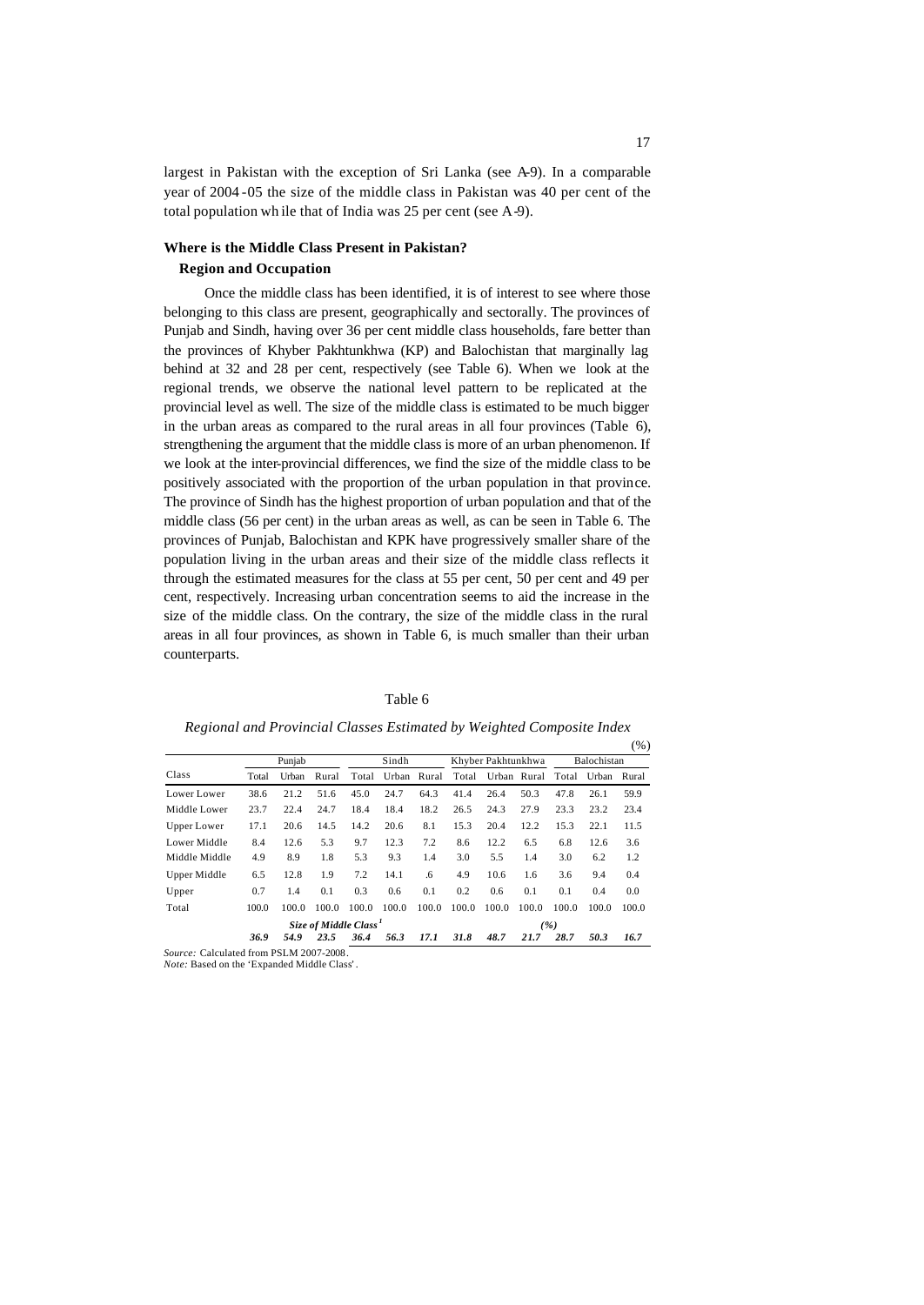Discussion on class is incomplete without investigating the relationship between class and occupation, as also stressed by Banerjee and Duflo (2007), Go ldthorpe and McKnight (2006), Wright (1997), Erikson and Goldthorpe (1992). If we look at the nature of occupations within each of the estimated classes, we see that the LLC comprises mostly occupations like agriculture and fishery workers, crafts and related trade workers, plant and machine operators and assemblers and the elementary occupations, as can be seen in Table 7. From the ULC onwards the occupational distribution exhibits a larger spread that tapers again for the highest two classes, the UMC and UC, which are confined to occupation like: armed forces; legislators, senior officials and managers; professionals; technicians and associate professionals; clerks; and service workers and sales workers (Table 7). Thus, as we go up the class ladder the occupational share shifts from manual to non-manual jobs, which to some is the very essence of the middle class.<sup>8</sup>

### Table 7

*Occupational Distribution within Classes by Weighted Composite Index* 

|                                               |       |       |                                       |       |                            |       | $(\%)$ |
|-----------------------------------------------|-------|-------|---------------------------------------|-------|----------------------------|-------|--------|
|                                               |       |       | Classes through Weighted Index        |       |                            |       |        |
|                                               | Lower |       | Middle Upper Lower Middle Upper Upper |       |                            |       |        |
| Occupation                                    | Lower | Lower |                                       |       | Lower Middle Middle Middle |       |        |
| Armed Forces                                  | 0.0   | 0.8   | 0.7                                   | 1.1   | 0.6                        | 1.3   | 3.2    |
| Legislators, Senior Officials and Managers    | 0.0   | 0.3   | 0.9                                   | 2.9   | 8.2                        | 20.7  | 30.6   |
| Professionals                                 | 0.0   | 2.9   | 4.6                                   | 18.3  | 15.7                       | 26.4  | 37.1   |
| Technicians and Associate Professionals       | 0.0   | 7.0   | 10.0                                  | 19.3  | 14.2                       | 21.3  | 9.7    |
| Clerks                                        | 0.0   | 3.6   | 7.6                                   | 14.5  | 11.8                       | 12.9  | 1.6    |
| Service Workers and Shop/Market Sales Workers | 0.0   | 31.0  | 34.1                                  | 30.0  | 28.9                       | 17.1  | 17.7   |
| Agriculture and Fishery Workers               | 33.2  | 17.0  | 14.9                                  | 5.9   | 8.6                        | 0.1   | 0.0    |
| Crafts and Related Trade Workers              | 9.0   | 8.5   | 8.5                                   | 2.6   | 5.0                        | 0.0   | 0.0    |
| Plant and Machine Operators and Assemblers    | 11.9  | 9.2   | 7.1                                   | 2.1   | 3.1                        | 0.0   | 0.0    |
| <b>Elementary Occupations</b>                 | 45.9  | 19.6  | 11.7                                  | 3.3   | 3.9                        | 0.0   | 0.0    |
| Total                                         | 100.0 | 100.0 | 100.0                                 | 100.0 | 100.0                      | 100.0 | 100.0  |

*Source:* Calculated from PSLM 2007 -2008.

l

Worth noting in Table 7 are the occupational distributions for the 'elite middle class' and the 'privileged' class that are heavily tilted towards professionals and those associated with services. This trend, observed for the middle class globally, can be best summarised in the words of Banerjee and Duflo (2007, p. 21) when they say,

*"Nothing seems more middle class than the fact of having a steady wellpaying job. While there are many petty entrepreneurs among the middle* 

<sup>&</sup>lt;sup>8</sup>To find how class distribution varies by different occupations see table A-6 in the Annexure. The share of the middle class, specifically the 'elite middle class', is much higher among professionals, legislators, senior officials and managers. Elementary occupations and those related to agriculture and crafts are dominated by the lower classes. The UC is almost confined to the armed forces, professionals, legislators, senior officials and managers.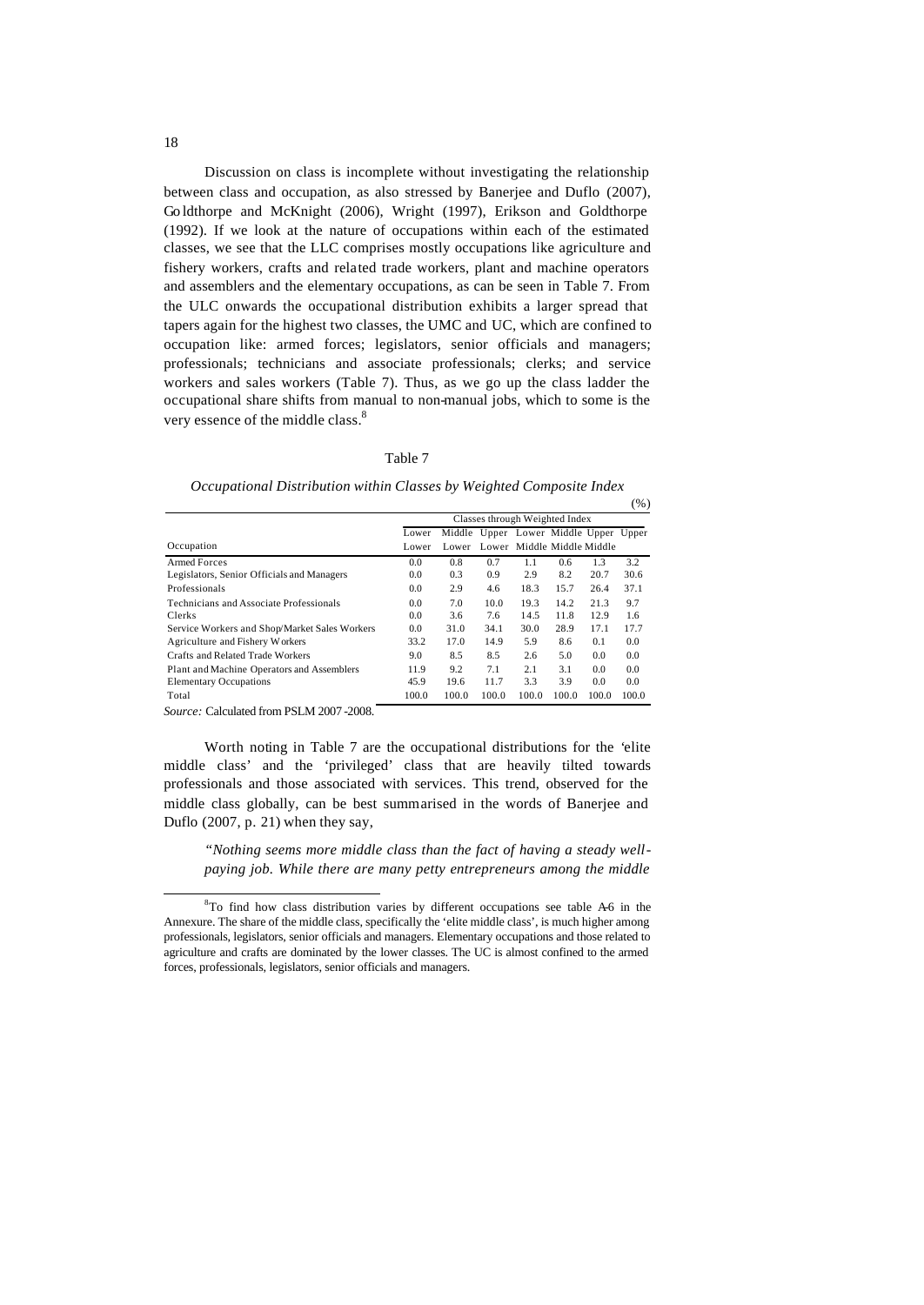*class, most of them do not seem to be capitalists in waiting.…. If they could only find the right salaried job, they might be quite content to shut their business down.….Perhaps the sense of control over the future that one gets from knowing that there will be an income coming in every month—and not just the income itself—is what allows the middle class to focus on building their own careers and those of their children."*

Is there any industrial variation *vis-à-vis* distribution of middle class in Pakistan? Table 8 shows that two industries, namely, of wholesale, retail trade, hotel and restaurants, and those comprised of community, social and personal services, have a heavy share of the 'expanded middle class'. It is interesting to find out that a noticeable share of the 'elite middle class' and the 'privileged' class is employed in manufacturing, financing, insurance, real estate and business services (Table 8). Not surprisingly, the LLC as a big share employed in agriculture, forestry, hunting and fishing.<sup>9</sup>

### Table 8

*Industrial Distribution within Classes*

|                                                         | Classes through Weighted Index |       |       |       |                                        |       |       |  |
|---------------------------------------------------------|--------------------------------|-------|-------|-------|----------------------------------------|-------|-------|--|
|                                                         |                                |       |       |       | Lower Middle Upper Lower Middle Upper  |       | Upper |  |
| <b>Sectors</b>                                          |                                |       |       |       | Lower Lower Lower Middle Middle Middle |       |       |  |
| Agriculture, Forestry, Hunting and Fishing              | 42.9                           | 19.4  | 15.5  | 6.2   | 8.9                                    | 1.4   | 1.6   |  |
| Mining and Quarrying                                    | 0.8                            | 0.5   | 0.0   | 0.8   | 0.5                                    | 0.9   | 1.6   |  |
| Manufacturing                                           | 9.3                            | 8.8   | 9.3   | 7.6   | 9.7                                    | 11.6  | 12.9  |  |
| Electricity, Gas and Water                              | 0.6                            | 1.5   | 2.4   | 2.6   | 2.6                                    | 2.7   | 1.6   |  |
| Construction                                            | 19.1                           | 8.3   | 5.1   | 2.5   | 2.7                                    | 2.1   | 1.6   |  |
| Wholesale and Retail Trade, and Hotel/Restaurants       | 4.5                            | 24.5  | 29.4  | 25.6  | 27.0                                   | 15.5  | 22.6  |  |
| Transport, Storage and Communication                    | 12.0                           | 9.1   | 6.9   | 4.3   | 4.8                                    | 4.9   | 1.6   |  |
| Financing, Insurance, Real Estate and Business Services | 0.2                            | 0.8   | 2.1   | 3.6   | 6.9                                    | 9.4   | 14.5  |  |
| Community, Social and Personal Services                 | 10.5                           | 27.1  | 29.1  | 46.8  | 36.8                                   | 51.5  | 41.9  |  |
| Total                                                   | 100.0                          | 100.0 | 100.0 | 100.0 | 100.0                                  | 100.0 | 100.0 |  |

*Source:* Calculated from PSLM 2007 -2008.

l

Relationship with the means of production has been a recurrent theme in the literature on class. As discussed earlier, the Marxian tradition considers this as the very foundation of class formation. Table 9 aims at looking into this very relationship and presents the shares of different statuses in employment within different classes. Large shares of paid employees in the 'expanded middle class' and the 'privileged' class tend to negate the relationship postulated by Marx regarding ownership of the means of production and class. As can be seen from Table 9, paid employees constitute 78 percent of the householdsin the UC. The

(%)

<sup>&</sup>lt;sup>9</sup>To find out the distribution of classes in each industry see figure A-7 in the Annexure. With a big proportion of the population falling in the LLC it is expected to find them having big shares in almost all of the industries. Worth noticing in this table, however, is the dominance of the 'expanded middle class' in the industry comprising financing, insurance, real estate and business services, proving the observation of Banerjee and Duflo (2007), stated above, valid in Pakistan as well.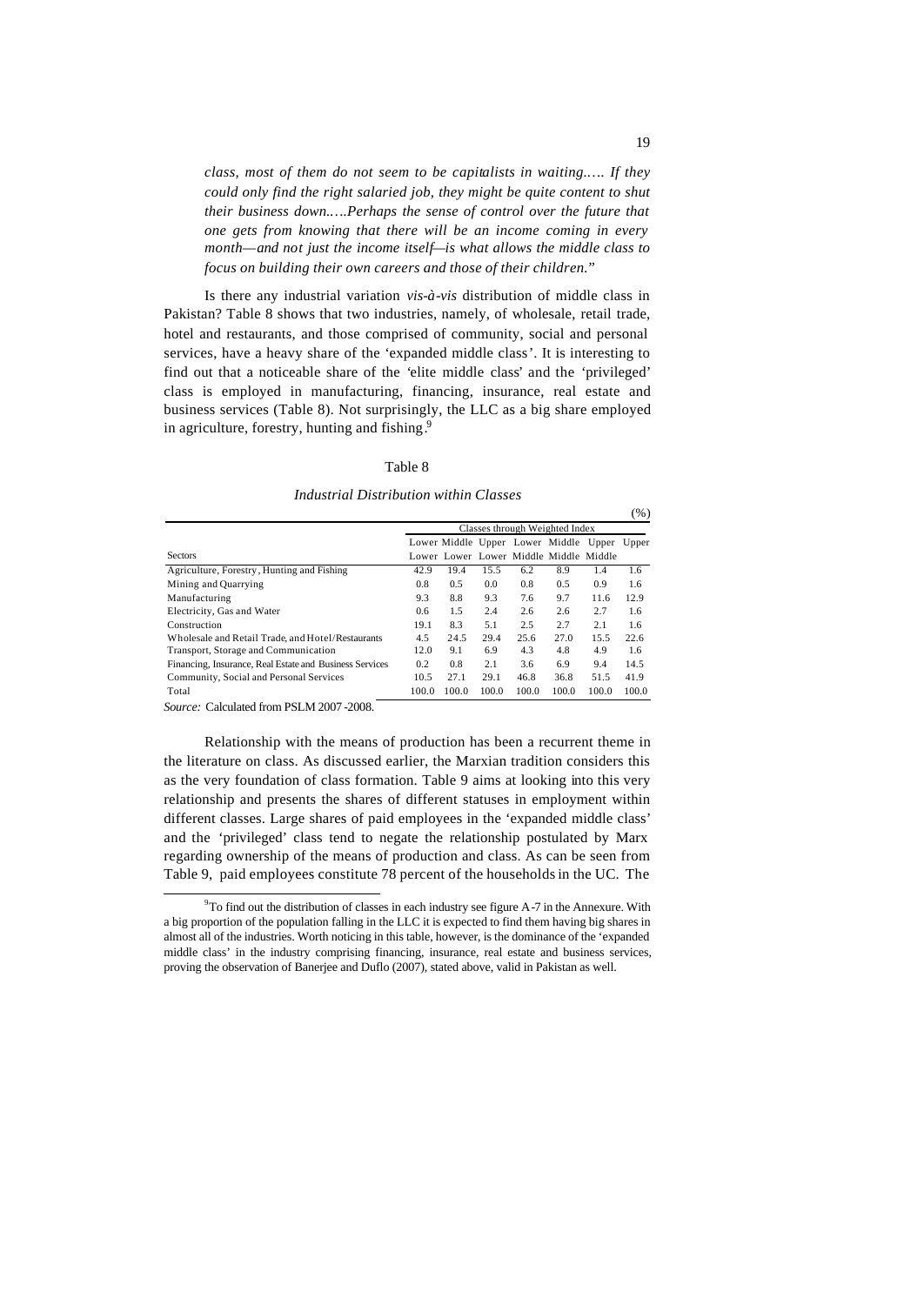#### Table 9

*Status of Occupation within Classes*

|                                |       |        |       |                                               |        |        | $( \% )$ |
|--------------------------------|-------|--------|-------|-----------------------------------------------|--------|--------|----------|
|                                |       |        |       | Classes estimated by Composite Weighted Index |        |        |          |
|                                | Lower | Middle | Upper | Lower                                         | Middle | Upper  | Upper    |
| <b>Status of Occupation</b>    | Lower | Lower  | Lower | Middle                                        | Middle | Middle |          |
| Employer with $< 10$ Employees | 0.2   | 0.4    | 0.7   | 1.1                                           | 1.6    | 1.0    | 0.0      |
| Employer with $> 10$ Employees | 0.1   | 0.2    | 0.2   | 1.4                                           | 3.9    | 4.0    | 3.2      |
| Self Employed Non-agriculture  | 8.7   | 25.8   | 28.8  | 27.5                                          | 27.0   | 16.9   | 22.6     |
| Paid Employee                  | 59.8  | 57.6   | 56.0  | 64.5                                          | 60.1   | 78.0   | 74.2     |
| <b>Unpaid Family Worker</b>    | 0.1   | 0.1    | 0.0   | 0.0                                           | 0.0    | 0.0    | 0.0      |
| Own Cultivator                 | 18.1  | 11.9   | 12.0  | 4.7                                           | 6.3    | 0.1    | 0.0      |
| Share Cropper                  | 6.7   | 1.3    | 0.4   | 0.3                                           | 0.0    | 0.0    | 0.0      |
| Contract Cultivator            | 2.7   | 0.8    | 1.0   | 0.3                                           | 0.6    | 0.0    | 0.0      |
| Own Livestock                  | 3.7   | 1.9    | 0.9   | 0.3                                           | 0.5    | 0.0    | 0.0      |
| Total                          | 100.0 | 100.0  | 100.0 | 100.0                                         | 100.0  | 100.0  | 100.0    |

Source: Calculated from PSLM 2007-2008.

Marxian notion can be seen to play some role in the increasing share of those who are self-employed in the non-agricultural sector in the 'expanded middle class' and those who employ more than 10 employees in the hard-core middle class, the elite middle class and the privileged class.<sup>10</sup>

#### **CONCLUSIONS**

Social realities are difficult to define, even tougher to measure and quantify, and the term 'middle class' is no exception. Just like 'poverty', it is variously defined in different countries at different levels of development. The definitions differ with the variance in approach and rationale applied in addressing the concept, thus leading to a lack of consensus in what the term actually means. The only agreement regarding the term 'middle class' is that it is the class between the lower and the upper class but where are these lines demarcated among them remain a debatable issue. Classifications made on cutoff lines based on income or expenditure continue to be the most commonly used way of measuring classes, and arbitrariness remains the hallmark of all these definitions. This arbitrariness is reflected in the range of estimates given for the middle class, varying from zero per cent to 60 per cent. The present paper, however, considers these definitions inadequate to capture the whole concept of the middle class, and suggests a weighted composite index to estimate its size.

The suggested measure is a composite of five weighted sub-indices of factors believed to be important for being part of the middle class, namely,

l

 $10$ For distribution of classes by status of occupation, see figure A-8. It would not be wrong to infer from the table that the expanded middle classes and the privileged class are mainly found among: paid employees; self-employed in the non-agricultural sector; and employer with more than ten employees. The last two statuses in this regard justify the Marxian stance regarding class and relationship with the means of production.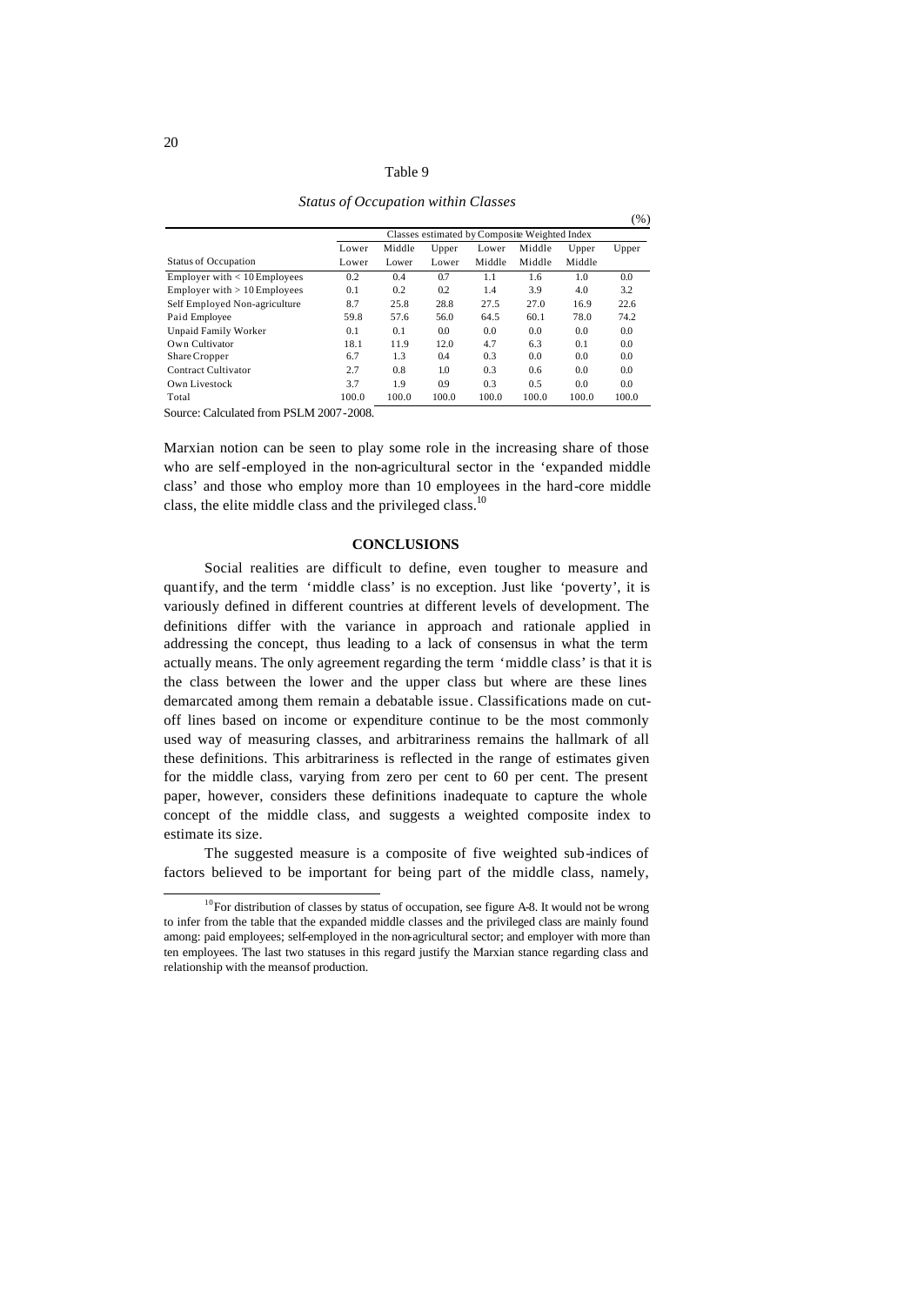education, occupation, income, lifestyle and housing. Using the 'expanded middle class' concept, Pakistan is estimated to have a middle class that is around 35 per cent of the total population, which approximates to a substantial 61 million. The middle class is found to be more of an urban phenomenon with its size being much larger in the urban areas at both the national and the provincial levels. A striking feature, however, is the association found between the professional occupations and the upper middle and upper classes. This fits in well with the general belief that professional occupations constitute, what in this paper has been referred to as, the elite middle class. Other white-collar occupations are taken up by the hard-core and fledgling middle class, and the manual occupations comprise the 'vulnerable' and the 'aspirants'. Likewise, the middle class is expected to have sufficient resources to fulfil all their needs and at least some of their wants, and have a surplus to save for themselves. This criterion works for the estimated middle class in this paper as well and provides the very rationale of including 'climbers', who show a surplus/saving trend, in the 'expanded middle class' category.

It would be of interest to carry out a comparative study in the South Asian region using the proposed multidimensional approach to gauge the actual size of the middle class. However, using the existing definitions, when compared to its neighbours, baring Sri Lanka, Pakistan has a bigger middle class than all other countries including India. Of course, the Indian middle class would be bigger in numbers given its much larger population size but it comprises a smaller proportion that falls in the middle class category. Hence, harnessing the gains that are associated with having a big middle class are potentially available to the country. Is the middle class shrinking in Pakistan? Due to the recent inflationary trends, it is a fear that is much voiced in Pakistan, as in many other countries. For the period covered, however, applying the most commonly used existing definitions, the answer to this question is in the negative. The middle class in Pakistan has actually grown over time (see A-9). Likewise, the multidimensional definition of class proposed in this paper has a sense of stability linked to it, making the middle class less susceptible to fluctuations in income or expenditure. By differentiating between the concept of 'middle class' from that of 'middle income ', we can understand why the inflationary trends do not have an immediate effect on class structure, and hence the middle class. Otherwise as well, since all the factors linked to being a part of the middle class, reflected in their inclusion in the proposed weighted composite index, show an increasing trend over time in Pakistan, the size of the middle class is bound to increase in the country. The scenario cannot be better described than in the words of Burke (2010) when he uses the analogy of the car Suzuki Mehran for the middle class in Pakistan and says,

*"In Pakistan, the hierarchy on the roads reflects that of society. If you are poor, you use the overcrowded buses or a bicycle. Small shopkeepers,*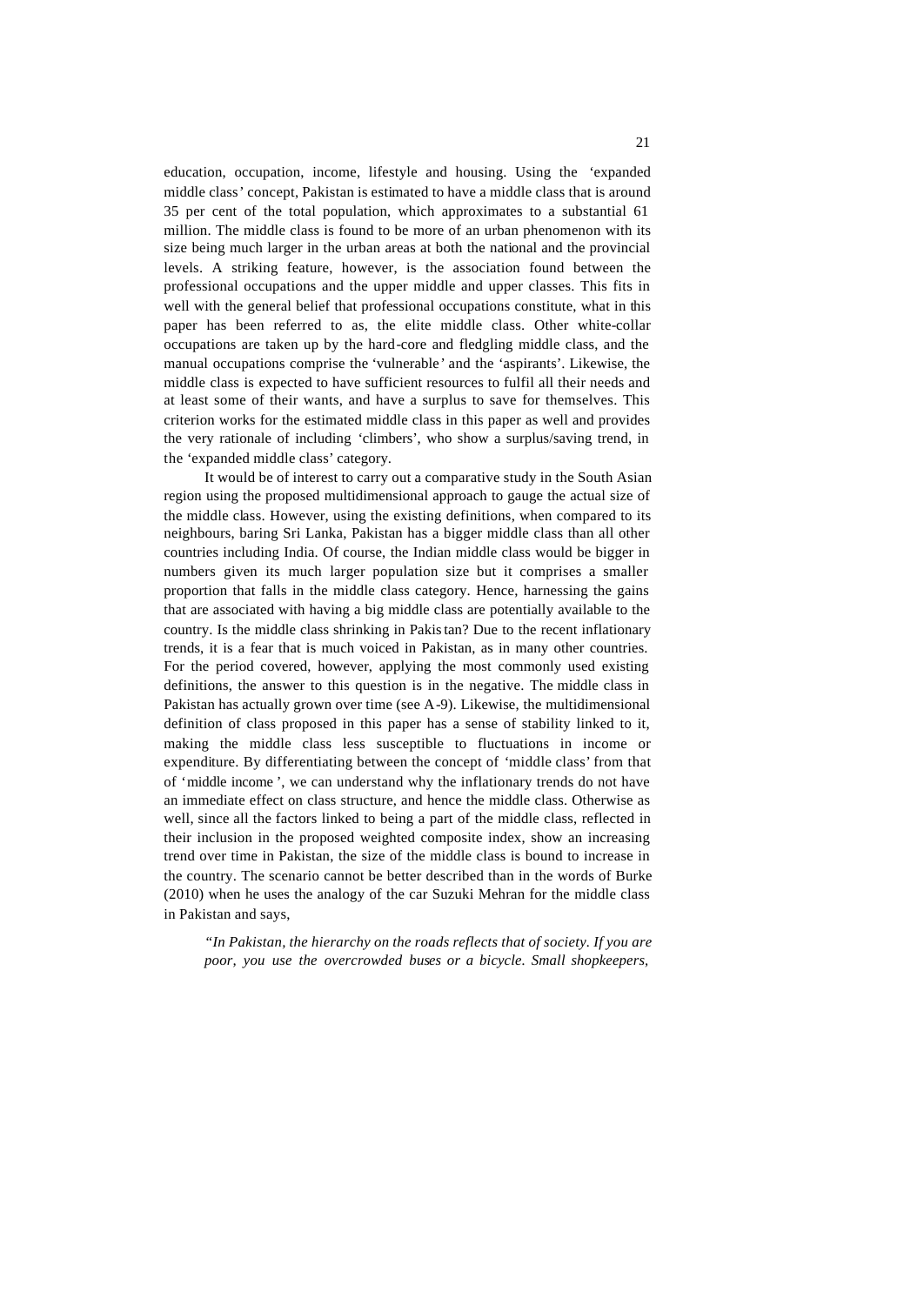*rural teachers and better-off farmers are likely to have a \$1,500 Chinese or Japanese motorbike…. Then come the Mehran drivers. A rank above them, in air-conditioned Toyota Corolla saloons, are the small businessmen, smaller landlords, more senior army officers and bureaucrats. Finally, there are the luxury four-wheel drives of 'feudal' landlords, big businessmen, expats, drug dealers, generals, ministers and elite bureaucrats. The latter may be superior in status, power and wealth, but it is the Mehrans which, by dint of numbers, dominate the roads."*



**A-2: Contribution of Each Sub-index in the Total Weighted Composite Index for Each Class**



 *Source:* Calculated from PSLM 2007 -2008.

22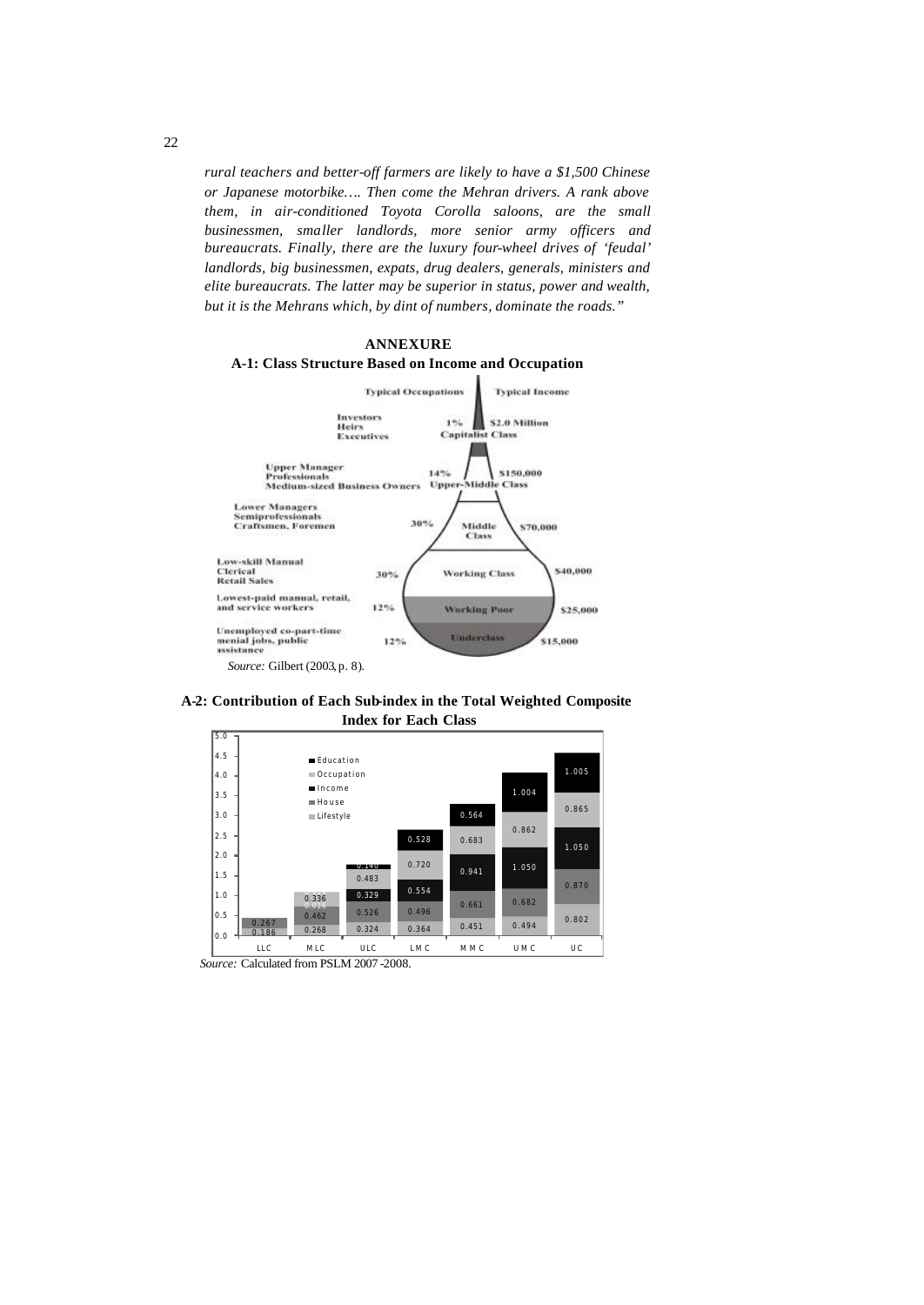

**A-3: Share of the Sub-indices in the Total Score for Each Class Estimated by Weighted Composite Index**

*Source:* Calculated from PSLM 2007 -2008.





*Source:* Calculated from PSLM 2007 -2008.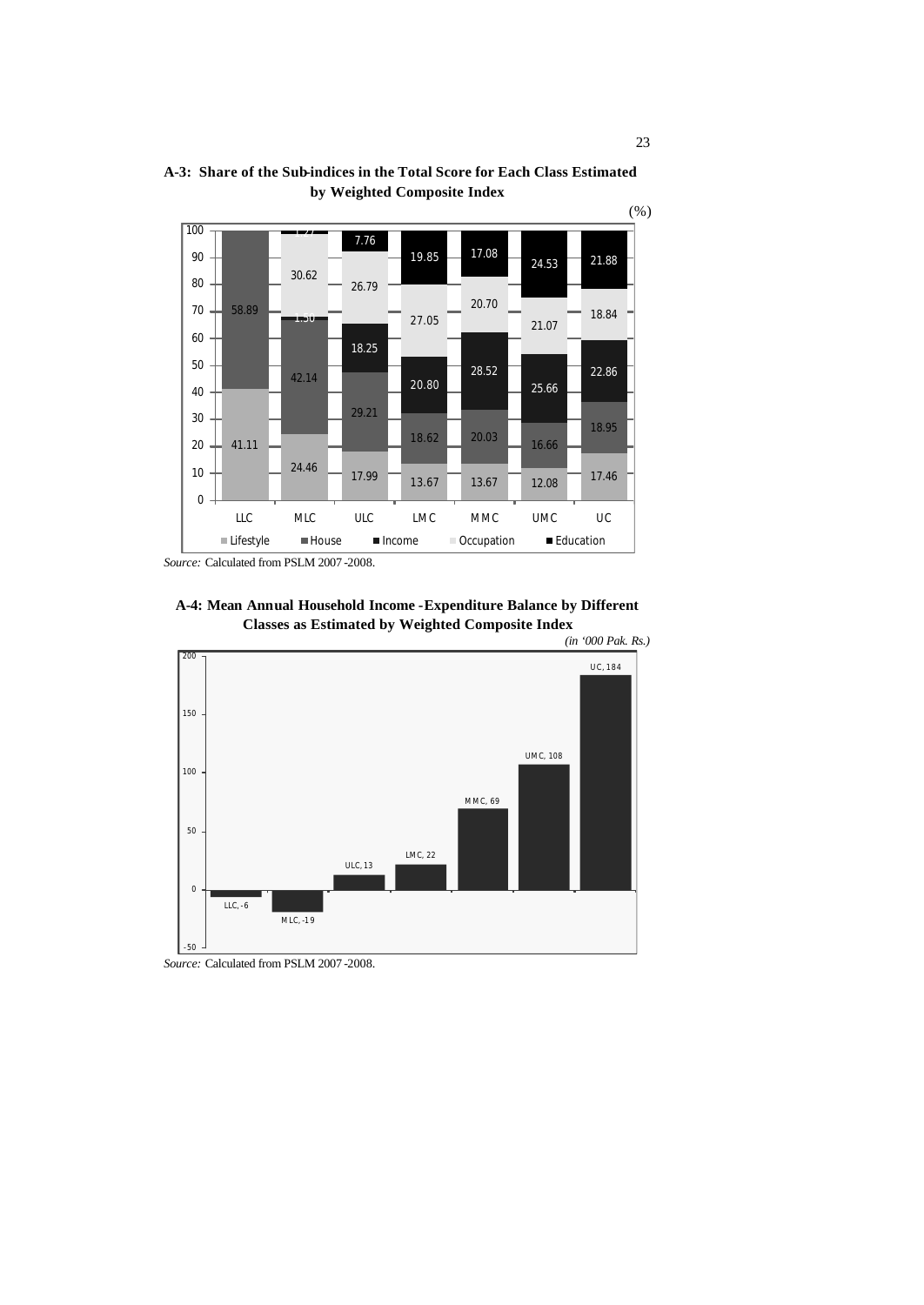### **A-5: Method to Calculate Numbers in Each Class from the Proportions Achieved from Weighte d Composite Index**

The middle class status is assigned to a household and not an individual. Hence, the proportion estimated to be in each class is in fact proportion of households and not the number of persons in a population belonging to any particular class. Instead of a crude estimation of numbers from the calculated proportions in all classes, size of every class was measured according to the respective mean household size found in each class. The mid -year population of 187.2 million in 2011 was used as the base year for estimating the size of the middle class. The rural-urban ratio found in the sample, and applied in this calculation, was 60:40. The size of the middle class in Pakistan has generally shown a growing trend (see A-9) so applying the 2007-2008 estimates to 2011 population can give an under-estimation/minimum size but not an overestimation. Otherwise too, the composite index would be only marginally affected by short run changes in income or expenditure.

|                     | Mean Household Size |       |       |  |  |  |  |  |
|---------------------|---------------------|-------|-------|--|--|--|--|--|
| Class               | Total               | Urban | Rural |  |  |  |  |  |
| Lower Lower (LLC)   | 7.43                | 7.53  | 7.40  |  |  |  |  |  |
| Middle Lower (MLC)  | 6.80                | 6.66  | 6.90  |  |  |  |  |  |
| Upper Lower (ULC)   | 6.69                | 6.75  | 6.62  |  |  |  |  |  |
| Lower Middle (LMC)  | 7.08                | 6.66  | 7.76  |  |  |  |  |  |
| Middle Middle (MMC) | 5.72                | 5.65  | 5.99  |  |  |  |  |  |
| Upper Middle (UMC)  | 5.94                | 5.75  | 7.19  |  |  |  |  |  |
| Upper $(UC)$        | 5.60                | 5.49  | 6.80  |  |  |  |  |  |
| Total               | 6.97                | 6.68  | 7.18  |  |  |  |  |  |

The mean household size for each class used to calculate the numbers in different classes, by region, is as follows:

*Source:* Calculated from PSLM 2007 -2008.

|  | A-6 Class Distribution within Occupations $(\% )$ |  |  |  |
|--|---------------------------------------------------|--|--|--|
|--|---------------------------------------------------|--|--|--|

|                                               | Classes Estimated by Composite Weighted Index |                                             |      |      |      |      |     |       |
|-----------------------------------------------|-----------------------------------------------|---------------------------------------------|------|------|------|------|-----|-------|
|                                               |                                               | Lower Middle Upper Lower Middle Upper Upper |      |      |      |      |     | Total |
| Occupations                                   |                                               | Lower Lower Lower Middle Middle Middle      |      |      |      |      |     |       |
| <b>Armed Forces</b>                           | 0.0                                           | 34.8                                        | 21.7 | 18.8 | 5.8  | 15.6 | 2.9 | 100.0 |
| Legislators, Senior Officials and Managers    | 0.0                                           | 2.6                                         | 6.4  | 11.3 | 16.4 | 57.2 | 6.1 | 100.0 |
| Professionals                                 | 0.0                                           | 11.1                                        | 13.7 | 29.2 | 12.9 | 30.1 | 3.1 | 100.0 |
| Technicians and Associate Professionals       | 0.0                                           | 21.4                                        | 24.1 | 24.8 | 9.5  | 19.7 | 0.6 | 100.0 |
| Clerks                                        | 0.0                                           | 16.5                                        | 26.7 | 27.5 | 12.3 | 17.6 | 0.2 | 100.0 |
| Service Workers and Shop/Market Sales Workers | 0.0                                           | 37.8                                        | 32.5 | 15.4 | 7.6  | 6.3  | 0.5 | 100.0 |
| Skilled Agriculture and Fishery Workers       | 67.0                                          | 17.0                                        | 11.7 | 2.5  | 1.9  | 0.0  | 0.0 | 100.0 |
| Crafts and Related Trade Workers              | 51.2                                          | 24.0                                        | 18.7 | 3.0  | 3.0  | 0.0  | 0.0 | 100.0 |
| Plant and Machine Operators and Assemblers    | 59.5                                          | 22.8                                        | 13.7 | 2.2  | 1.6  | 0.2  | 0.0 | 100.0 |
| <b>Elementary Occupations</b>                 | 75.0                                          | 15.8                                        | 7.4  | 1.1  | 0.0  | 0.0  | 0.0 | 100.0 |

*Source:* Calculated from PSLM 2007 -2008.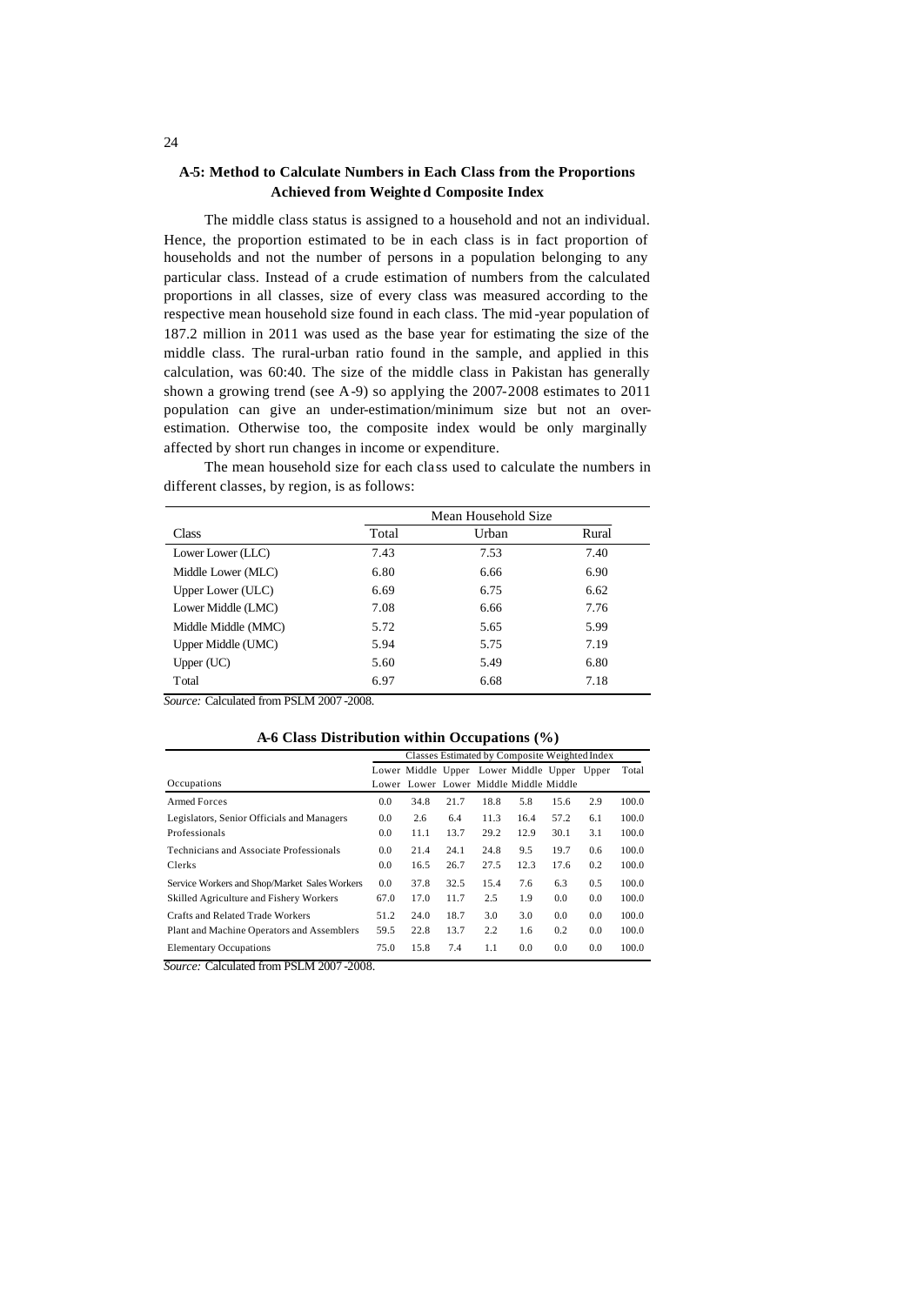## **A-7: Class Distribution within Industries**

|                                                   |      |                                               |      |      |      |      |     | $(\% )$ |
|---------------------------------------------------|------|-----------------------------------------------|------|------|------|------|-----|---------|
|                                                   |      | Classes Estimated by Composite Weighted Index |      |      |      |      |     |         |
|                                                   |      | Lower Middle Upper Lower Middle Upper Upper   |      |      |      |      |     | Total   |
| Occupations                                       |      | Lower Lower Lower Middle Middle Middle        |      |      |      |      |     |         |
| Agriculture, Forestry, Hunting and Fishing        | 70.4 | 15.7                                          | 9.9  | 2.1  | 1.6  | 0.3  | 0.0 | 100.0   |
| Mining and Quarrying                              | 56.3 | 17.2                                          | 1.1  | 11.5 | 3.4  | 9.2  | 1.1 | 100.0   |
| Manufacturing                                     | 42.7 | 20.1                                          | 16.5 | 7.3  | 4.8  | 8.0  | 0.6 | 100.0   |
| Electricity, Gas and Water                        | 17.6 | 21.1                                          | 26.5 | 15.2 | 7.8  | 11.3 | 0.5 | 100.0   |
| Construction                                      | 72.5 | 15.5                                          | 7.6  | 2.0  | 1.1  | 1.2  | 0.1 | 100.0   |
| Wholesale and Retail Trade, and Hotel/Restaurants | 11.7 | 31.2                                          | 29.4 | 13.7 | 7.5  | 5.9  | 0.6 | 100.0   |
| Transport, Storage and Communication              | 56.1 | 21.1                                          | 12.6 | 4.2  | 2.4  | 3.4  | 0.1 | 100.0   |
| Financing, Insurance, Real Estate and             |      |                                               |      |      |      |      |     |         |
| <b>Business Services</b>                          | 5.4  | 8.8                                           | 18.4 | 16.5 | 16.5 | 31.0 | 3.4 | 100.0   |
| Community, Social and Personal Services           | 18.5 | 23.5                                          | 19.7 | 17.0 | 6.9  | 13.5 | 0.8 | 100.0   |

*Source:* Calculated from PSLM 2007 -2008.

| A-8: Classes Distribution by Status of Occupation (%) |  |  |
|-------------------------------------------------------|--|--|
|-------------------------------------------------------|--|--|

|                                | Classes Estimated by Weighted Composite Index |                 |                |                 |                  |                 |       |       |
|--------------------------------|-----------------------------------------------|-----------------|----------------|-----------------|------------------|-----------------|-------|-------|
| <b>Status of Occupation</b>    | Lower<br>Lower                                | Middle<br>Lower | Upper<br>Lower | Lower<br>Middle | Middle<br>Middle | Upper<br>Middle | Upper | Total |
| Employer with $< 10$ employees | 13.6                                          | 15.2            | 22.7           | 19.7            | 15.2             | 13.6            | 0.0   | 100.0 |
| Employer with $> 10$ employees | 8.4                                           | 6.3             | 4.2            | 17.9            | 25.3             | 35.8            | 2.1   | 100.0 |
| Self employed non-agriculture  | 19.8                                          | 29.0            | 25.3           | 13.0            | 6.6              | 5.7             | 0.6   | 100.0 |
| Paid Employee                  | 42.0                                          | 20.0            | 15.2           | 9.4             | 4.5              | 8.2             | 0.6   | 100.0 |
| Unpaid Family Worker           | 57.1                                          | 42.9            | 0.0            | 0.0             | 0.0              | 0.0             | 0.0   | 100.0 |
| Own Cultivator                 | 59.7                                          | 19.5            | 15.3           | 3.2             | 2.2              | 0.1             | 0.0   | 100.0 |
| Share Cropper                  | 88.6                                          | 8.4             | 2.3            | 0.7             | 0.0              | 0.0             | 0.0   | 100.0 |
| Contract Cultivator            | 74.3                                          | 10.7            | 11.2           | 1.9             | 1.9              | 0.0             | 0.0   | 100.0 |
| Own Livestock                  | 72.4                                          | 18.7            | 6.8            | 1.0             | 1.0              | 0.0             | 0.0   | 100.0 |

*Source:* Calculated from PSLM 2007 -2008.





*Source:* Chun (2010) except for Pakistan 2008, which was calculated from PSLM 2007-2008.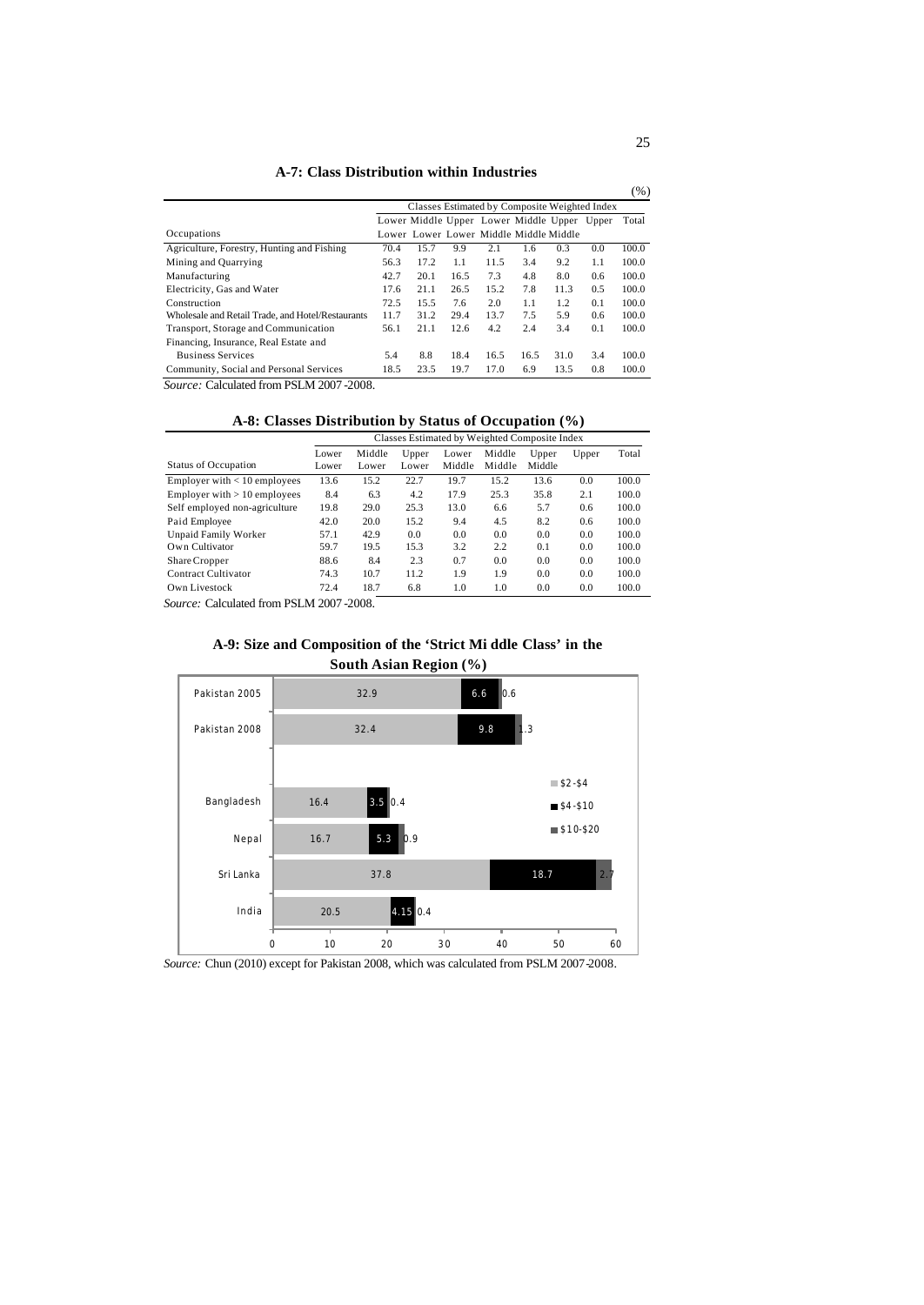#### **REFERENCES**

- Acemoglu, D. and J. Robinson (2003) *Political Origins of Dictatorship and Democracy*. Massachusetts: MIT.
- Acs, G. and P. Loprest (2005) *Who Are Low-Income Working Families?* Washington, DC: Urban Institute.
- ADB (2010) *The Rise of Asia's Middle Class*. Manila: Asian Development Bank.
- Aho, K. (2009) *Who in the World is Middle Class?* New York: Money Matters.
- Andersen, G. E. (1992) Post-Industrial Class Structures: An Analytical Framework: Center for Advanced Study in the Social Sciences, Institute in Madrid. (Working Paper 1992/38.)
- Atkinson, A. and F. Bourguignon (1982) The Comparison of Multidimensioned Distributions of Economic Status. *Review of Economic Studies* 49, 183–201.
- Banerjee, A. and E. Duflo (2007) *What is Middle Class About the Middle Classes Around the World?* Massachusetts: MIT.
- Bardhan, P. (1994) *The Political Economy of Development in India*. New Delhi: Oxford University Press.
- Bardhan, P. (1989) The Third Dominant Class. *Economic and Political Weekly*, 155–156.
- Basu, I. (2003) *India's Growing Urge to Splurge*. Asia Times Online. Retrieved December 12, 2010, from the World Wide Web: http://www.atimes.com/ atimes/South\_Asia/EH22Df01.html
- Beteille, A. (2001) The Social Character of the Indian Middle Class. In I. Ahmad and H. Reifeld (Eds.) *Middle Class Values in India and Western Europe*. New Delhi: Konrad Adenauer Foundation, Social Science Press.
- Bhandari, L. (2010) Neither Middling Nor Muddled: A Study of the Indian Middle Classes. Manila: Paper presented during the Workshop on Asia's Middle Class held at ADB Headquarters, on 27–28 May.
- Birdsall, N. (2010) The (Indispensable) Middle Class in Developing Countries; or, The Rich and the Rest, Not the Poor and the Rest. Centre for Global Development. (Working Paper 207).
- Birdsall, N., C. Graham, and S. Pettinato (2000) *Stuck In The Tunnel: Is Globalisation Muddling The Middle Class?* Centre on Social and Economic Dynamics.
- Bourguignon, F. and S. Chakravarty (2003) The Measurement of Multidimensional Poverty. *Journal of Economic Inequality* 1, 25–40.
- Brandolini, A. (2010) *On the Identification of the Middle Class*. Bank of Italy, Department for Structural Economic Analysis.
- Brandolini, A., S. Magri, and T. Smeeding (2010) Asset-Based Measurement of Poverty. *Journal of Policy Analysis and Management* 29:2, 267–284.
- Brzezinski, M. (2010) Income Affluence in Poland. *Social Indicators Research*  99:2, 285–299.
- Burke, J. (2010) Letter from Karachi. *Prospect* (169).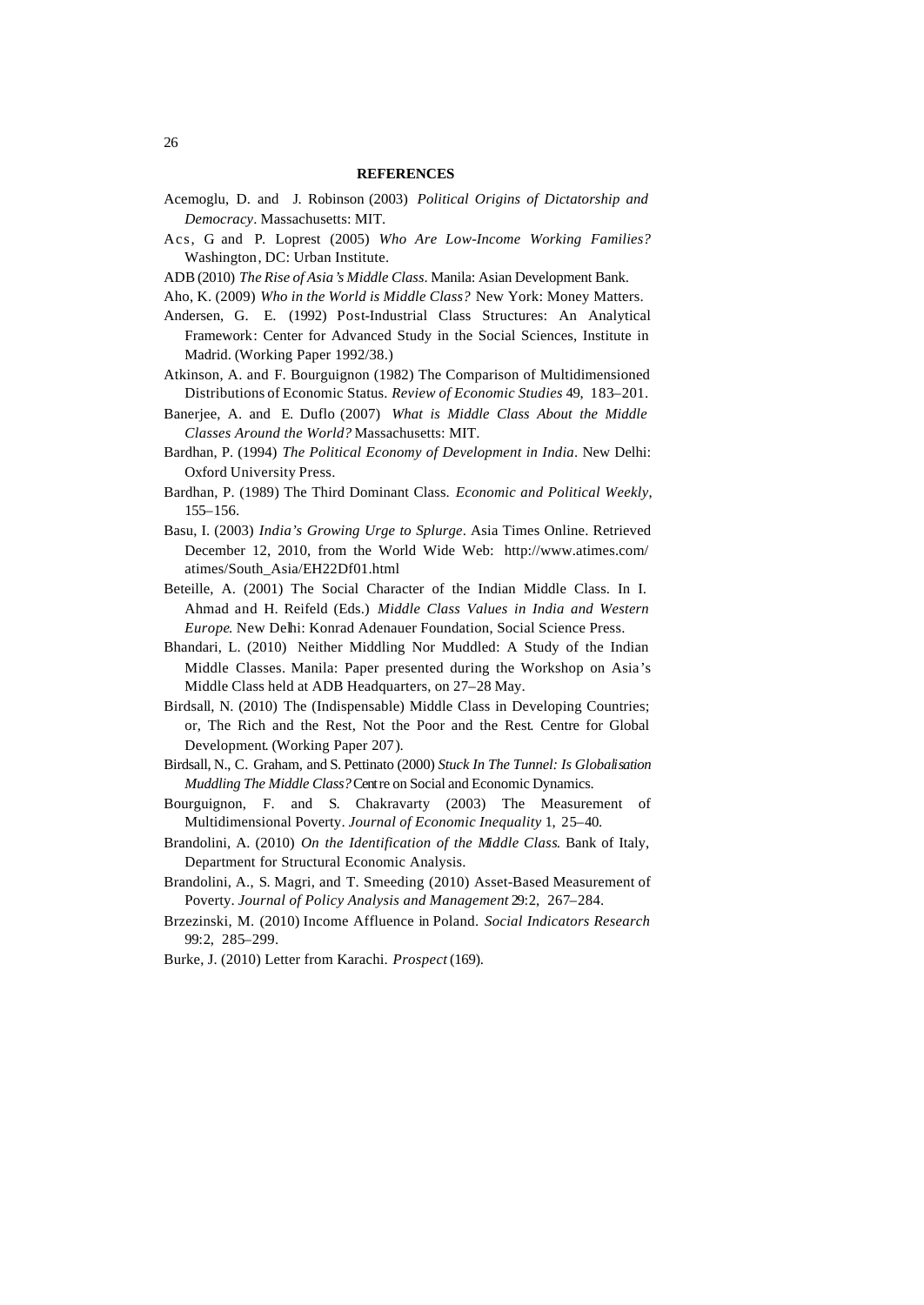- Chun, N. (2010) Middle Class Size in the Past, Present, and Future: A Descriptive Analysis of Distributional Trends and Projections. Asian Development Bank. (ERD Working Paper).
- Cole, G. D. (1950) The Concept of the Middle Class. *The British Journal of Sociology* 1:4, 275–290.
- Collier, P. (1999) Ethnicity, Politics, and Economic Performance. (Mimeographed).
- Dahrendorf, R. (1959) *Class and Class Conflict in Industrial Society*. Stanford: Stanford University Press.
- Easterly, W. (2001) The Middle Class Consensus and Economic Development. *Journal of Economic Growth* 6, 317–335.
- Eisenhauer, J. G. (2008) An Economic Definition of the Middle Class. *Forum for Social Economics* 37:2, 103– 113.
- Erikson, R. and J. Goldthorpe (1992) *The Constant Flux*. Oxford: Clarendon Press.
- Esteban, J. and D. Ray (1999) Conflict and Distribution. *Journal of Economic Theory* 87, 379– 415.
- Giddens, A. (1973) *The Class Structure of Advanced Societies*. London: Hutchinson.
- Gigliarano, C. and K. Mosler (2009) *Measuring Middle-Class Decline in One and Many Attributes*. Universita Politechnica Delle Marche, Quaderno Di Ricerca n. 333.
- Gilbert, D. (2003) *The American Class Structure*. United States: Thomson-Wadsworth.
- Goldthorpe, J. (1987). *Social Mobility and Class Structure in Modern Britain*. Oxford: Clarendon Press.
- Goldthorpe, J. and G. Marshall (1992) The Promising Future of Class Analysis: A Response to Recent Critiques. *Sociology* 26:3, 381–400.
- Goldthorpe, J. and A. McKnight (2006) The Economic Basis of Social Class. In S. Morgan, D. B. Grusky, and G. S. Fields (Eds.) *Mobility and Inequality: Frontiers of Research from Sociology and Economics*. California: Stanford University Press.
- Goldthrope, J. (2010) Analysing Social Inequality: A Critique of Two Recent Contributions from Economics and Epidemiology. *European Sociological Review* 26:6, 731–744.
- Grant, G. (1983) The State and the Formation of a Middle Class: A Chilean Example. *Latin American Perspectives* 2:3, 151–170.
- Horrigan, M., and S. Haugen (1988) The Declining Middle -Class Thesis: A Sensitivity Analysis. *Monthly Labour Review* 111:5, 3–13.
- Kolm, S. C. (1977) Multidimensional Egalitarianisms. *Quarterly Journal of Economics* 91, 1–13.
- Landes, D. (1998) *The Wealth and Poverty of Nations*. New York: Norton.
- Lenski, G. (1966) *Power and Privilege*. New York: McGraw-Hill.
- Leventouglu, B. (2003) *Social Mobility, Middle Class and Political Transitions*.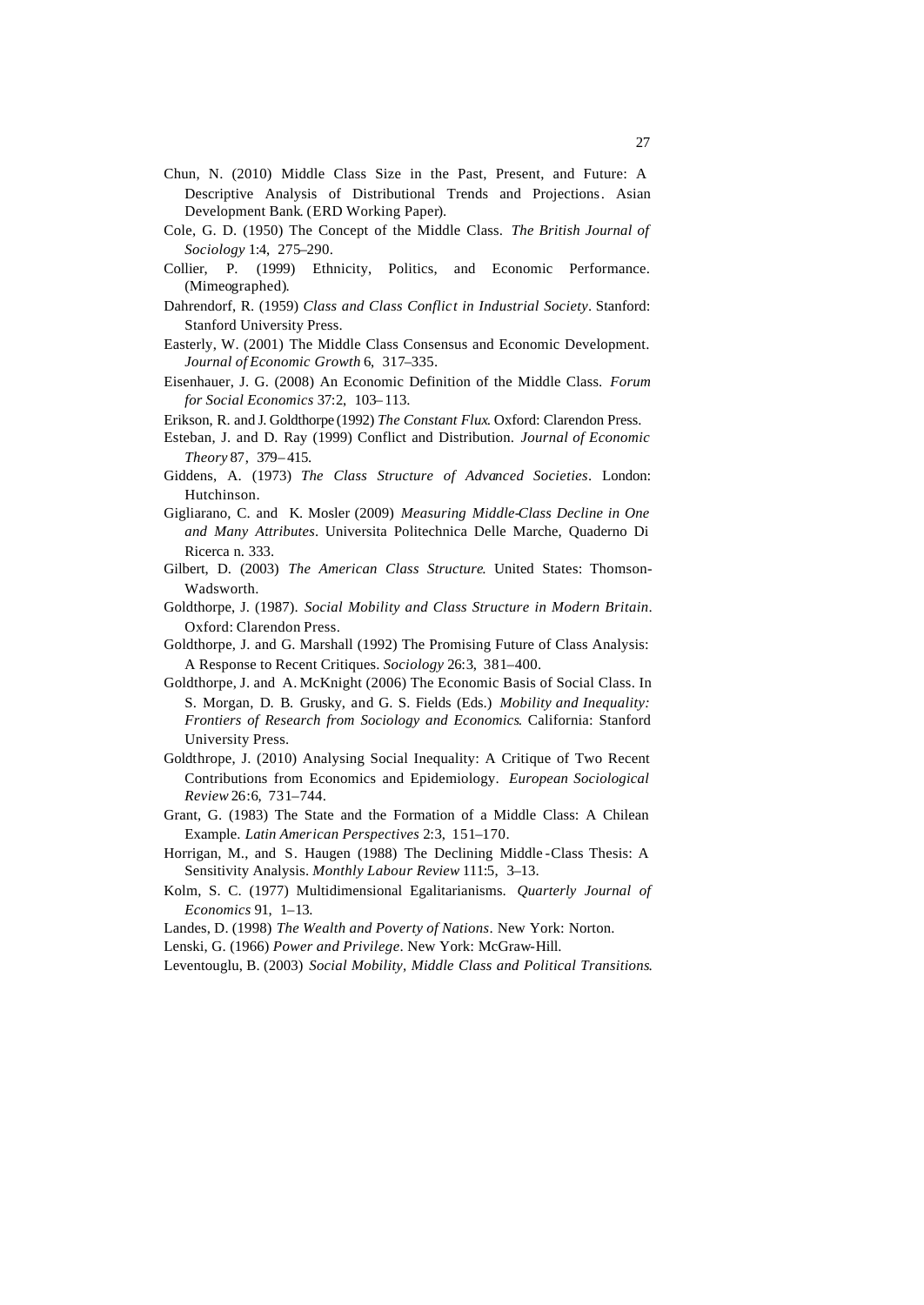Stony Brook: Department of Political Science, Stony Brook University.

- McKinsey, T. (2010) *Capturing the World's Emerging Middle Class*. New York: McKinsey Quarterly.
- Milanovic, B. and S. Yitzhaki (2002) Decomposing World Income Distribution: Does the World Have a Middle Class? *Review of Income and Wealth* 48:2, 155–178.
- Moore, B. (1966) *Social Origins of Dictatorship and Democracy: Lord and Peasant in the Making of the Modern World*. Boston: Beacon Press.
- Mosca, G. (1939) *The Ruling Class*. New York: McGraw-Hill.
- Nehru, V. (2010) *Is there a Middle Class in Asia?* World Bank: Poverty Reduction and Economic Management and Private and Financial Sector Department for the East Asia and Pacific Region.
- Olin, E. and E. O. Wright (1979) *Class Structure and Income Determination.*  New York: Academic Press.
- Ossowski, S. (1963) *Class Structure in the Social Consciousness*. London: Routledge and Kegan Paul.
- Pareto, V. (1963)*The Mind and Society* (Vol. 1-2). New York: Dover.
- Peichl, A., T. Schaefer, and C. Scheicher (2008) Measuring Richness and Poverty: A Micro Data Application to Europe and Germany*.* (IZA Discussion Paper No. 3790 ).
- Ravallion, M. (2010) The Developing World's Bulging (but Vulnerable) Middle Class. *World Development* 38:4, 445–454.
- Schumpeter, J. (1951) *Imperialism and Social Classes*. New York: Augustus M. Kelley.
- Singh, N. (2005) *The Idea of South Asia and the Role of the Middle Class*. Santa Cruz Centre for International Economics, University of California, Santa Cruz: Paper 05-08.
- Sorenson, A. (2000) Toward a Sounder Basis for Class Analysis. *The American Journal of Sociology* 105:6, 1523–1558.
- Sridharan, E. (2004) The Growth and Sectoral Composition of India's Middle Class: Its Impact on the Politics of Economic Liberalisation. *India Review*  3:4, 405–428.
- Stearns, P. N. (1979) The Middle Class: Toward a Precise Definition. *Comparative Studies in Society and History* 21:3, 377–396.
- Tharoor, S. (2005) Who is this Middle Class? *The Hindu* Online, accessed on January, 20, 2011 at http://tharoor.in/articles/who-is-this -middle-class/
- Thurow, L. (1987) A Surge in Inequality. *Scientific American* 256, 30–37.
- Tilkidjiev, N. (1998) *The Middle Class: The New Convergence Paradigm*. Institute of Sociology, Bulgarian Academy of Sciences.
- UN (2009) *World Population Prospects, Revision 2009*. United Nations Population Division.

USCB (2011) *International Database*. United States Census Bureau.

Warner, L. W. (1960) *Social Class in America*. New York: Harper and Row.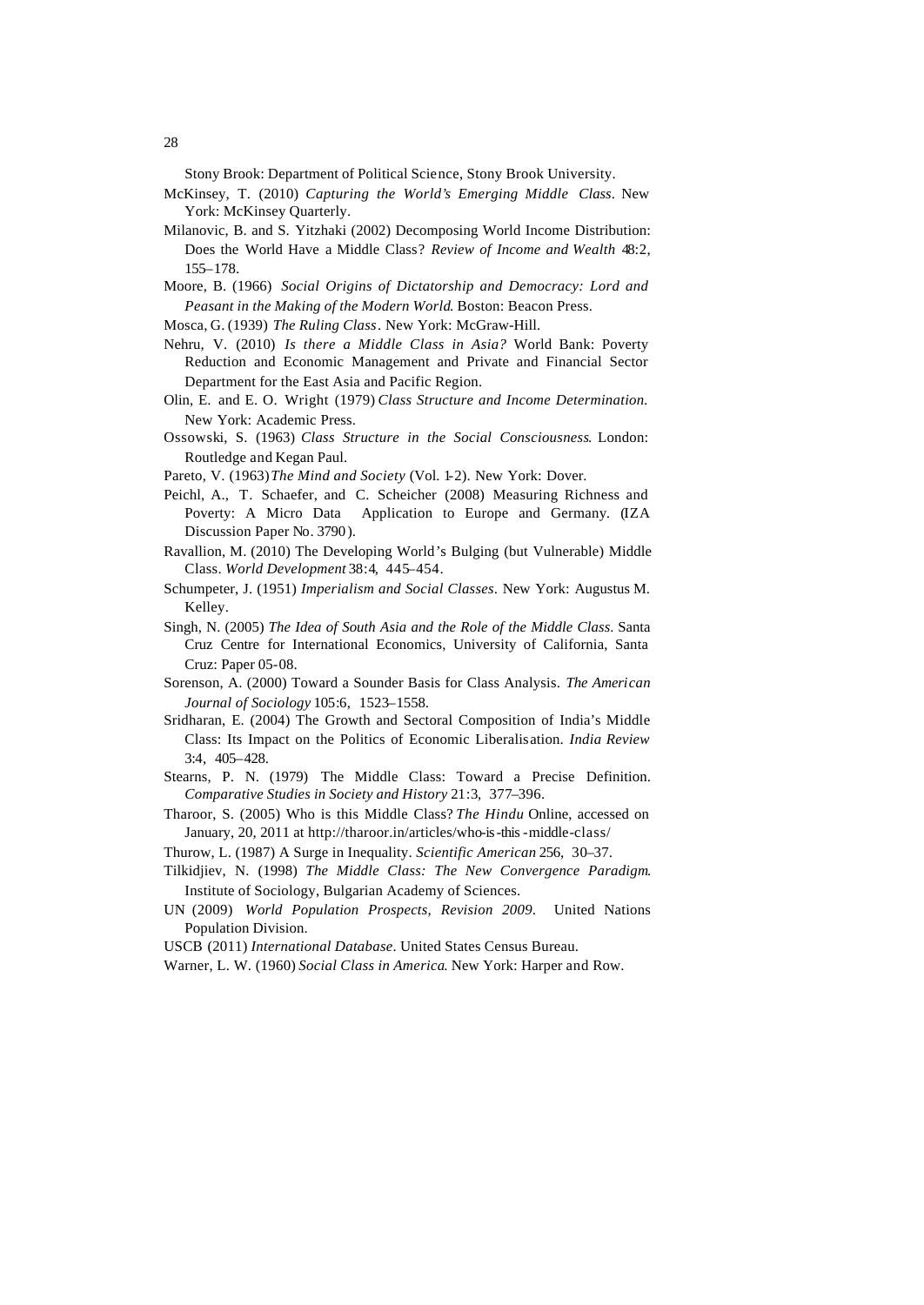- Wheary, J. (2005) *Measuring the Middle Assessing What It Takes to Be Middle Class*. New York: Demos: Working Paper.
- Wright, E. O. (2003) Social Class. In G. Ritzer (ed.) *Encyclopaedia of Social Theory*: Sage Publication.
- Wright, E. O. (1997) *Class Counts: Comparative Studies in Class Analysis*. Cambridge: Cambridge University Press.

Wright, E. O. (1985) *Classes*. London: Verso Press.

- Wright, E. O. (1979) *Class Structure and Income Determination*. New York: Academic Press.
- Yuan, Z., G. Wan, and N. Khor (2011) *The Rise of the Middle Class in the People's Republic of China*. Manila: ADB Economics.(Working Paper 247).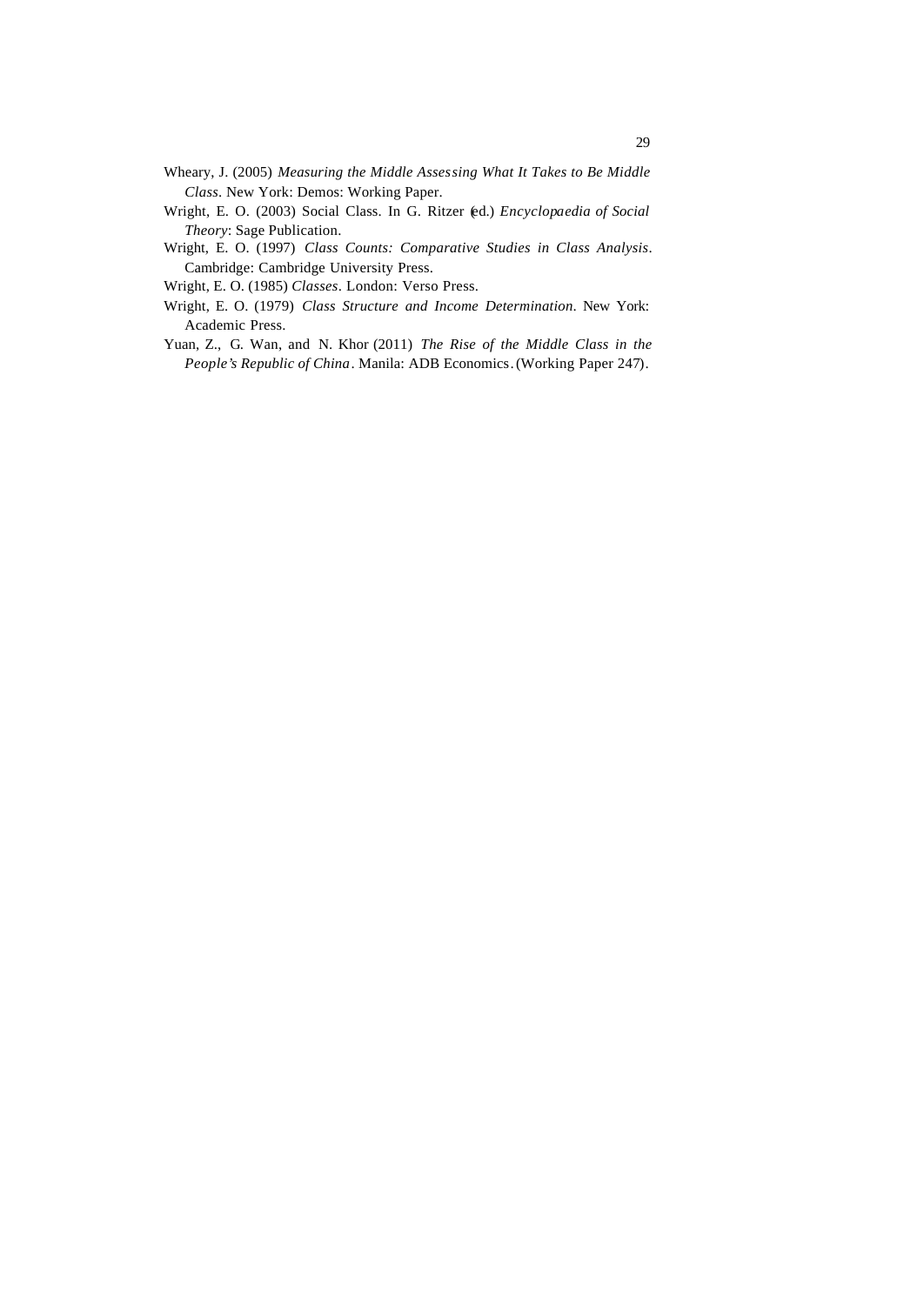# **PIDE Working Papers**

| 2006:1.    | Remittances, Trade Liberalisation, and Poverty in Pakistan: The Role of Excluded<br>Variables in Poverty Change Analysis by Rizwana Siddiqui and A. R. Kemal (2006).<br>40pp. |
|------------|-------------------------------------------------------------------------------------------------------------------------------------------------------------------------------|
| 2006:2.    | Poverty-reducing or Poverty-inducing? A CGE-based Analysis of Foreign Capital<br>Inflows in Pakistan by Rizwana Siddiqui and A. R. Kemal (2006). 43pp.                        |
| 2006:3.    | Bureaucracy and Pro-poor Change by Ali Cheema and Asad Sayeed (2006). 26pp.                                                                                                   |
| 2006:4.    | Civil Servants' Salary Structure by Faiz Bilquees (2006). 21pp.                                                                                                               |
| 2006:5.    | Wheat Markets and Price Stabilisation in Pakistan: An Analysis of Policy Options<br>by Paul Dorosh and Abdul Salam (2006). 17pp.                                              |
| 2006:6.    | Stock Market Liberlalisations in the South Asian Region by Fazal Husain and Abdul<br>Qayyum (2006). 19pp.                                                                     |
| $2006:7$ . | Volatitlity Spillover between the Stock Market and the Foreign Exchange Market in<br>Pakistan by Abdul Qayyum and A. R. Kemal (2006). 15pp.                                   |
| 2006:8.    | A Significant Shift in Causal Relations of Money, Income, and Prices in Pakistan:<br>The Price Hikes in the Early 1970sby Fazal Husain and Abdul Rashid (2006). 18pp.         |
| 2006:9.    | A Social Accounting Matrix for Pakistan, 2001-02: Methodology and Results by<br>Paul Dorosh, Muhammad Khan Niazi, and Hina Nazli (2006). 31pp.                                |
| 2006:10.   | Demographic Dividend or Demographic Threat in Pakistan by Durr-e-Nayab<br>$(2006)$ . 29pp.                                                                                    |
| 2006:11.   | Awake the Sleeper Within: Releasing the Energy of Stifled Domestic Commerce! by<br>Nadeem Ul Haque (2006). 14pp.                                                              |
| 2006:12.   | Myths and Realities of Long-run Development: A Look at Deeper Determinants by<br>Lubna Hasan (2006). 37pp.                                                                    |
| 2007:13.   | A Fresh Assessment of the Underground Economy and Tax Evasion in Pakistan:<br>Causes, Consequences, and Linkages with the Formal Economy by M. Ali Kemal<br>$(2007)$ . 30pp.  |
| 2007:14.   | The Relationship between Corporate Governance Indicators and Firm Value: A<br>Case Study of Karachi Stock Exchange by Attiya Y. Javed and Robina Iqbal (2007).<br>22pp.       |
| 2007:15.   | <i>Perfect Competition</i> by M. Ali Khan (2007). 21pp.                                                                                                                       |
| 2007:16.   | The Harris-Todaro Hypothesis by M. Ali Khan (2007). 11pp.                                                                                                                     |
| 2007:17.   | Wage Differentials, Rate of Return to Education, and Occupational Wage Share in<br>the Labour Market of Pakistan by Asma Hyder (2007). 20pp.                                  |
| 2007:18.   | Foreign Direct Investment and Economic Growth: The Role of Domestic Financial<br>Sector by Muhammad Arshad Khan (2007). 47pp.                                                 |
| 2007:19.   | Trade Liberalisation, Financial Development and Economic Growth by Muhammad<br>Arshad Khan and Abdul Qayyum (2007). 34pp.                                                     |
| 2007:20.   | Preference for Public Sector Jobs and Wait Unemployment: A Micro Data Analysis<br>by Asma Hyder $(2007)$ . 18pp.                                                              |
| 2007:21.   | Awareness and the Demand of Safe Drinking Water Practices by Eatzaz Ahmed and<br>Abdul Sattar (2007). 21pp.                                                                   |
| 2007:22.   | Determinants of Interest Spread in Pakistan by Idrees Khawaja and Musleh-ud Din<br>$(2007)$ . 18pp.                                                                           |
| 2007:23.   | X-efficiency, Scale Economies, Technological Progress and Competition: A Case of<br>Banking Sector in Pakistan by Abdul Qayyum and Sajawal Khan (2007). 16pp.                 |
| 2007:24.   | Why Civil Service Reforms Do Not Work by Nadeem Ul Haque (2007). 32pp.                                                                                                        |
|            |                                                                                                                                                                               |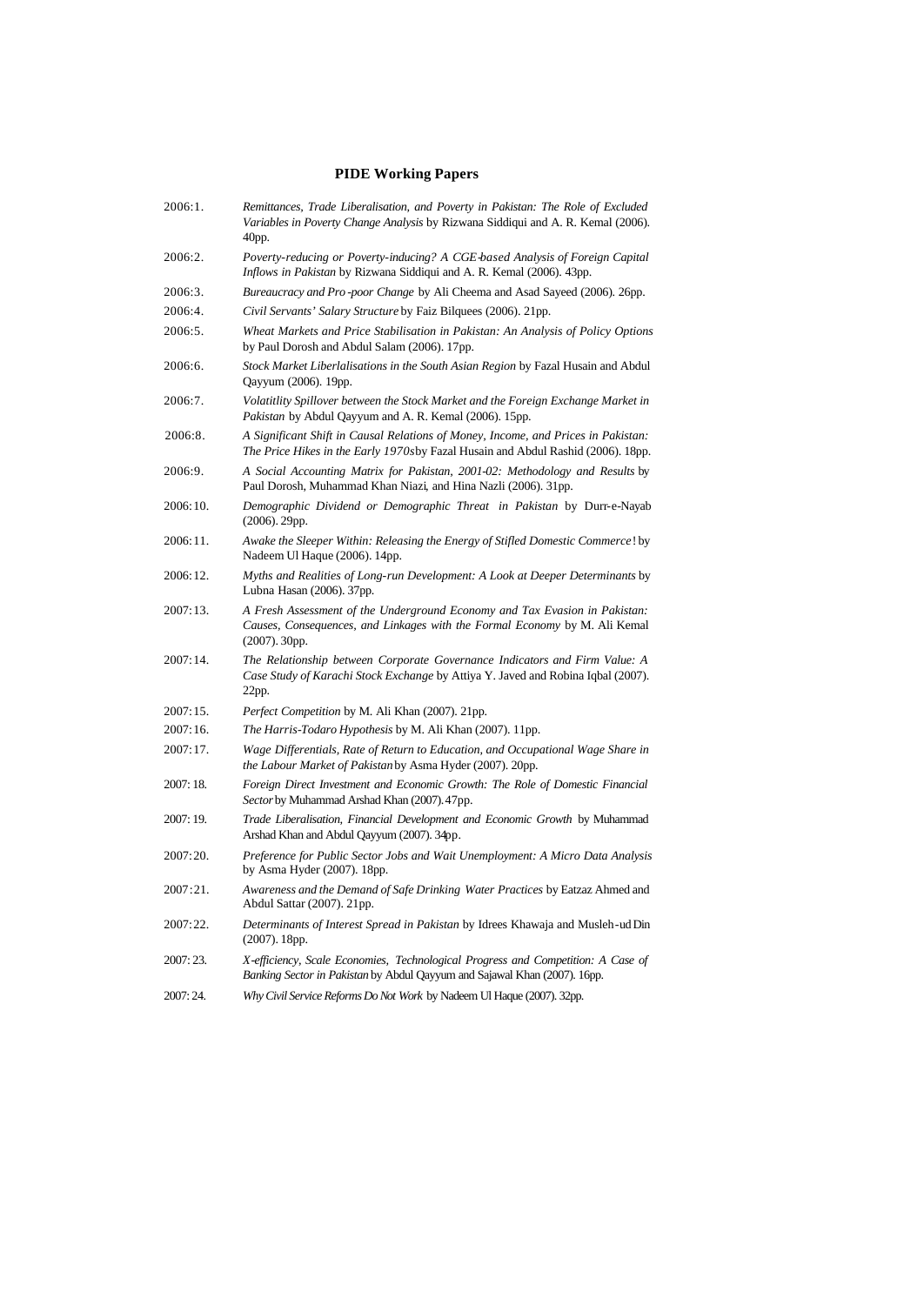| 2007:25.    | <i>Effectiveness of Regulatory Structure in the Power Sector of Pakistan by Afia Malik</i><br>$(2007)$ . 34pp.                                              |
|-------------|-------------------------------------------------------------------------------------------------------------------------------------------------------------|
| 2007:26.    | Impact of Export Subsidies on Pakistan's Exports by Nadeem Ul Haque and M. Ali<br>Kemal (2007). 18pp.                                                       |
| 2007:27.    | Efficiency of Large Scale Manufacturing in Pakistan: A Production Frontier<br>Approach by Tariq Mahmood, Ejaz Ghani, and Musleh-ud Din (2007). 15pp.        |
| 2007: 28.   | International Competitiveness—Where Pakistan Stands? by Uzma Zia (2007). 20pp.                                                                              |
| 2007:29.    | Entrepreneurship in Pakistan by Nadeem Ul Haque (2007). 54pp.                                                                                               |
| 2007: 30.   | Delivering Access $\phi$ Safe Drinking Water and Adequate Sanitation in Pakistan by<br>Faheem Jehangir Khan and Yaser Javed (2007). 47pp.                   |
| 2007:31.    | Exchange Market Pressure and Monetary Policy: Evidence from Pakistan by M.<br>Idrees Khawaja (2007). 24pp.                                                  |
| 2007:32.    | Health Care Services and Government Spending in Pakistan by Muhammad Akram<br>and Faheem Jehangir Khan (2007). 25pp.                                        |
| 2007:33.    | National Finance Commission Awards in Pakistan: A Historical Perspective by<br>Iftikhar Ahmed, Usman Mustafa, and Mahmood Khalid (2007). 22pp.              |
| 2007:34.    | The Taylor Rule and the Macroeconomic Performance in Pakistan by Wasim<br>Shahid Malik and Ather Maqsood Ahmed (2007). 25pp.                                |
| $2007:35$ . | Monetary Policy Objectives in Pakistan: An Empirical Investigation by Wasim<br>Shahid Malik (2007). 25pp.                                                   |
| 2007:36.    | What Determines Private Investment? The Case of Pakistan by Sajawal Khan and<br>Muhammad Arshad Khan (2007). 17pp.                                          |
| 2007:37.    | Stock Market Reaction to Catastrophic Shock: Evidence from Listed Pakistani<br>Firms by Attiya Y. Javid (2007). 31pp.                                       |
| 2007: 38.   | Dynamic Effects of Agriculture Trade in the Context of Domestic and Global<br>Liberalisation: A CGE Analysis for Pakistan by Rizwana Siddiqui (2007). 21pp. |
| 2007:39.    | Measures of Monetary Policy Stance: The Case of Pakistan by Sajawal Khan and<br>Abdul Qayyum (2007). 18pp.                                                  |
| 2007:40.    | Public Provision of Education and Government Spending in Pakistan by<br>Muhammad Akram and Faheem Jehangir Khan (2007). 35pp.                               |
| 2007:41.    | Household Budget Analysis for Pakistan under Varying the ParameterApproach by<br>Eatzaz Ahmad and Muhammad Arshad (2007). 29pp.                             |
| 2008:42.    | Pension and Social Security Schemes in Pakistan: Some Policy Optionsby Naushin<br>Mahmood and Zafar Mueen Nasir (2008). 33pp.                               |
| 2008:43.    | Income, Public Social Services, and Capability Development: A Cross-district<br>Analysis of Pakistan by Rizwana Siddiqui (2008). 24pp.                      |
| 2008:44.    | Monetary Policy Transparency in Pakistan: An Independent Analysis by Wasim<br>Shahid Malik and Musleh-ud Din (2008). 26pp.                                  |
| 2008:45.    | Bilateral J-Curves between Pakistan and her Trading Partners by Zehra Aftab and<br>Sajawal Khan (2008). 11pp.                                               |
| 2008:46.    | On Measuring the Complexity of Urban Living by Lubna Hasan (2008). 30pp.                                                                                    |
| 2008:47.    | Growth Diagnostics in Pakistan by Abdul Qayyum, Idrees Khawaja, and Asma<br>Hyder (2008). 24pp.                                                             |
| 2008:48.    | The Conditional Capital Asset Pricing Model: Evidence from Karachi Stock<br>Exchange by Attiya Y. Javid and Eatzaz Ahmad (2008). 46pp.                      |
| 2008:49.    | Test of Multi-moment Capital Asset Pricing Model: Evidence from Karachi Stock<br>Exchange by Attiya Y. Javid and Eatzaz Ahmad (2008). 28pp.                 |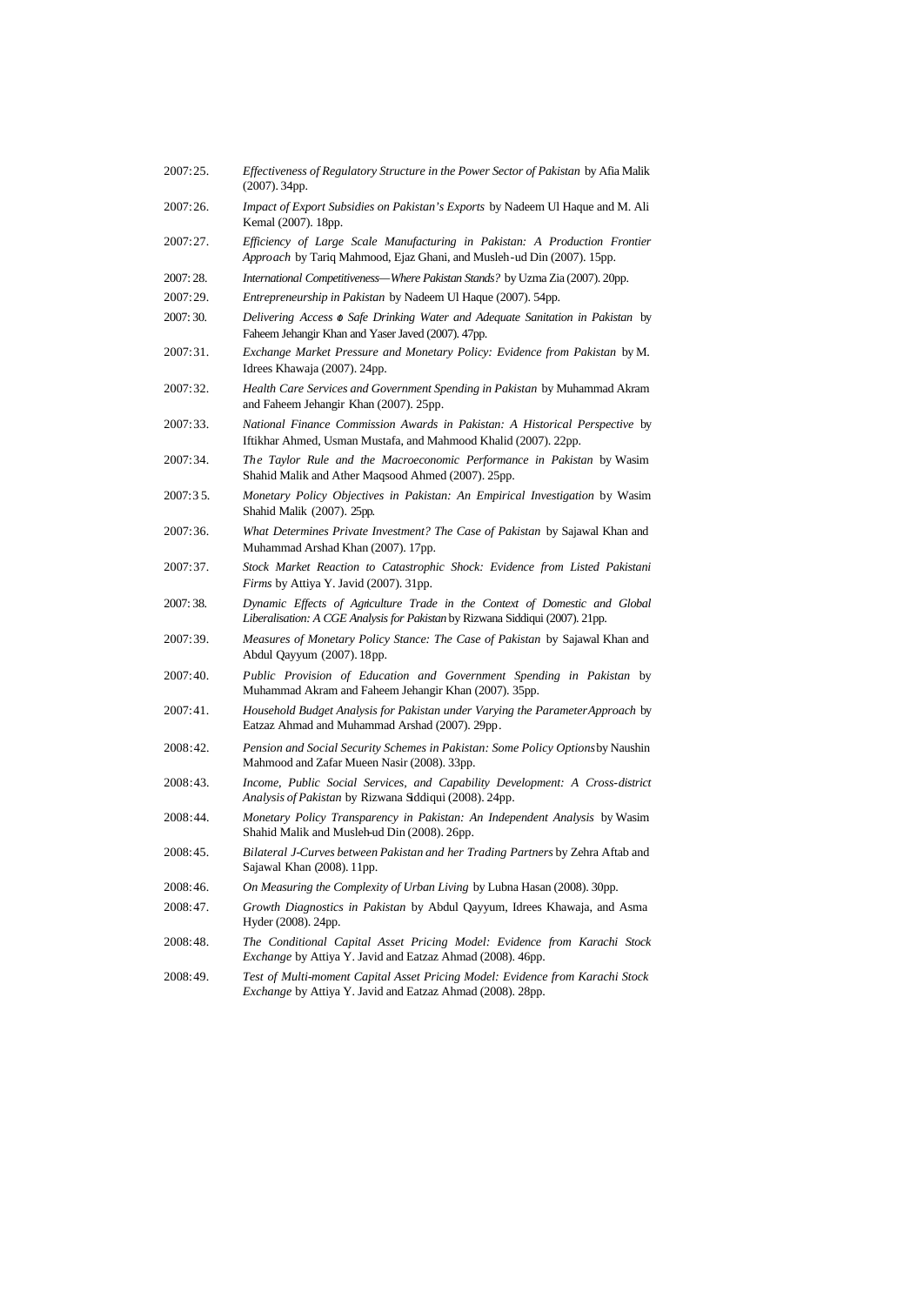| 2009:50.  | <i>Reforming Institutions: Where to Begin?</i> by M. Idrees Khawaja and Sajawal Khan<br>$(2009)$ . 27pp.                                                                           |
|-----------|------------------------------------------------------------------------------------------------------------------------------------------------------------------------------------|
| 2009:51.  | Human Capital vs. Physical Capital: A Cross-country Analysis of Human<br>Development Strategies by Rizwana Siddiqui (2009). 27pp.                                                  |
| 2009:52.  | Does Governance Contribute to Pro-poor Growth? Evidence from Pakistan by<br>Rashida Haq and Uzma Zia (2009). 20pp.                                                                 |
| 2009:53.  | Trends in Inequality, Welfare, and Growth in Pakistan, 1963-64 to 2004-05 by<br>Nadia Zakir and Muhammad Idrees (2009). 17pp.                                                      |
| 2009:54.  | Pakistan's Wage Structure during 1990-91-2006-07 by Mohammad Irfan (2009).<br>47pp.                                                                                                |
| 2009:55.  | Pakistan's Trade Policy, 1999–2008: An Assessment by Mirza Qamar Baig (2009).<br>22pp.                                                                                             |
| 2010:56.  | Rural to Urban Migration in Pakistan: The Gender Perspective by Shahnaz Hamid<br>$(2010)$ . 17pp.                                                                                  |
| 2010:57.  | Corporate Governance in Pakistan: Corporate Valuation, Ownership and<br>Financing by Attiya Y. Javid and Robina Iqbal (2010). 81pp.                                                |
| 2010:58.  | Factors Determining Public Demand for Safe Drinking Water (A Case Study of<br>District Peshawar) by Iftikhar Ahmad, Miraj ul Haq, and Abdul Sattar (2010).<br>26pp.                |
| 2010:59.  | Analysing the Terms of Trade Effect for Pakistan by Nishat Fatima (2010). 15pp.                                                                                                    |
| 2010:60.  | Determinants of Urban Poverty: The Case of Medium Sized City of Pakistan by<br>Masood Sarwar Awan and Nasir Iqbal (2010). 22pp.                                                    |
| 2010:61.  | Algebraic Representation of Social Capital Matrix by Tariq Shah, Syed Akhter<br>Hussain Shah, and Eatzaz Ahmed (2010). 18pp.                                                       |
| 2010:62.  | Working to Improve Price Indices Development in Pakistan by Mahmood Khalid<br>and Zahid Asghar (2010). 37pp.                                                                       |
| 2010:63.  | Capital Inflows, Inflation and Exchange Rate Volatility: An Investigation for Linear<br>and Nonlinear Causal Linkages by Abdul Rashid and Fazal Husain (2010). 23pp.               |
| 2010:64.  | Impact of Financial Liberalisation and Deregulation on Banking Sector in Pakistan<br>by Kalbe Abbas and Manzoor Hussain Malik (2010). 54pp.                                        |
| 2010:65.  | Price Setting Behaviour of Pakistani Firms: Evidence from Four Industrial Cities of<br><i>Punjab</i> by Wasim Shahid Malik, Ahsan ul Haq Satti, and Ghulam Saghir (2010).<br>22pp. |
| 2011:66.  | The Effect of Foreign Remittances on Schooling: Evidence from Pakistan by<br>Muhammad Nasir, Muhammad Salman Tariq, and Faiz-ur-Rehman (2011). 27pp.                               |
| 2011:67.  | Foreign Direct Investment and Economic Growth in Pakistan: A Sectoral Analysis<br>by Muhammad Arshad Khan and Raja Shujaat Ali Khan (2011). 22pp.                                  |
| 2011:68.  | The Demographic Dividend: Effects of Population Change on School Education in<br>Pakistan by Naushin Mahmood (2011). 18pp.                                                         |
| 2011:69.  | A Dynamic Macroeconometric Model of Pakistan's Economy by Muhammad<br>Arshad Khan and Musleh ud Din (2011). 52pp.                                                                  |
| 2011: 70. | The Contemporaneous Correlation of Structural Shocks and Inflation and Output<br>Variability in Pakistan by Muhammad Nasir and Wasim Shahid Malik (2011). 20pp.                    |
| 2011:71.  | An Empirical Investigation of the Link between Food Insecurity, Landlessness, and<br>the Incidence of Violent Conflict in Pakistan by Sadia Mariam Malik (2011). 17pp.             |
| 2011:72.  | Foreign Aid and Growth Nexus in Pakistan: The Role of Macroeconomic Policies by<br>Muhammad Javid and Abdul Qayyum (2011). 23pp.                                                   |